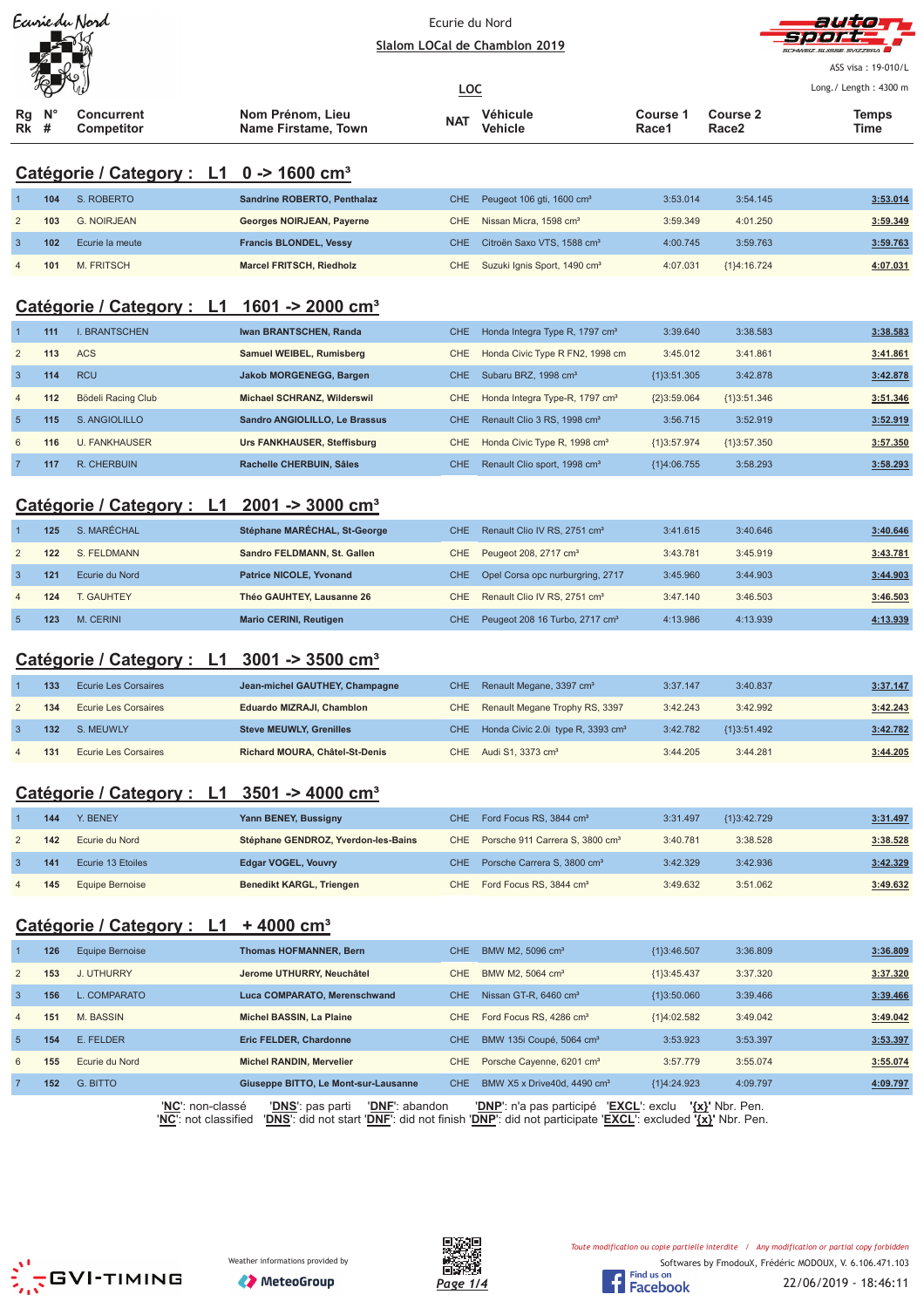| Ecurie du Nord |
|----------------|
|                |
|                |
|                |



ASS visa: 19-010/L  $\frac{1}{1}$  ength  $\cdot$  4300 m

| W P   |                   |                     | <u>LOC</u> |          |                   |                   | Long. / Length: $4300$ |
|-------|-------------------|---------------------|------------|----------|-------------------|-------------------|------------------------|
| Rg N° | <b>Concurrent</b> | Nom Prénom. Lieu    | <b>NAT</b> | Véhicule | Course 1          | <b>Course 2</b>   | Temps                  |
| Rk    | Competitor        | Name Firstame, Town |            | Vehicle  | Race <sup>4</sup> | Race <sub>2</sub> | Time                   |

# **Catégorie / Category : L2 0 -> 1600 cm³**

| 203 | L. ROBERTO       | Luigi ROBERTO, Cossonay         | CHE Peugeot 106 GTI, 1587 cm <sup>3</sup>        | {1}3:46.591 | 3:37.341 | 3:37.341 |
|-----|------------------|---------------------------------|--------------------------------------------------|-------------|----------|----------|
| 204 | M. HOSTETTLER    | Marco HOSTETTLER, Milken        | CHE Honda Civic 1.6i V-Tec, 1594 cm <sup>3</sup> | 3:49.163    | 3:48.801 | 3:48.801 |
| 202 | Ecurie-Biennoise | Jannis JEREMIAS, Gerolfingen    | CHE Suzuki Swift Sport, 1586 cm <sup>3</sup>     | {2}4:07.959 | 3:49.292 | 3:49.292 |
| 201 | M. CONTI         | <b>Massimo CONTI, Cadenazzo</b> | CHE Suzuki Swift sport, 1586 cm <sup>3</sup>     | 4:06.348    | 4:03.357 | 4:03.357 |

## **Catégorie / Category : L2 1601 -> 2000 cm³**

|                | 212 | <b>ACS</b>                 | <b>Massimo PALTENGHI, Cugnasco</b>   | <b>CHE</b> | Toyota GT86, 1995 cm <sup>3</sup>            | 3:38.663      | 3:40.239      | 3:38.663                                                                                                             |
|----------------|-----|----------------------------|--------------------------------------|------------|----------------------------------------------|---------------|---------------|----------------------------------------------------------------------------------------------------------------------|
| 2              | 215 | Squadra Sport and Prestige | Michaël BERING, Le Locle             | <b>CHE</b> | Honda Civic Type R, 1998 cm <sup>3</sup>     | 3:43.702      | 3:42.637      | 3:42.637                                                                                                             |
| $\overline{3}$ | 211 | Ecurie Performance         | <b>Nicolas MOINAT, Grancy</b>        | CHE.       | VW Golf, 1780 cm <sup>3</sup>                | ${2}NC$       | 3:43.283      | 3:43.283                                                                                                             |
| $\overline{4}$ | 218 | M. FALABRETTI              | Mario FALABRETTI, Wangen an der Aare | CHE.       | Renault Clio Sport 2.0 16V Ragnot            | 3:50.062      | 3:47.776      | 3:47.776                                                                                                             |
| -5             | 216 | <b>G. HURZELER</b>         | <b>Giorgio HURZELER, Porto Ronco</b> | <b>CHE</b> | Subaru BRZ 2.0R, 1998 cm <sup>3</sup>        | ${1}3:56.148$ | ${2}4:06.696$ | 3:56.148                                                                                                             |
| 6              | 217 | A. DE STEFANO              | <b>Anthony DE STEFANO, Boussens</b>  | CHE.       | Renault Clio 2.0 Sport, 1998 cm <sup>3</sup> | 3:57.098      | ${1}4:07.596$ | 3:57.098                                                                                                             |
|                | 213 | Atelier de la Tzoumaz      | <b>Lucas DUSSEX, Ayent</b>           | CHE.       | Ford Sierra 2.0i, 1997 cm <sup>3</sup>       | <b>DNP</b>    | <b>DNP</b>    | <u> 1950 - 1950 - 1950 - 1950 - 1950 - 1950 - 1950 - 1950 - 1950 - 1950 - 1950 - 1950 - 1950 - 1950 - 1950 - 195</u> |
|                | 214 | S. LOUP                    | Samantha LOUP, Gimel                 | CHE        | Peugeot 206 RC, 1997 cm <sup>3</sup>         | ${2}DNF$      | <b>DNS</b>    | <u> - 1000 - 1000 - 1000 - 1000 - 1000 - 1000 - 1000 - 1000 - 1000 - 1000 - 1000 - 1000 - 1000 - 1000 - 1000 - 1</u> |

# **Catégorie / Category : L2 2001 -> 3000 cm³**

|                | 226 | <b>Ecurie Basilisk</b>     | Raymond STOFER, Herznach         | CHE. | Mini Cooper RSR, 2717 cm <sup>3</sup>       | 3:27.068      | 3:25.023    | 3:25.023 |
|----------------|-----|----------------------------|----------------------------------|------|---------------------------------------------|---------------|-------------|----------|
| 2              | 228 | H. MAHLER                  | Hannes MAHLER, Seengen           | CHE. | Mini Cooper S, 2717 cm <sup>3</sup>         | 3:31.925      | 3:30.378    | 3:30.378 |
| $\mathbf{3}$   | 221 | Automobil Club der Schweiz | <b>Fabio NASSIMBENI, Hinwil</b>  | CHE. | Mini Cooper S, 2717 cm <sup>3</sup>         | ${13:41.965}$ | 3:31.666    | 3:31.666 |
| $\overline{4}$ | 225 | E. KOBELT                  | Edy KOBELT, Wattwil              | CHE. | Mini Cooper S, 2717 cm <sup>3</sup>         | 3:34.794      | 3:34.214    | 3:34.214 |
| -5             | 127 | J. JABERG                  | <b>Junior JABERG, Les Bois</b>   | CHE. | Peugeot 207 GTI, 2717 cm <sup>3</sup>       | 3:56.522      | 3:51.602    | 3:51.602 |
| 6              | 227 | Rennclub Untertogggenburg  | <b>Peter BRUNNER, Flawil</b>     | CHE. | Mini Cooper S, 2717 cm <sup>3</sup>         | 3:52.909      | {1}4:00.024 | 3:52.909 |
| $\overline{7}$ | 223 | M. FAHRNI                  | <b>Marc André FAHRNI, Rances</b> | CHE. | Mini Cooper S, 2717 cm <sup>3</sup>         | 4:03.354      | <b>DNS</b>  | 4:03.354 |
|                | 222 | C. SCHRANZ                 | Cédric SCHRANZ, Ballaigues       | CHE. | Mercedes 190E 2.5-16y, 2497 cm <sup>3</sup> | <b>DNP</b>    | <b>DNP</b>  |          |

# **Catégorie / Category : L2 3001 -> 3500 cm³**

|                | 239 | N. SCHMID             | <b>Noa SCHMID, Kriens</b>            | CHE.       | Subaru BRZ, 3397 cm <sup>3</sup>              | 3:25.761      | 3:24.137      | 3:24.137 |
|----------------|-----|-----------------------|--------------------------------------|------------|-----------------------------------------------|---------------|---------------|----------|
| 2              | 234 | <b>ASC Ticino</b>     | Daniele LÜDI, Losone                 | <b>CHE</b> | Subaru Impreza, 3388 cm <sup>3</sup>          | ${1}3:38.198$ | 3:26.362      | 3:26.362 |
| $\overline{3}$ | 237 | Ecurie Performance    | Stéphane ALLEMANN, Dizy              | CHE.       | Mitsubishi Lancer Evolution IX, 33            | 3:27.366      | 3:29.532      | 3:27.366 |
| $\overline{4}$ | 240 | Ecurie des Ordons     | <b>Gaetan HEYER, Moutier</b>         | CHE        | Opel Astra G OPC, 3397 cm <sup>3</sup>        | 3:33.630      | 3:28.732      | 3:28.732 |
| 5              | 235 | S. INDERMUHLE         | Stephane INDERMUHLE, Villars bramard | CHE.       | Mitsubishi Lancer, 3395 cm <sup>3</sup>       | 3:34.981      | 3:30.769      | 3:30.769 |
| 6              | 236 | Atelier de la Tzoumaz | <b>Julien LONFAT, Liddes</b>         | CHE.       | Mitsubishi Lancer Evo 6, 3395 cm <sup>3</sup> | 3:40.271      | 3:33.640      | 3:33.640 |
| $\overline{7}$ | 238 | Ecurie du Nord        | Damien LANGHI, Penthalaz             | CHE.       | Renault Megane 2 RS, 3397 cm <sup>3</sup>     | 3:38.821      | 3:36.543      | 3:36.543 |
| 8              | 233 | Club Porsche 3 Lacs   | <b>Marc-Eric AMSTUTZ, Villiers</b>   | CHE.       | Porsche 911 Carrera, 3387 cm <sup>3</sup>     | 3:38.227      | ${1}3:49.885$ | 3:38.227 |
| 9              | 232 | P. VERMOT             | <b>Patrice VERMOT, Commugny</b>      | <b>CHE</b> | Ford Focus RS, 3380 cm <sup>3</sup>           | 3:42.839      | 3:41.471      | 3:41.471 |

## **Catégorie / Category : L2 + 3500 cm³**

|                | 254 | Gruyère Racing Team | <b>Cédric BERNARD, Bex</b>         | CHE. | Subaru WRX STI, 4177 cm <sup>3</sup>  | 3:30.538             | 3:30.491            | 3:30.491 |
|----------------|-----|---------------------|------------------------------------|------|---------------------------------------|----------------------|---------------------|----------|
| 2              | 255 | <b>B. MEILI</b>     | Beat MEILI, Goldingen              | CHE. | BMW 1er M Coupé, 5064 cm <sup>3</sup> | 3:34.473             | 3:37.552            | 3:34.473 |
| -3             | 252 | M. BOLAND           | <b>Marc BOLAND, Monnaz</b>         | CHE  | Ford Focus RS, 3844 cm <sup>3</sup>   | ${3}4:08.616$        | 3:39.692            | 3:39.692 |
| $\overline{4}$ | 251 | Ecurie 13 étoiles   | Sébastien JACQUEMET, Conthey       | CHE  | Porsche 911, 3598 cm <sup>3</sup>     | 3:50.353             | 3:40.531            | 3:40.531 |
|                | 253 | Gruyère Racing Team | Sébastien GENET, Savièse           | CHE. | Subaru WRX STI, 4177 cm <sup>3</sup>  | 3:47.206             | 3:46.695            | 3:46.695 |
|                |     | 'NC': non-classé    | 'DNF': abandon<br>'DNS': pas parti |      | ' <b>DNP</b> ': n'a pas participé     | <b>'EXCL':</b> exclu | $\{x\}$ ' Nbr. Pen. |          |

'**NC**': not classified '**DNS**': did not start '**DNF**': did not finish '**DNP**': did not participate '**EXCL**': excluded **'{x}'** Nbr. Pen.





Softwares by FmodouX, Frédéric MODOUX, V. 6.106.471.103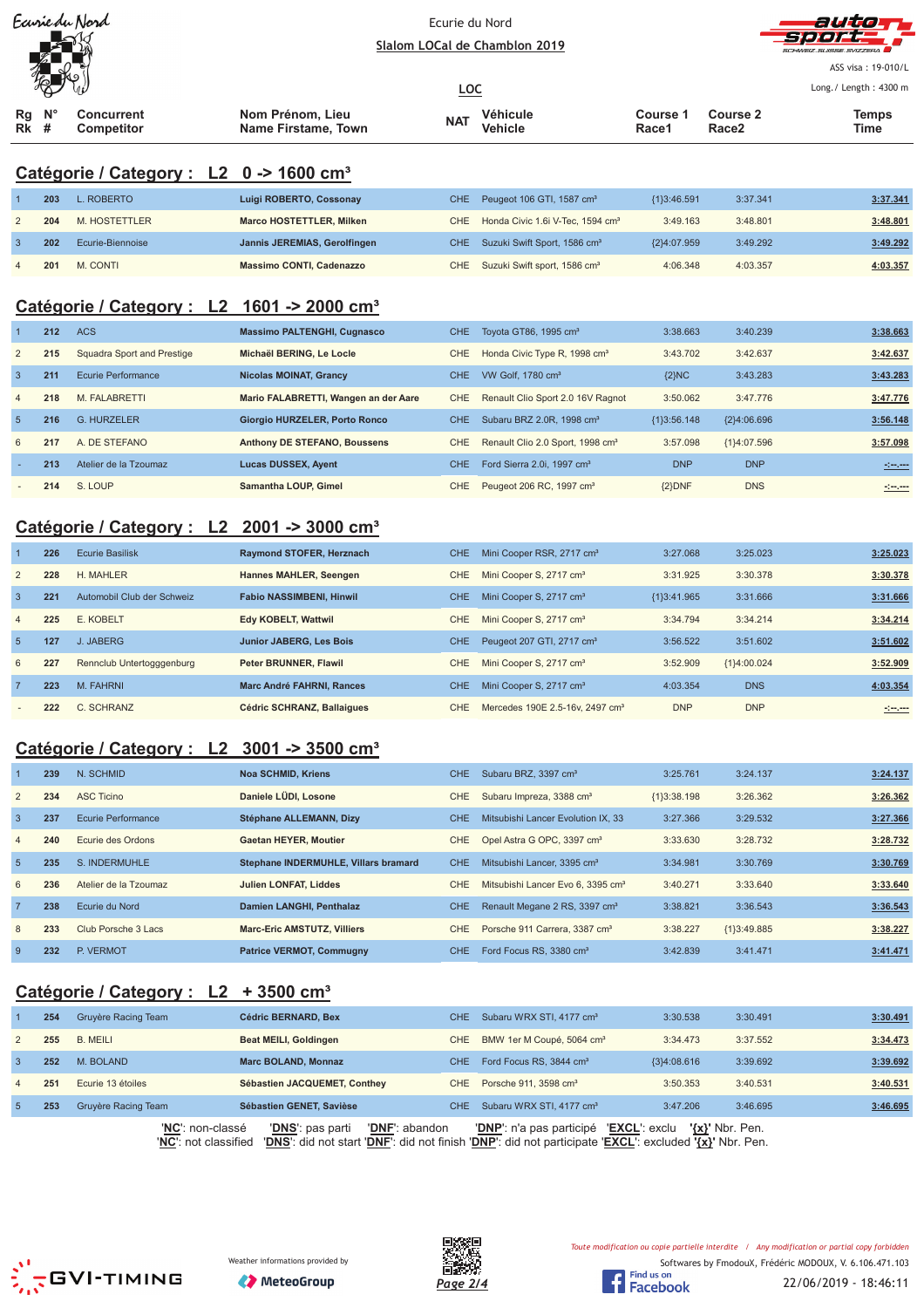| Ecurie du Nord |
|----------------|
|                |
|                |
|                |



ASS visa: 19-010/L

| $\sqrt{2}$                          |                                 |                                         | <u>LOC</u> |                     |                   |                               | Long./ Length: 4300 m |
|-------------------------------------|---------------------------------|-----------------------------------------|------------|---------------------|-------------------|-------------------------------|-----------------------|
| $\mathsf{N}^\circ$<br>Rq<br>Rk<br># | <b>Concurrent</b><br>Competitor | Nom Prénom, Lieu<br>Name Firstame, Town | <b>NAT</b> | Véhicule<br>Vehicle | Course 1<br>Race1 | Course 2<br>Race <sub>2</sub> | Temps<br>Time         |

# **Catégorie / Category : L3 0 -> 2000 cm³**

|                | 303 | Ecurie Performance    | <b>Julien ROULET, Ballens</b>      | CHE. | VW Golf 1 16V, 1781 cm <sup>3</sup> | ${13:40.665}$ | 3:29.763      | 3:29.763 |
|----------------|-----|-----------------------|------------------------------------|------|-------------------------------------|---------------|---------------|----------|
| 2              | 302 | Racing Club Jurassien | Houmard JÉRÉMIE, Champoz           | CHE. | VW Golf, 1781 cm <sup>3</sup>       | 3:37.127      | 3:34.065      | 3:34.065 |
| 3              | 305 | Autersa Racing Team   | <b>Meta FAULER, Stadel</b>         | CHE. | VW Golf1, 1800 cm <sup>3</sup>      | 3:38.675      | 3:38.364      | 3:38.364 |
| $\overline{4}$ | 301 | C. AFFOLTER           | Christoph AFFOLTER, Schwadernau    | CHE  | VW Golf II, 1780 cm <sup>3</sup>    | 3:44.567      | 3:43.804      | 3:43.804 |
| $\overline{5}$ | 304 | All-In Racing Team    | <b>Patrice BRUNNER, St-Cierges</b> | CHE. | VW Golf 1 GTI, 1781 cm <sup>3</sup> | 3:58.446      | 3:53.579      | 3:53.579 |
| 6              | 453 | R. PALERMO            | <b>Remo PALERMO, Boussens</b>      | CHE  | VW Golf 1, 1781 cm <sup>3</sup>     | 3:54.247      | ${1}4:15.912$ | 3:54.247 |

# **Catégorie / Category : L4 0 -> 1600 cm³**

|                 | 412 | Scuderia Taifyn                    | Vincent MONTANDON, La chaux de fonds | CHE.       | Caterham Superseven 1.6I, 1596 c            | 3:44.382      | 3:36.138      | 3:36.138 |
|-----------------|-----|------------------------------------|--------------------------------------|------------|---------------------------------------------|---------------|---------------|----------|
| 2               | 410 | R-Performance Switzerland / Racing | Mario BÖNIGER-GASSER, Erstfeld       | CHE        | Honda CRX V-TEC, 1595 cm <sup>3</sup>       | 3:39.042      | 3:37.522      | 3:37.522 |
| $\overline{3}$  | 402 | Squadra Rotberg                    | Igor RODELLA, Zwingen                | CHE        | Suzuki Swift Sport, 1586 cm <sup>3</sup>    | 3:38.748      | ${2}3:58.328$ | 3:38.748 |
| $\overline{4}$  | 406 | Y. STÜRZINGER                      | Yves STÜRZINGER, Bretonnières        | <b>CHE</b> | Citroën Saxo VTS, 1587 cm <sup>3</sup>      | 3:38.931      | ${1}3:48.485$ | 3:38.931 |
| $5\phantom{.0}$ | 405 | <b>Ecurie Performance</b>          | <b>Raphael DUPUIS, Montricher</b>    | <b>CHE</b> | Peugeot 106 GTI, 1587 cm <sup>3</sup>       | 3:42.368      | $\{1\}NC$     | 3:42.368 |
| 6               | 411 | D. HÜTHER                          | Dario HÜTHER, Steinebrunn            | <b>CHE</b> | Honda CRX, 1595 cm <sup>3</sup>             | 3:48.986      | 3:43.923      | 3:43.923 |
| $\overline{7}$  | 407 | IG MST - Motorsport Team Zentralsc | Stefan HÄNGGI, Diegten               | <b>CHE</b> | Citroën Saxo, 1587 cm <sup>3</sup>          | 3:47.941      | 3:48.686      | 3:47.941 |
| 8               | 404 | <b>D. SCHULER</b>                  | Daniel SCHULER, Schwyz               | CHE        | Toyota Corolla AE86, 1587 cm <sup>3</sup>   | 3:51.328      | ${1}4:00.625$ | 3:51.328 |
| 9               | 408 | <b>F. PERNET</b>                   | Frédéric PERNET, Martigny            | <b>CHE</b> | Honda CRX, 1595 cm <sup>3</sup>             | ${1}4:09.513$ | 3:56.439      | 3:56.439 |
| 10              | 413 | G. *SCHAFFNER                      | Guillaume *SCHAFFNER, Ste-Croix      | <b>CHE</b> | Honda Civic, 1595 cm <sup>3</sup>           | ${1}4:04.284$ | 3:57.804      | 3:57.804 |
| 11              | 403 | L. MARZOLA                         | Luca MARZOLA, Porrentruy             | CHE        | Citroën Saxo vts, 1587 cm <sup>3</sup>      | 4:06.162      | 4:00.354      | 4:00.354 |
| 12              | 445 | Y. LANZ                            | Yvi LANZ, Kyburg                     | <b>CHE</b> | Toyota AE86, 1587 cm <sup>3</sup>           | 4:03.695      | ${1}4:10.434$ | 4:03.695 |
| 13              | 409 | R-Performance Switzerland          | Erika BÖNIGER-GASSER, Erstfeld UR    | CHE        | Honda Civic CRX V-Tec, 1595 cm <sup>3</sup> | 4:22.374      | 4:20.971      | 4:20.971 |

#### **Catégorie / Category : L4 1601 -> 2000 cm³**

|                 | 431 | <b>D. BREITER</b>            | Dominik BREITER, Pfäffikon               | CHE.       | Opel Kadett E GSI, 1998 cm <sup>3</sup>      | 3:29.700      | ${13:41.360}$ | 3:29.700 |
|-----------------|-----|------------------------------|------------------------------------------|------------|----------------------------------------------|---------------|---------------|----------|
| $\overline{2}$  | 426 | S. FAHRNI                    | <b>Steve FAHRNI, Boussens</b>            | <b>CHE</b> | Opel Kadett C GT/E, 1978 cm <sup>3</sup>     | 3:34.458      | 3:34.761      | 3:34.458 |
| $\overline{3}$  | 429 | Ecurie du Nord               | <b>Filipe CARNEIRO, Yverdon</b>          | CHE.       | Renault Clio RS, 1998 cm <sup>3</sup>        | 3:38.448      | 3:35.729      | 3:35.729 |
| 4               | 422 | <b>Ecurie Basilisk</b>       | <b>Reiner SUHR, Basel</b>                | <b>CHE</b> | Lotus Exige MK1, 1796 cm <sup>3</sup>        | 3:37.204      | 3:38.947      | 3:37.204 |
| $5\phantom{.0}$ | 423 | <b>Ecurie les Corsaires</b>  | <b>Laurent DAMOND, Lutry</b>             | CHE.       | Lotus Elise $111$ , 1796 cm <sup>3</sup>     | ${1}3:45.144$ | 3:39.072      | 3:39.072 |
| 6               | 427 | <b>Ecurie Performance</b>    | <b>Gil TARDY, Chevilly</b>               | <b>CHE</b> | Renault Megane Coupé, 1998 cm <sup>3</sup>   | 3:41.536      | 3:41.022      | 3:41.022 |
| $\overline{7}$  | 428 | M. DUCOMMUN                  | Mickaël DUCOMMUN, Les Ponts de Martel    | CHE.       | Renault Clio RS, 1998 cm <sup>3</sup>        | ${13:51.911}$ | 3:41.393      | 3:41.393 |
| 8               | 424 | M. PACHE                     | <b>Marius PACHE, Villaz-Saint-Pierre</b> | <b>CHE</b> | Lotus Exige, 1798 cm <sup>3</sup>            | 3:44.660      | 3:41.878      | 3:41.878 |
| 9               | 432 | R. BETSCHART                 | <b>Roman BETSCHART, Muotathal</b>        | CHE.       | Renault Clio Sport 2.0, 1998 cm <sup>3</sup> | 3:44.020      | 3:43.340      | 3:43.340 |
| 10              | 421 | E. HOLDENER                  | Erich HOLDENER, Sattel                   | <b>CHE</b> | Toyota MR2 W3, 1794 cm <sup>3</sup>          | 3:44.841      | 3:43.586      | 3:43.586 |
| 11              | 434 | H. WEGMÜLLER                 | Hansjürg WEGMÜLLER, Diessbach b.B.       | CHE        | Lotus Elise MK2, 1796 cm <sup>3</sup>        | 3:45.980      | 3:45.138      | 3:45.138 |
| 12              | 425 | M. CORTESE                   | <b>Matteo CORTESE, Monthey</b>           | <b>CHE</b> | Toyota Mr2, 1800 cm <sup>3</sup>             | 3:45.563      | ${1}3:54.956$ | 3:45.563 |
| 13              | 430 | F. LOGOS                     | Fabian LOGOS, lyss                       | <b>CHE</b> | Opel Corsa b, 1998 cm <sup>3</sup>           | 3:55.431      | 3:52.855      | 3:52.855 |
| 14              | 433 | <b>IG MST Zentralschweiz</b> | Silvio ROMANO, Steinhausen               | <b>CHE</b> | Opel Astra G OPC 1, 1998 cm <sup>3</sup>     | 4:00.287      | 3:58.915      | 3:58.915 |

# **Catégorie / Category : L4 2001 -> 3000 cm³**

|                | 448 | F. KAMM                                 | Fred KAMM, Filzbach                                                                                                                                | CHE. | Mini Cooper S, 2717 cm <sup>3</sup>               | 3:40.360 | 3:35.825        | 3:35.825 |
|----------------|-----|-----------------------------------------|----------------------------------------------------------------------------------------------------------------------------------------------------|------|---------------------------------------------------|----------|-----------------|----------|
| $\overline{2}$ | 447 | Ecurie performance                      | Gaël BAUMBERGER, Pampigny                                                                                                                          | CHE  | Opel Corsa d 16t opc, 2717 cm <sup>3</sup>        | 3:42.794 | ${1}3:52.301$   | 3:42.794 |
| 3              | 441 | Ecurie Performance                      | Jacques BLULLE, St-Livres                                                                                                                          | CHE. | VW Polo G40, 2162 cm <sup>3</sup>                 | 3:46.088 | 3:50.604        | 3:46.088 |
| $\overline{4}$ | 442 | C. SCHELBERT                            | <b>Christoph SCHELBERT, Sattel</b>                                                                                                                 |      | CHE Audi 90, 2308 cm <sup>3</sup>                 | 3:50.437 | 3:49.020        | 3:49.020 |
| 5.             | 446 | M. SUTTER                               | Michael SUTTER, Netstal                                                                                                                            | CHE. | Mini Cooper S, 2717 cm <sup>3</sup>               | 3:54.774 | 3:49.580        | 3:49.580 |
|                |     | 'NC': non-classé<br>"NC" not clossified | 'DNF': abandon<br><b>'DNS':</b> pas parti<br>"DNR": did not stort "DNE": did not finish "DNR": did not portisinato "EVCL": evoluded "Iv1" Nhr. Den |      | 'EXCL': exclu<br><b>'DNP'</b> : n'a pas participé |          | '{x}' Nbr. Pen. |          |







Toute modification ou copie partielle interdite / Any modification or partial copy forbidden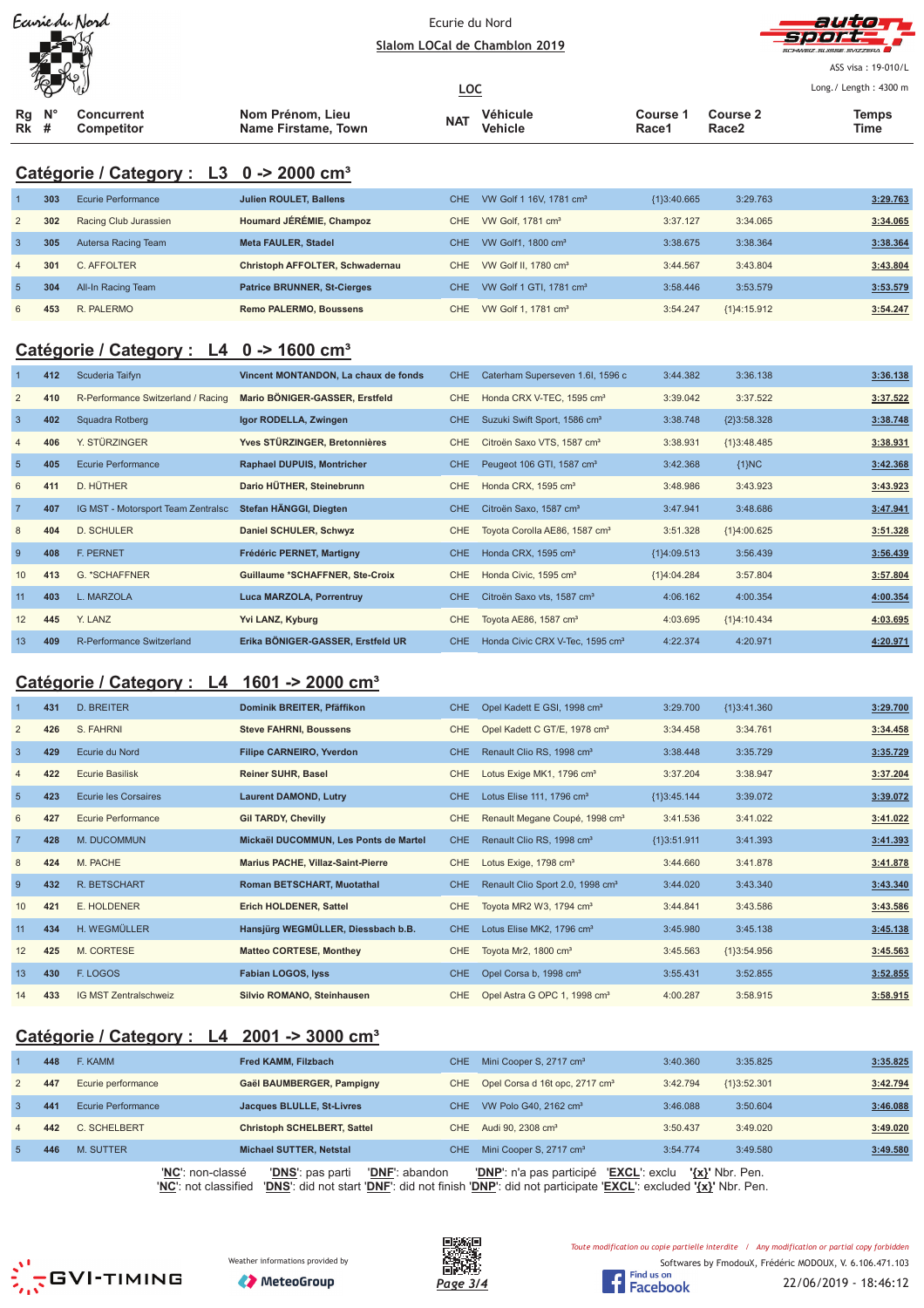|                                 | $\mathbb{R}$ | Earriedu Nord                          |                                         |            | Ecurie du Nord<br>Slalom LOCal de Chamblon 2019 |                   |                               | autor<br><b>Sport</b><br>SCHWEIZ SUISSE SVIZZERA       |
|---------------------------------|--------------|----------------------------------------|-----------------------------------------|------------|-------------------------------------------------|-------------------|-------------------------------|--------------------------------------------------------|
|                                 | 侵<br>- OT    | يا ا                                   |                                         | <u>LOC</u> |                                                 |                   |                               | ASS visa: 19-010/L<br>Long. / Length: $4300 \text{ m}$ |
| $Rg$ $N^{\circ}$<br><b>Rk</b> # |              | <b>Concurrent</b><br><b>Competitor</b> | Nom Prénom, Lieu<br>Name Firstame, Town | <b>NAT</b> | Véhicule<br><b>Vehicle</b>                      | Course 1<br>Race1 | Course 2<br>Race <sub>2</sub> | <b>Temps</b><br>Time                                   |
| 6                               | 443          | Ecurie Biennoise                       | Michel DEVAUX, Biel                     | CHE        | BMW 323 ti Compact, 2494 cm <sup>3</sup>        | 3:52.731          | 3:52.244                      | 3:52.244                                               |

## **Catégorie / Category : L4 3001 -> 3500 cm³**

|                | 454 | Ecurie Performance            | <b>Vincent SCHOPFER, Senarclens</b>    | CHE. | Mitsubishi Lancer Evo 9, 3395 cm <sup>3</sup> | 3:26.486      | 3:23.267      | 3:23.267 |
|----------------|-----|-------------------------------|----------------------------------------|------|-----------------------------------------------|---------------|---------------|----------|
| 2              | 456 | ACS                           | losif MANTADAKIS, Kloten               | CHE. | Renault Mégane RS 265, 3397 cm                | 3:28.987      | 3:27.303      | 3:27.303 |
| -3             | 457 | C. MARECHAL                   | Christophe MARECHAL, gimel             | CHE. | Renault Megane R26r, 3400 cm <sup>3</sup>     | <b>NC</b>     | 3:34.584      | 3:34.584 |
| $\overline{4}$ | 451 | <b>Ecurie Sporting Romont</b> | Philippe CORMINBOEUF, Estavayer-le-Lac | CHE  | Lotus Exige S, 3053 cm <sup>3</sup>           | 3:41.267      | ${1}3:45.415$ | 3:41.267 |
| 5              | 455 | L. LA TORRE                   | <b>Luca LA TORRE, Winterthur</b>       | CHE. | Renault Megane RS Trophy, 3397                | 3:46.339      | 3:46.553      | 3:46.339 |
| 6              | 458 | M. PASTOR                     | <b>Martin PASTOR, Ollon</b>            | CHE. | Ford Focus, 3380 cm <sup>3</sup>              | ${13:51.005}$ | <b>NC</b>     | 3:51.005 |

#### **Catégorie / Category : L4 + 3500 cm³**

| 464 | M. RUBBI                                 | <b>Michel RUBBI, Gals</b>                                                                                                                                         | CHE Lotus Exige V6 Cup, 5875 cm <sup>3</sup>           | 3:38.208      | 3:34.775    | 3:34.775 |
|-----|------------------------------------------|-------------------------------------------------------------------------------------------------------------------------------------------------------------------|--------------------------------------------------------|---------------|-------------|----------|
| 465 | <b>Fabrice Mouche</b>                    | <b>Fabrice MOUCHE, Bonfol</b>                                                                                                                                     | CHE BMW 1M Coupé, 5064 cm <sup>3</sup>                 | 3:44.096      | 3:38.033    | 3:38.033 |
| 461 | Racing Club Airbag                       | <b>Isidor GASSER, Silenen</b>                                                                                                                                     | CHE Ford Focus RS, 4286 cm <sup>3</sup>                | ${13:49.001}$ | {1}3:50.531 | 3:49.001 |
|     | 'NC': non-classé<br>'NC': not classified | <b>'DNF</b> ': abandon<br><b>'DNS'</b> : pas parti<br>'DNS': did not start 'DNF': did not finish 'DNP': did not participate 'EXCL': excluded ' $\{x\}'$ Nbr. Pen. | 'DNP': n'a pas participé 'EXCL': exclu '{x}' Nbr. Pen. |               |             |          |

DC: S. Chabloz:

**Jury: R. Piquerez:** 



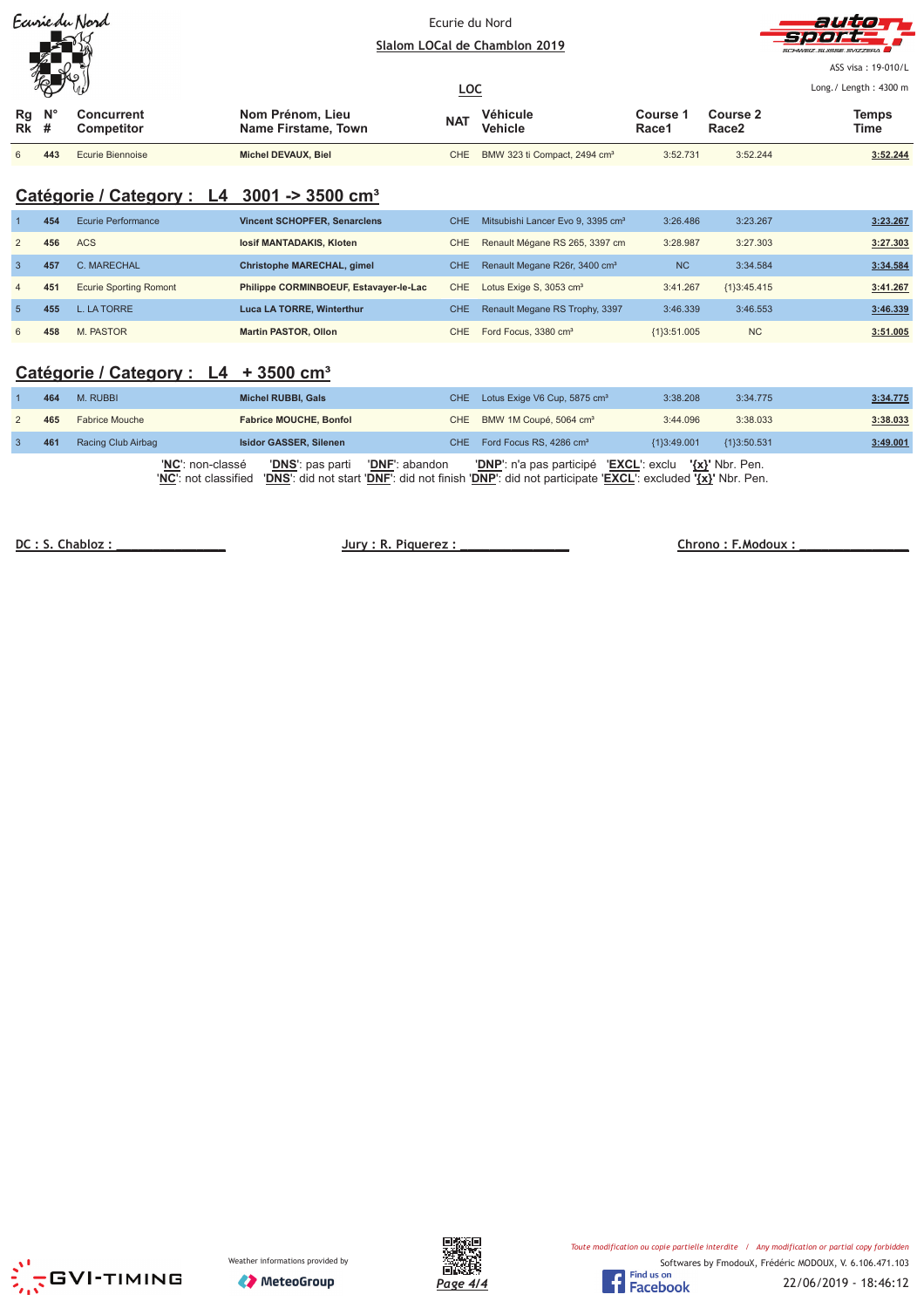|                                                                       |     | Earriedu Nord                          | Slalom LOCal de Chamblon 2019           | Ecurie du Nord |                                          |                          | ASS visa: 19-010/L                   |                       |  |  |
|-----------------------------------------------------------------------|-----|----------------------------------------|-----------------------------------------|----------------|------------------------------------------|--------------------------|--------------------------------------|-----------------------|--|--|
|                                                                       |     |                                        |                                         |                | Classement Final Définitif Suzuki        |                          |                                      | Long./ Length: 4300 m |  |  |
| Rg<br><b>Rk</b> #                                                     | N'  | <b>Concurrent</b><br><b>Competitor</b> | Nom Prénom, Lieu<br>Name Firstame, Town | <b>NAT</b>     | Véhicule<br><b>Vehicle</b>               | <b>Course 1</b><br>Race1 | <b>Course 2</b><br>Race <sub>2</sub> | <b>Temps</b><br>Time  |  |  |
| Catégorie / Category : Suzuki Swiss Racing Cup + 2000 cm <sup>3</sup> |     |                                        |                                         |                |                                          |                          |                                      |                       |  |  |
| $\mathbf{1}$                                                          | 603 | F. *EGGENBERGER                        | Fabian *EGGENBERGER, Zürich             | <b>CHE</b>     | Suzuki Swift Sport, 2334 cm <sup>3</sup> | 3:38.235                 | 3:36.048                             | 3:36.048              |  |  |
| 2                                                                     | 619 | M. MUZZARELLI                          | Marcel MUZZARELLI, Riedt b. Erlen       | CHE            | Suzuki Swift Sport, 2334 cm <sup>3</sup> | 3:36.663                 | 3:36.052                             | 3:36.052              |  |  |
| $\overline{3}$                                                        | 605 | C. * ZIMMERMANN                        | Christian *ZIMMERMANN, Glarus           | <b>CHE</b>     | Suzuki Swift Sport, 2334 cm <sup>3</sup> | 3:36.347                 | {1}3:45.729                          | 3:36.347              |  |  |
| $\overline{4}$                                                        | 632 | S. FEHR                                | Sandro FEHR, Rorschacherberg            | CHE            | Suzuki Swift Sport, 2334 cm <sup>3</sup> | 3:37.255                 | ${1}3:46.618$                        | 3:37.255              |  |  |
| $5\phantom{.0}$                                                       | 631 | <b>MB Motorsport Team</b>              | Martin BÜRKI, Uetendorf                 | <b>CHE</b>     | Suzuki Swift Sport, 2334 cm <sup>3</sup> | 3:38.992                 | 3:37.850                             | 3:37.850              |  |  |
| 6                                                                     | 628 | S. SCHNEIDER                           | Simeon SCHNEIDER, Wildberg              | <b>CHE</b>     | Suzuki Swift Sport, 2334 cm <sup>3</sup> | ${2}3:57.468$            | 3:39.147                             | 3:39.147              |  |  |
| $\overline{7}$                                                        | 613 | <b>D. SCHNEIDER</b>                    | Daniel SCHNEIDER, Galgenen              | <b>CHE</b>     | Suzuki Swift Sport, 2334 cm <sup>3</sup> | 3:41.140                 | 3:39.670                             | 3:39.670              |  |  |
| 8                                                                     | 629 | M. DIETHELM                            | <b>Mario DIETHELM, Siebnen</b>          | <b>CHE</b>     | Suzuki Swift Sport, 2334 cm <sup>3</sup> | ${13:50.100}$            | 3:39.762                             | 3:39.762              |  |  |
| $\boldsymbol{9}$                                                      | 610 | <b>RCU</b>                             | Jürg JUCKER, Bauma                      | <b>CHE</b>     | Suzuki Swift Sport, 2334 cm <sup>3</sup> | 3:41.256                 | 3:39.801                             | 3:39.801              |  |  |
| 10                                                                    | 623 | <b>J. DEBRUNNER</b>                    | Jean-Claude DEBRUNNER, Lachen           | <b>CHE</b>     | Suzuki Swift Sport, 2334 cm <sup>3</sup> | ${1}3:50.327$            | 3:39.976                             | 3:39.976              |  |  |
| 11                                                                    | 611 | Autorama AG                            | Ralf HENGGELER, Unterägeri              | <b>CHE</b>     | Suzuki Swift Sport, 2334 cm <sup>3</sup> | 3:40.351                 | {1}3:48.980                          | 3:40.351              |  |  |
| 12                                                                    | 624 | Racing Club Airbag                     | Stefan BOEHLER, Schleinikon             | <b>CHE</b>     | Suzuki Swift Sport, 2334 cm <sup>3</sup> | 3:41.677                 | 3:40.926                             | 3:40.926              |  |  |
| 13                                                                    | 634 | <b>Ecurie Basilisk</b>                 | Gilbert *DENZER, Gelterkinden           | <b>CHE</b>     | Suzuki Swift Sport, 2334 cm <sup>3</sup> | ${1}3:51.489$            | 3:41.258                             | 3:41.258              |  |  |
| 14                                                                    | 636 | H. *LEIBER                             | Heiko *LEIBER, Dachsen                  | <b>CHE</b>     | Suzuki Swift Sport, 2334 cm <sup>3</sup> | 3:42.000                 | 3:42.440                             | 3:42.000              |  |  |
| 15                                                                    | 614 | <b>ACS</b>                             | Rolf TREMP, Ebnat-Kappel                | <b>CHE</b>     | Suzuki Swift Sport, 2334 cm <sup>3</sup> | 3:42.019                 | 3:42.139                             | 3:42.019              |  |  |
| 16                                                                    | 616 | <b>T. SCHMIDLIN</b>                    | <b>Tobias SCHMIDLIN, Wahlen</b>         | <b>CHE</b>     | Suzuki Swift Sport, 2334 cm <sup>3</sup> | 3:45.293                 | 3:42.510                             | 3:42.510              |  |  |
| 17                                                                    | 618 | M. SPÖRRI                              | Michael SPÖRRI, Würenlos                | <b>CHE</b>     | Suzuki Swift Sport, 2334 cm <sup>3</sup> | 3:45.233                 | 3:42.545                             | 3:42.545              |  |  |
| 18                                                                    | 637 | <b>RCU</b>                             | Manuel *SANTONASTASO, Müllheim          | <b>CHE</b>     | Suzuki Swift Sport, 2334 cm <sup>3</sup> | 3:44.240                 | 3:42.697                             | 3:42.697              |  |  |
| 19                                                                    | 621 | <b>Equipe Bernoise</b>                 | Jösi AMMANN, Küssnacht am Rigi          | <b>CHE</b>     | Suzuki Swift Sport, 2334 cm <sup>3</sup> | 3:43.855                 | 3:43.156                             | 3:43.156              |  |  |
| 20                                                                    | 626 | <b>RCU</b>                             | Bruno BLEIKER, Bütschwil                | <b>CHE</b>     | Suzuki Swift Sport, 2334 cm <sup>3</sup> | 3:43.173                 | 3:43.216                             | 3:43.173              |  |  |
| 21                                                                    | 607 | <b>Ecurie Basilisk</b>                 | Andreas SANER, Röschenz                 | <b>CHE</b>     | Suzuki Swift Sport, 2334 cm <sup>3</sup> | 3:43.535                 | 3:43.188                             | 3:43.188              |  |  |
| 22                                                                    | 608 | <b>RCU 33</b>                          | Roland GRAF, Brunnadern                 | CHE.           | Suzuki Swift Sport, 2334 cm <sup>3</sup> | 3:43.672                 | 3:43.445                             | 3:43.445              |  |  |
| 23                                                                    | 622 | <b>Coast-Racing Motorsport</b>         | Cyril TRUDEL, Uetikon am See            | <b>CHE</b>     | Suzuki Swift Sport, 2334 cm <sup>3</sup> | 3:46.620                 | 3:44.430                             | 3:44.430              |  |  |
| 24                                                                    | 635 | <b>Markus Andres</b>                   | Kurt *ANDERMATT, Cham                   | CHE            | Suzuki Swift Sport, 2334 cm <sup>3</sup> | 3:45.579                 | 3:45.027                             | 3:45.027              |  |  |
| 25                                                                    | 625 | C. DE FRANCESCO                        | Claudio DE FRANCESCO, Pfäffikon ZH      | <b>CHE</b>     | Suzuki Swift Sport, 2334 cm <sup>3</sup> | 3:45.200                 | 3:45.091                             | 3:45.091              |  |  |
| 26                                                                    | 620 | Coastracing                            | Bruno BRÄNDLI, Stäfa                    | CHE            | Suzuki Swift Sport, 2334 cm <sup>3</sup> | ${1}3:57.540$            | 3:45.895                             | 3:45.895              |  |  |
| 27                                                                    | 627 | Alexandra Mühlethaler                  | Alexandra MÜHLETHALER, Seengen          | <b>CHE</b>     | Suzuki Swift Sport, 2334 cm <sup>3</sup> | 3:48.711                 | 3:46.245                             | 3:46.245              |  |  |
| 28                                                                    | 601 | J. *QUÉBATTE                           | Julien *QUÉBATTE, Colombier             | CHE            | Suzuki Swift sport, 2334 cm <sup>3</sup> | 3:47.086                 | 3:46.274                             | 3:46.274              |  |  |
| 29                                                                    | 609 | <b>ECURIE BIENNOISE</b>                | <b>Pierre COSANDIER, Kerzers</b>        | <b>CHE</b>     | Suzuki Swift sport, 2334 cm <sup>3</sup> | 3:46.940                 | 3:47.299                             | 3:46.940              |  |  |
| 30                                                                    | 617 | RCU-Rennclub Untertoggenburg           | Pascal BLEIKER, Wattwil                 | <b>CHE</b>     | Suzuki Swift Sport, 2334 cm <sup>3</sup> | ${1}3:56.032$            | 3:48.107                             | 3:48.107              |  |  |
| 31                                                                    | 604 | M. * ANDRES                            | Markus *ANDRES, Aeugst a.A.             | <b>CHE</b>     | Suzuki Swift Sport, 2334 cm <sup>3</sup> | ${1}3:56.431$            | 3:49.475                             | 3:49.475              |  |  |
| 32                                                                    | 606 | <b>B. BAERISWYL</b>                    | Barbara BAERISWYL, Seengen              | <b>CHE</b>     | Suzuki Swift Sport, 2334 cm <sup>3</sup> | 3:50.627                 | 3:49.720                             | 3:49.720              |  |  |
| 33                                                                    | 615 | M. AGRESTA                             | <b>Maurizio AGRESTA, Steinhausen</b>    | CHE            | Suzuki Swift Sport, 2334 cm <sup>3</sup> | 3:50.839                 | ${3}NC$                              | 3:50.839              |  |  |

- **633** Scuderia Taifyn **Julien \*GROSJEAN, Dombresson** CHE Suzuki Swift Sport, 2334 cm<sup>3</sup> DNP DNP DNP -:------

'**NC**': non-classé '**DNS**': pas parti '**DNF**': abandon '**DNP**': n'a pas participé '**EXCL**': exclu **'{x}'** Nbr. Pen. '**NC**': not classified '**DNS**': did not start '**DNF**': did not finish '**DNP**': did not participate '**EXCL**': excluded **'{x}'** Nbr. Pen.

34 **602** Ecurie Basilisk **Bettina \*BUESS, Gelterkinden** CHE Suzuki Swift Sport, 2334 cm³ 4:01.454 4:02.393 **4:01.454** 35 **630** F. MAISSEN **Franziska MAISSEN, Wittenbach** CHE Suzuki Swift Sport, 2334 cm³ {1}4:20.856 {1}4:10.511 **4:10.511**

DC: S. Chabloz:

 $Jury: R. Piquerez:$ 





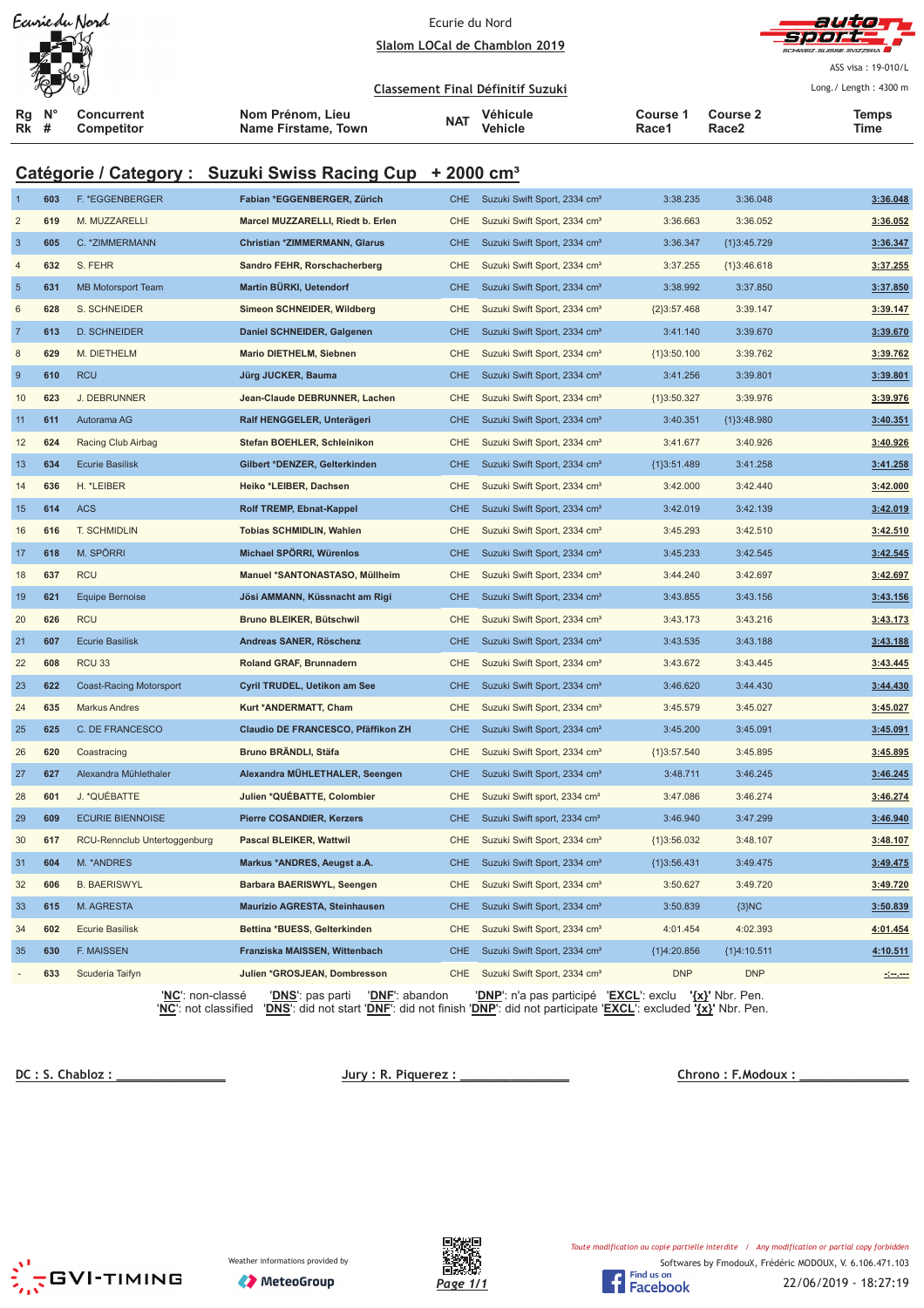| Earrieda Nord                                                          |                  |                           | Ecurie du Nord<br>Slalom LOCal de Chamblon 2019<br><b>Classement Final Définitif Porsche</b> |            |                                             |                   |                               | فكالالت<br>HWEIZ SUISSE SVIZZEDA<br>ASS visa: 19-010/L<br>Long./ Length: 4300 m |  |  |
|------------------------------------------------------------------------|------------------|---------------------------|----------------------------------------------------------------------------------------------|------------|---------------------------------------------|-------------------|-------------------------------|---------------------------------------------------------------------------------|--|--|
| Rg<br>Rk                                                               | $N^{\circ}$<br># | Concurrent<br>Competitor  | Nom Prénom, Lieu<br>Name Firstame, Town                                                      | <b>NAT</b> | Véhicule<br><b>Vehicle</b>                  | Course 1<br>Race1 | Course 2<br>Race <sub>2</sub> | <b>Temps</b><br>Time                                                            |  |  |
| Catégorie / Category : Porsche Cup Suisse Gr. 1 + 3000 cm <sup>3</sup> |                  |                           |                                                                                              |            |                                             |                   |                               |                                                                                 |  |  |
|                                                                        | 506              | Porsche Sports Cup Suisse | Peter KINKEL, Au (ZH)                                                                        | CHE        | Porsche Cayman GT4, 3800 cm <sup>3</sup>    | 3:36.145          | 3:33.567                      | 3:33.567                                                                        |  |  |
| $\overline{2}$                                                         | 503              | A. CANTAMESSA             | Andreas CANTAMESSA, Hunzenschwil                                                             | <b>CHE</b> | Porsche Cayman GT4, 3800 cm <sup>3</sup>    | 3:36.477          | 3:35.958                      | 3:35.958                                                                        |  |  |
| 3                                                                      | 504              | <b>Thomas Bolliger</b>    | <b>Thomas BOLLIGER, Chur</b>                                                                 | <b>CHE</b> | Porsche 911 S Carrera, 3800 cm <sup>3</sup> | 3:40.573          | 3:37.804                      | 3:37.804                                                                        |  |  |

# **Catégorie / Category : Porsche Cup Suisse Gr. 4a + 3000 cm³**

| 508 | 7IFGI FI<br>the contract of the contract of the contract of the contract of the contract of | <b>Robert ZIEGLER, Winterthur</b> | <b>CHE</b> | Porsche GT3, 3600 cm <sup>3</sup> | 3:31.037 | 3:30.938 | :30.938 |
|-----|---------------------------------------------------------------------------------------------|-----------------------------------|------------|-----------------------------------|----------|----------|---------|
|     |                                                                                             |                                   |            |                                   |          |          |         |

4 **505** M. WIDMER **Michael WIDMER, Lenzerheide** CHE Porsche 911 S, 3800 cm³ 3:41.735 3:40.217 **3:40.217** 5 **502** Porsche Cup Suisse **Dario FILIPPI, Allschwil** CHE Porsche Cayman GT4, 3800 cm³ 3:57.430 3:54.995 **3:54.995**

## **Catégorie / Category : Porsche Cup Suisse Gr. 4c + 3000 cm³**

| 511 | <b>Stadler Motorsport</b> | Xavier PENALBA, Wettswil am Albis | CHE. | Porsche 991 GT3 RS, 3996 $cm3$               | 3:26.047      | {1}3:34.881 | 3:26.047 |
|-----|---------------------------|-----------------------------------|------|----------------------------------------------|---------------|-------------|----------|
| 512 | Porsche Sports Cup Suisse | Jules J. SPÄNI. Wollerau          |      | CHE Porsche 911 GT3 RS, 3996 cm <sup>3</sup> | ${13:44.738}$ | 3:37.330    | 3:37.330 |

### Catégorie / Category : Porsche Cup Suisse Gr. 5b + 3000 cm<sup>3</sup>

| 501 | ACS        | <b>Patrick DRACK, Scherz</b>                                                                                                                                                       | CHE Porsche 997 Cup, 4000 cm <sup>3</sup>              | 3:23.327 | 3:18.137 | 3:18.137 |
|-----|------------|------------------------------------------------------------------------------------------------------------------------------------------------------------------------------------|--------------------------------------------------------|----------|----------|----------|
| 531 | <b>ACS</b> | Daniel KOCH, Oberrüti                                                                                                                                                              | CHE Porsche 997 Cup, 4000 cm <sup>3</sup>              | 3:29.185 | 3:22.473 | 3:22.473 |
|     |            | 'NC': non-classé<br>'DNS': pas parti 'DNF': abandon<br>'NC': not classified 'DNS': did not start 'DNF': did not finish 'DNP': did not participate 'EXCL': excluded '{x}' Nbr. Pen. | 'DNP': n'a pas participé 'EXCL': exclu '{x}' Nbr. Pen. |          |          |          |

DC: S. Chabloz:

**Jury: R. Piquerez:** 



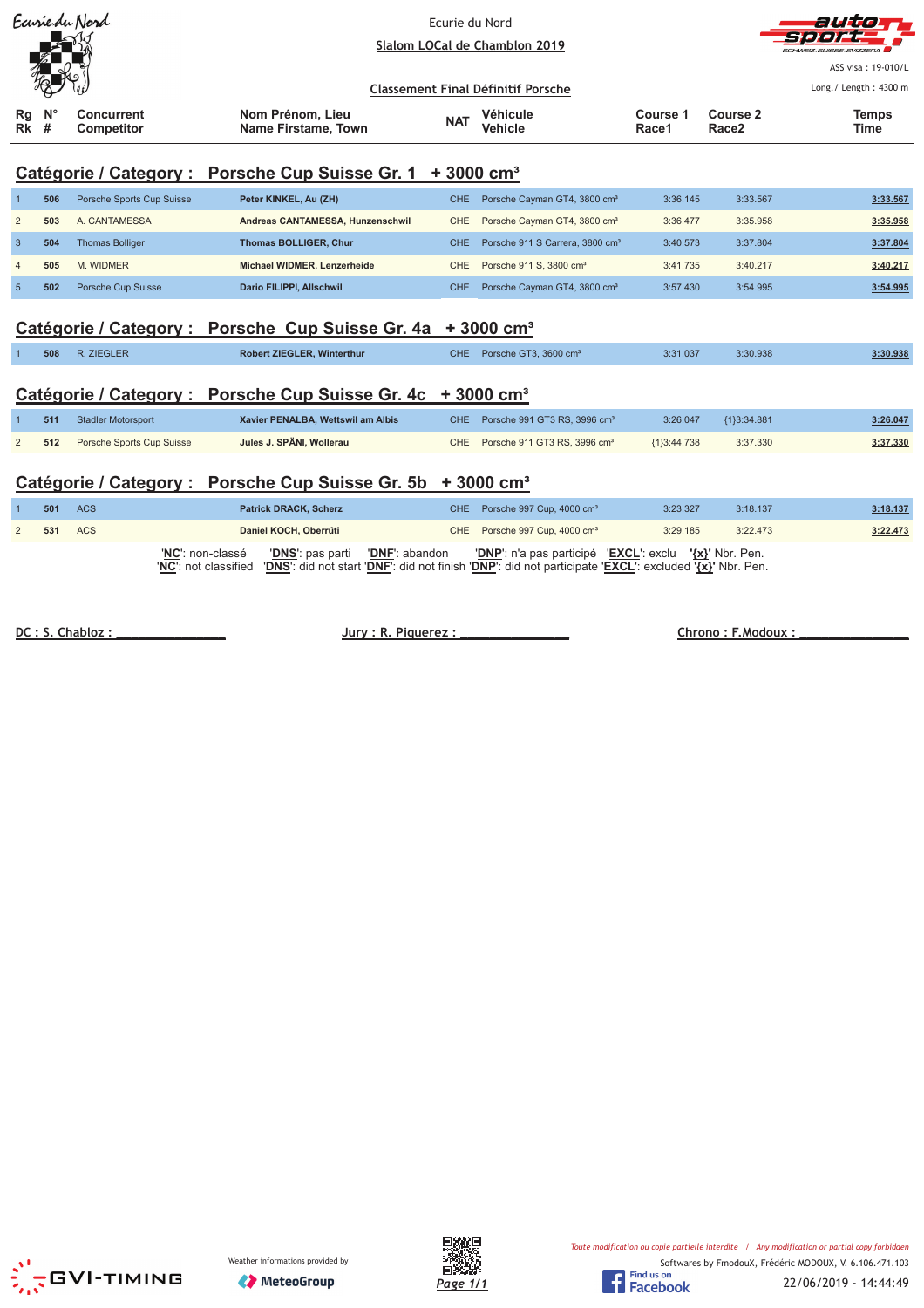|                |             | Earriedu Nord                            | Ecurie du Nord<br>Slalom LOCal de Chamblon 2019<br>Régularité Porsche Définitive                                                                           | auto<br>SUISSE SVIZZEDA<br>ASS visa: 19-010/L<br>Long./ Length: 4300 m |                                             |                           |                           |            |
|----------------|-------------|------------------------------------------|------------------------------------------------------------------------------------------------------------------------------------------------------------|------------------------------------------------------------------------|---------------------------------------------|---------------------------|---------------------------|------------|
| Rg<br>$Rk$ #   | $N^{\circ}$ | <b>Concurrent</b><br><b>Competitor</b>   | Nom Prénom, Lieu<br>Name Firstname, Town                                                                                                                   | <b>NAT</b>                                                             | Véhicule<br>Vehicle                         | <b>Course A</b><br>Race A | <b>Course B</b><br>Race B | <b>Pts</b> |
|                | 521         | Porsche Sports Cup Suisse                | <b>BERSINGER Angelica, Oberwil-Lieli</b>                                                                                                                   | <b>CHE</b>                                                             | Porsche Boxster 987 S, 3436 cm <sup>3</sup> | 4:27:650                  | 4:27:982                  | 332        |
| $\overline{2}$ | 526         | Porsche Sport Cup Suisse                 | <b>SCHEER Fide, Bonstetten</b>                                                                                                                             | <b>CHE</b>                                                             | Porsche GT3, 3996 cm <sup>3</sup>           | 3:44:030                  | 3:44:507                  | 477        |
| $\mathbf{3}$   | 524         | A. ROHR                                  | <b>ROHR Arnold, Hunzenschwil</b>                                                                                                                           | CHE.                                                                   | Porsche 996, 3600 cm <sup>3</sup>           | 3:59:739                  | 4:00:886                  | 1 1 4 7    |
| $\overline{4}$ | 527         | <b>M. SCHNEIDER</b>                      | <b>SCHNEIDER Martin, Wettswil</b>                                                                                                                          | <b>CHE</b>                                                             | Porsche GT3, 6800 cm <sup>3</sup>           | 3:34:687                  | 3:32:782                  | 1905       |
| $\sqrt{5}$     | 522         | <b>OPC</b>                               | <b>INAUEN Jakob, St. Peterzell</b>                                                                                                                         | <b>CHE</b>                                                             | Porsche Carrera 4, 3590 cm <sup>3</sup>     | 4:21:680                  | 4:17:718                  | 3 9 6 2    |
| 6              | 523         | Ecurie-Biennoise                         | <b>MORROS Juan, Mörigen</b>                                                                                                                                | <b>CHE</b>                                                             | Porsche GT3, 3600 cm <sup>3</sup>           | 3:46:037                  | ${1}$ 4:24:703            | 38 666     |
|                |             | 'NC': non-classé<br>'NC': not classified | <b>'DNF':</b> abandon<br><b>'DNS':</b> pas parti<br>'DNS': did not start 'DNF': did not finish 'DNP': did not participate 'EXCL': excluded '{x}' Nbr. Pen. |                                                                        | 'EXCL': exclu<br>'DNP': n'a pas participé   | $\{x\}$ ' Nbr. Pen.       |                           |            |

DC: S. Chabloz:

 $Jury: R. Piquerez:$ 



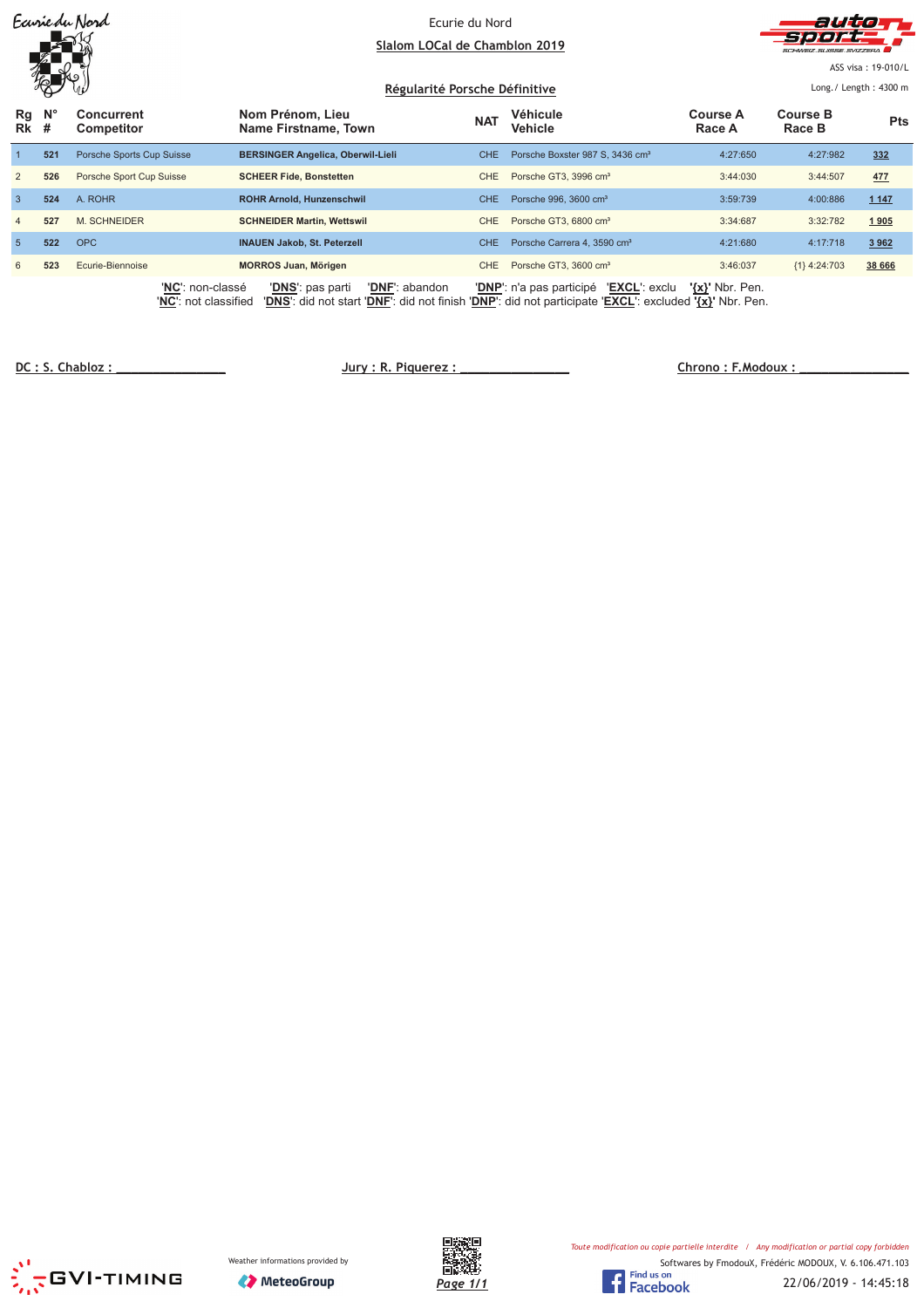Earriedu Nord

#### Ecurie du Nord <u>Slalom LOCal de Chamblon 2019</u>



ASS visa: 19-010/L

|                 | W              |                 |                                   | Scratch LOC                                 | Long./ Length: 4300 m |                                             |                   |                          |                      |
|-----------------|----------------|-----------------|-----------------------------------|---------------------------------------------|-----------------------|---------------------------------------------|-------------------|--------------------------|----------------------|
| Rg<br><b>Rk</b> | Grp            | <b>N</b> °<br># | <b>Concurrent</b><br>Competitor   | Nom Prénom, Lieu<br>Name Firstname, Town    | <b>NAT</b>            | Véhicule<br>Vehicle                         | Course 1<br>Race1 | <b>Course 2</b><br>Race2 | <b>Temps</b><br>Time |
| $\vert$         | L4             | 454             | <b>Ecurie Performance</b>         | <b>SCHOPFER Vincent, Senarclens</b>         | <b>CHE</b>            | Mitsubishi Lancer Evo 9, 3395 cm            | 3:26.486          | 3:23.267                 | 3:23.267             |
| $\overline{c}$  | L2             | 239             | N. SCHMID                         | <b>SCHMID Noa, Kriens</b>                   | CHE                   | Subaru BRZ, 3397 cm <sup>3</sup>            | 3:25.761          | 3:24.137                 | 3:24.137             |
| $\mathbf{3}$    | L2             | 226             | <b>Ecurie Basilisk</b>            | <b>STOFER Raymond, Herznach</b>             | <b>CHE</b>            | Mini Cooper RSR, 2717 cm <sup>3</sup>       | 3:27.068          | 3:25.023                 | 3:25.023             |
| $\overline{4}$  | L2             | 234             | <b>ASC Ticino</b>                 | LÜDI Daniele, Losone                        | CHE                   | Subaru Impreza, 3388 cm <sup>3</sup>        | ${1}3:38.198$     | 3:26.362                 | 3:26.362             |
| $\sqrt{5}$      | L4             | 456             | <b>ACS</b>                        | <b>MANTADAKIS losif, Kloten</b>             | <b>CHE</b>            | Renault Mégane RS 265, 3397 c               | 3:28.987          | 3:27.303                 | 3:27.303             |
| 6               | L2             | 237             | <b>Ecurie Performance</b>         | <b>ALLEMANN Stéphane, Dizy</b>              | CHE                   | Mitsubishi Lancer Evolution IX, 33          | 3:27.366          | 3:29.532                 | 3:27.366             |
| $\overline{7}$  | L2             | 240             | Ecurie des Ordons                 | <b>HEYER Gaetan, Moutier</b>                | <b>CHE</b>            | Opel Astra G OPC, 3397 cm <sup>3</sup>      | 3:33.630          | 3:28.732                 | 3:28.732             |
| 8               | L4             | 431             | <b>D. BREITER</b>                 | <b>BREITER Dominik, Pfäffikon</b>           | CHE                   | Opel Kadett E GSI, 1998 cm <sup>3</sup>     | 3:29.700          | {1}3:41.360              | 3:29.700             |
| 9               | L <sub>3</sub> | 303             | <b>Ecurie Performance</b>         | <b>ROULET Julien, Ballens</b>               | <b>CHE</b>            | VW Golf 1 16V, 1781 cm <sup>3</sup>         | ${1}3:40.665$     | 3:29.763                 | 3:29.763             |
| 10              | L2             | 228             | H. MAHLER                         | <b>MAHLER Hannes, Seengen</b>               | <b>CHE</b>            | Mini Cooper S, 2717 cm <sup>3</sup>         | 3:31.925          | 3:30.378                 | 3:30.378             |
| 11              | L2             | 254             | Gruyère Racing Team               | <b>BERNARD Cédric, Bex</b>                  | <b>CHE</b>            | Subaru WRX STI, 4177 cm <sup>3</sup>        | 3:30.538          | 3:30.491                 | 3:30.491             |
| 12              | L2             | 235             | S. INDERMUHLE                     | <b>INDERMUHLE Stephane, Villars bramard</b> | CHE                   | Mitsubishi Lancer, 3395 cm <sup>3</sup>     | 3:34.981          | 3:30.769                 | 3:30.769             |
| 13              | L1             | 144             | Y. BENEY                          | <b>BENEY Yann, Bussigny</b>                 | <b>CHE</b>            | Ford Focus RS, 3844 cm <sup>3</sup>         | 3:31.497          | {1}3:42.729              | 3:31.497             |
| 14              | L2             | 221             | Automobil Club der Schweiz        | <b>NASSIMBENI Fabio, Hinwil</b>             | CHE                   | Mini Cooper S, 2717 cm <sup>3</sup>         | ${1}3:41.965$     | 3:31.666                 | 3:31.666             |
| 15              | L2             | 236             | Atelier de la Tzoumaz             | <b>LONFAT Julien, Liddes</b>                | <b>CHE</b>            | Mitsubishi Lancer Evo 6, 3395 cm            | 3:40.271          | 3:33.640                 | 3:33.640             |
| 16              | L <sub>3</sub> | 302             | Racing Club Jurassien             | JÉRÉMIE Houmard, Champoz                    | CHE                   | VW Golf, 1781 cm <sup>3</sup>               | 3:37.127          | 3:34.065                 | 3:34.065             |
| 17              | L2             | 225             | E. KOBELT                         | <b>KOBELT Edy, Wattwil</b>                  | <b>CHE</b>            | Mini Cooper S, 2717 cm <sup>3</sup>         | 3:34.794          | 3:34.214                 | 3:34.214             |
| 18              | L4             | 426             | S. FAHRNI                         | <b>FAHRNI Steve, Boussens</b>               | CHE                   | Opel Kadett C GT/E, 1978 cm <sup>3</sup>    | 3:34.458          | 3:34.761                 | 3:34.458             |
| 19              | L2             | 255             | <b>B. MEILI</b>                   | <b>MEILI Beat, Goldingen</b>                | <b>CHE</b>            | BMW 1er M Coupé, 5064 cm <sup>3</sup>       | 3:34.473          | 3:37.552                 | 3:34.473             |
| 20              | L4             | 457             | C. MARECHAL                       | <b>MARECHAL Christophe, gimel</b>           | CHE                   | Renault Megane R26r, 3400 cm <sup>3</sup>   | <b>NC</b>         | 3:34.584                 | 3:34.584             |
| 21              | L4             | 464             | M. RUBBI                          | <b>RUBBI Michel, Gals</b>                   | <b>CHE</b>            | Lotus Exige V6 Cup, 5875 cm <sup>3</sup>    | 3:38.208          | 3:34.775                 | 3:34.775             |
| 22              | L4             | 429             | Ecurie du Nord                    | <b>CARNEIRO Filipe, Yverdon</b>             | CHE                   | Renault Clio RS, 1998 cm <sup>3</sup>       | 3:38.448          | 3:35.729                 | 3:35.729             |
| 23              | L4             | 448             | F. KAMM                           | <b>KAMM Fred, Filzbach</b>                  | <b>CHE</b>            | Mini Cooper S, 2717 cm <sup>3</sup>         | 3:40.360          | 3:35.825                 | 3:35.825             |
| 24              | L4             | 412             | Scuderia Taifyn                   | <b>MONTANDON Vincent, La chaux de fond</b>  | CHE                   | Caterham Superseven 1.6I, 1596              | 3:44.382          | 3:36.138                 | 3:36.138             |
| 25              | L2             | 238             | Ecurie du Nord                    | <b>LANGHI Damien, Penthalaz</b>             | <b>CHE</b>            | Renault Megane 2 RS, 3397 cm <sup>3</sup>   | 3:38.821          | 3:36.543                 | 3:36.543             |
| 26              | L1             | 126             | <b>Equipe Bernoise</b>            | <b>HOFMANNER Thomas, Bern</b>               | <b>CHE</b>            | BMW M2, 5096 cm <sup>3</sup>                | ${1}3:46.507$     | 3:36.809                 | 3:36.809             |
| 27              | L1             | 133             | <b>Ecurie Les Corsaires</b>       | <b>GAUTHEY Jean-michel, Champagne</b>       | <b>CHE</b>            | Renault Megane, 3397 cm <sup>3</sup>        | 3:37.147          | 3:40.837                 | 3:37.147             |
| 28              | L4             | 422             | <b>Ecurie Basilisk</b>            | <b>SUHR Reiner, Basel</b>                   | <b>CHE</b>            | Lotus Exige MK1, 1796 cm <sup>3</sup>       | 3:37.204          | 3:38.947                 | 3:37.204             |
| 29              | L1             | 153             | <b>J. UTHURRY</b>                 | <b>UTHURRY Jerome, Neuchâtel</b>            | <b>CHE</b>            | BMW M2, 5064 cm <sup>3</sup>                | {1}3:45.437       | 3:37.320                 | 3:37.320             |
| 30              | L2             | 203             | L. ROBERTO                        | <b>ROBERTO Luigi, Cossonay</b>              | <b>CHE</b>            | Peugeot 106 GTI, 1587 cm <sup>3</sup>       | ${1}3:46.591$     | 3:37.341                 | 3:37.341             |
| 31              | L4             | 410             | R-Performance Switzerland / Racin | BÖNIGER-GASSER Mario, Erstfeld              | <b>CHE</b>            | Honda CRX V-TEC, 1595 cm <sup>3</sup>       | 3:39.042          | 3:37.522                 | 3:37.522             |
| 32              | L4             | 465             | <b>Fabrice Mouche</b>             | <b>MOUCHE Fabrice, Bonfol</b>               | CHE                   | BMW 1M Coupé, 5064 cm <sup>3</sup>          | 3:44.096          | 3:38.033                 | 3:38.033             |
| 33              | L2             | 233             | Club Porsche 3 Lacs               | <b>AMSTUTZ Marc-Eric, Villiers</b>          | <b>CHE</b>            | Porsche 911 Carrera, 3387 cm <sup>3</sup>   | 3:38.227          | {1}3:49.885              | 3:38.227             |
| 34              | L <sub>3</sub> | 305             | Autersa Racing Team               | <b>FAULER Meta, Stadel</b>                  | CHE                   | VW Golf1, 1800 cm <sup>3</sup>              | 3:38.675          | 3:38.364                 | 3:38.364             |
| 35              | L1             | 142             | Ecurie du Nord                    | <b>GENDROZ Stéphane, Yverdon-les-Bains</b>  | <b>CHE</b>            | Porsche 911 Carrera S, 3800 cm <sup>3</sup> | 3:40.781          | 3:38.528                 | 3:38.528             |
| 36              | L1             | 111             | I. BRANTSCHEN                     | <b>BRANTSCHEN Iwan, Randa</b>               | CHE                   | Honda Integra Type R, 1797 cm <sup>3</sup>  | 3:39.640          | 3:38.583                 | 3:38.583             |
| 37              | L2             | 212             | <b>ACS</b>                        | <b>PALTENGHI Massimo, Cugnasco</b>          | <b>CHE</b>            | Toyota GT86, 1995 cm <sup>3</sup>           | 3:38.663          | 3:40.239                 | 3:38.663             |
| 38              | L4             | 402             | Squadra Rotberg                   | RODELLA Igor, Zwingen                       | CHE                   | Suzuki Swift Sport, 1586 cm <sup>3</sup>    | 3:38.748          | ${2}3:58.328$            | 3:38.748             |
| 39              | L4             | 406             | Y. STÜRZINGER                     | <b>STÜRZINGER Yves, Bretonnières</b>        | <b>CHE</b>            | Citroën Saxo VTS, 1587 cm <sup>3</sup>      | 3:38.931          | {1}3:48.485              | 3:38.931             |
| 40              | L4             | 423             | <b>Ecurie les Corsaires</b>       | <b>DAMOND Laurent, Lutry</b>                | CHE                   | Lotus Elise 111, 1796 cm <sup>3</sup>       | ${1}3:45.144$     | 3:39.072                 | 3:39.072             |
| 41              | L1             | 156             | L. COMPARATO                      | <b>COMPARATO Luca, Merenschwand</b>         | <b>CHE</b>            | Nissan GT-R, 6460 cm <sup>3</sup>           | ${1}3:50.060$     | 3:39.466                 | 3:39.466             |
| 42              | L2             | 252             | M. BOLAND                         | <b>BOLAND Marc, Monnaz</b>                  | CHE                   | Ford Focus RS, 3844 cm <sup>3</sup>         | ${3}4:08.616$     | 3:39.692                 | 3:39.692             |
| 43              | L2             | 251             | Ecurie 13 étoiles                 | JACQUEMET Sébastien, Conthey                | <b>CHE</b>            | Porsche 911, 3598 cm <sup>3</sup>           | 3:50.353          | 3:40.531                 | 3:40.531             |
| 44              | L1             | 125             | S. MARÉCHAL                       | <b>MARECHAL Stéphane, St-George</b>         | CHE                   | Renault Clio IV RS, 2751 cm <sup>3</sup>    | 3:41.615          | 3:40.646                 | 3:40.646             |
| 45              | L4             | 427             | <b>Ecurie Performance</b>         | <b>TARDY Gil, Chevilly</b>                  | <b>CHE</b>            | Renault Megane Coupé, 1998 cm <sup>3</sup>  | 3:41.536          | 3:41.022                 | 3:41.022             |
| 46              | L4             | 451             | <b>Ecurie Sporting Romont</b>     | <b>CORMINBOEUF Philippe, Estavayer-le-L</b> | CHE                   | Lotus Exige S, 3053 cm <sup>3</sup>         | 3:41.267          | ${1}3:45.415$            | 3:41.267             |
| 47              | L4             | 428             | M. DUCOMMUN                       | DUCOMMUN Mickaël, Les Ponts de Mart         | <b>CHE</b>            | Renault Clio RS, 1998 cm <sup>3</sup>       | ${1}3:51.911$     | 3:41.393                 | 3:41.393             |
|                 |                |                 |                                   |                                             |                       |                                             |                   |                          |                      |

'**NC**': non-classé '**DNS**': pas parti '**DNF**': abandon '**DNP**': n'a pas participé '**EXCL**': exclu **'{x}'** Nbr. Pen.

'**NC**': not classified '**DNS**': did not start '**DNF**': did not finish '**DNP**': did not participate '**EXCL**': excluded **'{x}'** Nbr. Pen.







Toute modification ou copie partielle interdite / Any modification or partial copy forbidden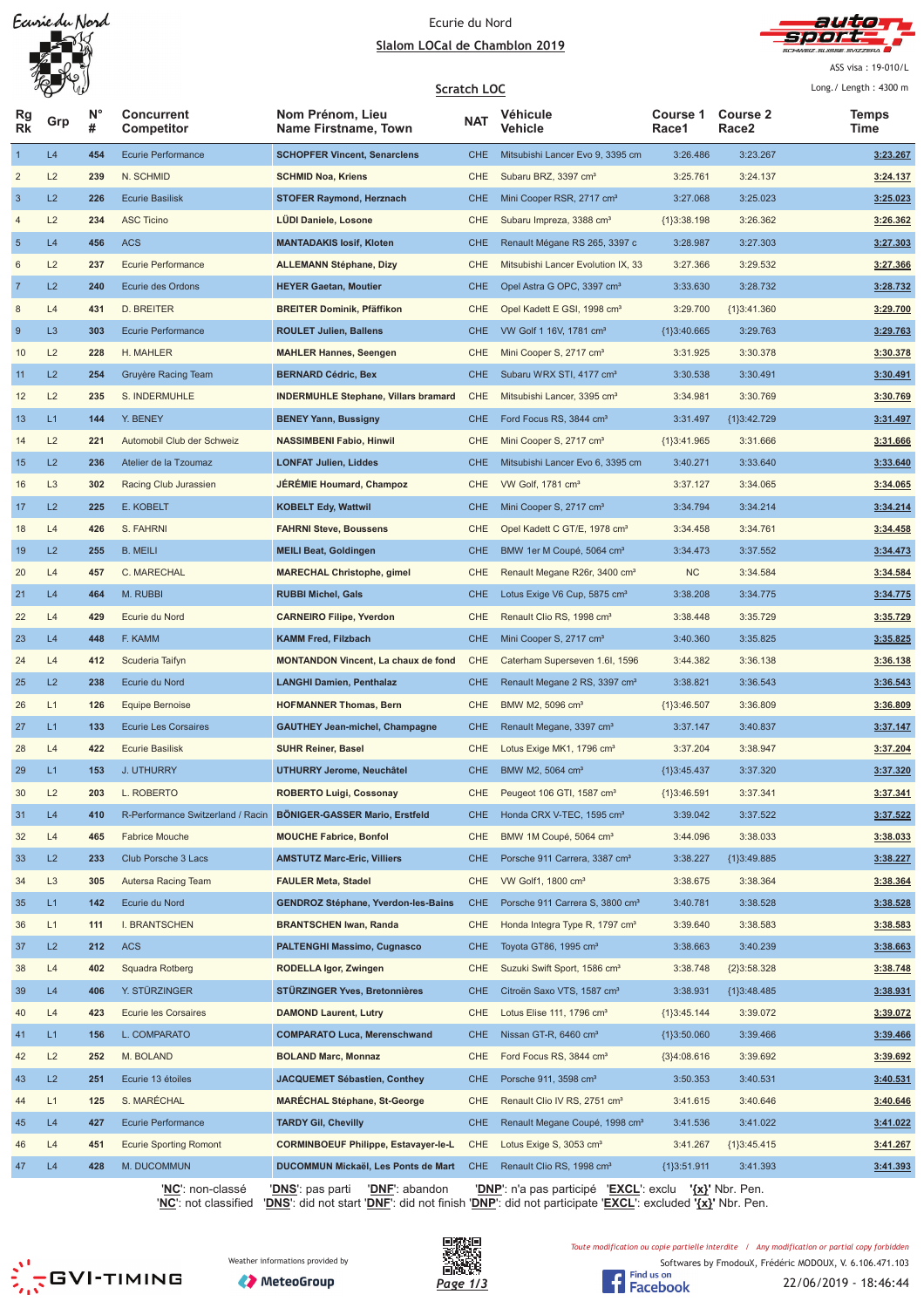



ASS visa: 19-010/L

|                 | W              |                     |                                   |                                                                       | <b>Scratch LOC</b> |                                                                                                |                   |                          | Long./ Length: 4300 m |
|-----------------|----------------|---------------------|-----------------------------------|-----------------------------------------------------------------------|--------------------|------------------------------------------------------------------------------------------------|-------------------|--------------------------|-----------------------|
| Rg<br><b>Rk</b> | Grp            | N <sub>c</sub><br># | Concurrent<br>Competitor          | Nom Prénom, Lieu<br><b>Name Firstname, Town</b>                       | <b>NAT</b>         | Véhicule<br>Vehicle                                                                            | Course 1<br>Race1 | <b>Course 2</b><br>Race2 | <b>Temps</b><br>Time  |
| 48              | L2             | 232                 | P. VERMOT                         | <b>VERMOT Patrice, Commugny</b>                                       | <b>CHE</b>         | Ford Focus RS, 3380 cm <sup>3</sup>                                                            | 3:42.839          | 3:41.471                 | 3:41.471              |
| 49              | L1             | 113                 | <b>ACS</b>                        | <b>WEIBEL Samuel, Rumisberg</b>                                       | CHE                | Honda Civic Type R FN2, 1998 c                                                                 | 3:45.012          | 3:41.861                 | 3:41.861              |
| 50              | L4             | 424                 | M. PACHE                          | <b>PACHE Marius, Villaz-Saint-Pierre</b>                              | <b>CHE</b>         | Lotus Exige, 1798 cm <sup>3</sup>                                                              | 3:44.660          | 3:41.878                 | 3:41.878              |
| 51              | L1             | 134                 | <b>Ecurie Les Corsaires</b>       | <b>MIZRAJI Eduardo, Chamblon</b>                                      | CHE                | Renault Megane Trophy RS, 3397                                                                 | 3:42.243          | 3:42.992                 | 3:42.243              |
| 52              | L1             | 141                 | Ecurie 13 Etoiles                 | <b>VOGEL Edgar, Vouvry</b>                                            | <b>CHE</b>         | Porsche Carrera S, 3800 cm <sup>3</sup>                                                        | 3:42.329          | 3:42.936                 | 3:42.329              |
| 53              | L4             | 405                 | <b>Ecurie Performance</b>         | <b>DUPUIS Raphael, Montricher</b>                                     | CHE                | Peugeot 106 GTI, 1587 cm <sup>3</sup>                                                          | 3:42.368          | ${1}NC$                  | 3:42.368              |
| 54              | L2             | 215                 | <b>Squadra Sport and Prestige</b> | <b>BERING Michaël, Le Locle</b>                                       | <b>CHE</b>         | Honda Civic Type R, 1998 cm <sup>3</sup>                                                       | 3:43.702          | 3:42.637                 | 3:42.637              |
| 55              | L1             | 132                 | S. MEUWLY                         | <b>MEUWLY Steve, Grenilles</b>                                        | CHE                | Honda Civic 2.0i type R, 3393 cm                                                               | 3:42.782          | ${1}3:51.492$            | 3:42.782              |
| 56              | L4             | 447                 | Ecurie performance                | <b>BAUMBERGER Gaël, Pampigny</b>                                      | <b>CHE</b>         | Opel Corsa d 16t opc, 2717 cm <sup>3</sup>                                                     | 3:42.794          | ${1}3:52.301$            | 3:42.794              |
| 57              | L1             | 114                 | <b>RCU</b>                        | <b>MORGENEGG Jakob, Bargen</b>                                        | CHE                | Subaru BRZ, 1998 cm <sup>3</sup>                                                               | ${1}3:51.305$     | 3:42.878                 | 3:42.878              |
| 58              | L2             | 211                 | <b>Ecurie Performance</b>         | <b>MOINAT Nicolas, Grancy</b>                                         | <b>CHE</b>         | VW Golf, 1780 cm <sup>3</sup>                                                                  | ${2}NC$           | 3:43.283                 | 3:43.283              |
| 59              | L4             | 432                 | R. BETSCHART                      | <b>BETSCHART Roman, Muotathal</b>                                     | CHE                | Renault Clio Sport 2.0, 1998 cm <sup>3</sup>                                                   | 3:44.020          | 3:43.340                 | 3:43.340              |
| 60              | L4             | 421                 | E. HOLDENER                       | <b>HOLDENER Erich, Sattel</b>                                         | <b>CHE</b>         | Toyota MR2 W3, 1794 cm <sup>3</sup>                                                            | 3:44.841          | 3:43.586                 | 3:43.586              |
| 61              | L1             | 122                 | S. FELDMANN                       | FELDMANN Sandro, St. Gallen                                           | CHE                | Peugeot 208, 2717 cm <sup>3</sup>                                                              | 3:43.781          | 3:45.919                 | 3:43.781              |
| 62              | L <sub>3</sub> | 301                 | C. AFFOLTER                       | <b>AFFOLTER Christoph, Schwadernau</b>                                | <b>CHE</b>         | VW Golf II, 1780 cm <sup>3</sup>                                                               | 3:44.567          | 3:43.804                 | 3:43.804              |
| 63              | L4             | 411                 | D. HÜTHER                         | <b>HÜTHER Dario, Steinebrunn</b>                                      | CHE                | Honda CRX, 1595 cm <sup>3</sup>                                                                | 3:48.986          | 3:43.923                 | 3:43.923              |
| 64              | L1             | 131                 | <b>Ecurie Les Corsaires</b>       | <b>MOURA Richard, Châtel-St-Denis</b>                                 | <b>CHE</b>         | Audi S1, 3373 cm <sup>3</sup>                                                                  | 3:44.205          | 3:44.281                 | 3:44.205              |
| 65              | L1             | 121                 | Ecurie du Nord                    | <b>NICOLE Patrice, Yvonand</b>                                        | CHE                | Opel Corsa opc nurburgring, 2717                                                               | 3:45.960          | 3:44.903                 | 3:44.903              |
| 66              | L4             | 434                 | H. WEGMÜLLER                      | WEGMÜLLER Hansjürg, Diessbach b.B.                                    | <b>CHE</b>         | Lotus Elise MK2, 1796 cm <sup>3</sup>                                                          | 3:45.980          | 3:45.138                 | 3:45.138              |
| 67              | L4             | 425                 | M. CORTESE                        | <b>CORTESE Matteo, Monthey</b>                                        | CHE                | Toyota Mr2, $1800 \text{ cm}^3$                                                                | 3:45.563          | ${1}3:54.956$            | 3:45.563              |
| 68              | L4             | 441                 | <b>Ecurie Performance</b>         | <b>BLULLE Jacques, St-Livres</b>                                      | <b>CHE</b>         | VW Polo G40, 2162 cm <sup>3</sup>                                                              | 3:46.088          | 3:50.604                 | 3:46.088              |
| 69              | L4             | 455                 | L. LA TORRE                       | <b>LA TORRE Luca, Winterthur</b>                                      | CHE                | Renault Megane RS Trophy, 3397                                                                 | 3:46.339          | 3:46.553                 | 3:46.339              |
| 70              | L1             | 124                 | <b>T. GAUHTEY</b>                 | <b>GAUHTEY Théo, Lausanne 26</b>                                      | <b>CHE</b>         | Renault Clio IV RS, 2751 cm <sup>3</sup>                                                       | 3:47.140          | 3:46.503                 | 3:46.503              |
| 71              | L2             | 253                 | Gruyère Racing Team               | <b>GENET Sébastien, Savièse</b>                                       | CHE                | Subaru WRX STI, 4177 cm <sup>3</sup>                                                           | 3:47.206          | 3:46.695                 | 3:46.695              |
| 72              | L2             | 218                 | M. FALABRETTI                     | FALABRETTI Mario, Wangen an der Aar                                   | <b>CHE</b>         | Renault Clio Sport 2.0 16V Ragno                                                               | 3:50.062          | 3:47.776                 | 3:47.776              |
| 73              | L4             | 407                 | IG MST - Motorsport Team Zentral  | HÄNGGI Stefan, Diegten                                                | CHE                | Citroën Saxo, 1587 cm <sup>3</sup>                                                             | 3:47.941          | 3:48.686                 | 3:47.941              |
| 74              | L2             | 204                 | M. HOSTETTLER                     | <b>HOSTETTLER Marco, Milken</b>                                       | <b>CHE</b>         | Honda Civic 1.6i V-Tec, 1594 cm <sup>3</sup>                                                   | 3:49.163          | 3:48.801                 | 3:48.801              |
| 75              | L4             | 461                 | Racing Club Airbag                | <b>GASSER Isidor, Silenen</b>                                         | CHE                | Ford Focus RS, 4286 cm <sup>3</sup>                                                            | ${1}3:49.001$     | ${1}3:50.531$            | 3:49.001              |
| 76              | L4             | 442                 | <b>C. SCHELBERT</b>               | <b>SCHELBERT Christoph, Sattel</b>                                    | <b>CHE</b>         | Audi 90, 2308 cm <sup>3</sup>                                                                  | 3:50.437          | 3:49.020                 | 3:49.020              |
| 77              | L1             | 151                 | M. BASSIN                         | <b>BASSIN Michel, La Plaine</b>                                       | <b>CHE</b>         | Ford Focus RS, 4286 cm <sup>3</sup>                                                            | ${1}4:02.582$     | 3:49.042                 | 3:49.042              |
| 78              | L2             | 202                 | Ecurie-Biennoise                  | <b>JEREMIAS Jannis, Gerolfingen</b>                                   | <b>CHE</b>         | Suzuki Swift Sport, 1586 cm <sup>3</sup>                                                       | {2}4:07.959       | 3:49.292                 | 3:49.292              |
| 79              | L4             | 446                 | M. SUTTER                         | <b>SUTTER Michael, Netstal</b>                                        | CHE                | Mini Cooper S, 2717 cm <sup>3</sup>                                                            | 3:54.774          | 3:49.580                 | 3:49.580              |
| 80              | L1             | 145                 | <b>Equipe Bernoise</b>            | <b>KARGL Benedikt, Triengen</b>                                       | <b>CHE</b>         | Ford Focus RS, 3844 cm <sup>3</sup>                                                            | 3:49.632          | 3:51.062                 | 3:49.632              |
| 81              | L4             | 458                 | M. PASTOR                         | <b>PASTOR Martin, Ollon</b>                                           | CHE                | Ford Focus, 3380 cm <sup>3</sup>                                                               | ${1}3:51.005$     | <b>NC</b>                | 3:51.005              |
| 82              | L4             | 404                 | <b>D. SCHULER</b>                 | <b>SCHULER Daniel, Schwyz</b>                                         | <b>CHE</b>         | Toyota Corolla AE86, 1587 cm <sup>3</sup>                                                      | 3:51.328          | ${1}4:00.625$            | 3:51.328              |
| 83              | L1             | 112                 | Bödeli Racing Club                | <b>SCHRANZ Michael, Wilderswil</b>                                    | CHE                | Honda Integra Type-R, 1797 cm <sup>3</sup>                                                     | ${2}3:59.064$     | ${1}3:51.346$            | 3:51.346              |
| 84              | L2             | 127                 | J. JABERG                         | <b>JABERG Junior, Les Bois</b>                                        | <b>CHE</b>         | Peugeot 207 GTI, 2717 cm <sup>3</sup>                                                          | 3:56.522          |                          | 3:51.602              |
|                 | L4             |                     | Ecurie Biennoise                  | <b>DEVAUX Michel, Biel</b>                                            | CHE                |                                                                                                |                   | 3:51.602<br>3:52.244     |                       |
| 85              |                | 443                 |                                   |                                                                       |                    | BMW 323 ti Compact, 2494 cm <sup>3</sup>                                                       | 3:52.731          |                          | 3:52.244              |
| 86              | L4             | 430                 | F. LOGOS                          | <b>LOGOS Fabian, lyss</b>                                             | <b>CHE</b>         | Opel Corsa b, 1998 cm <sup>3</sup>                                                             | 3:55.431          | 3:52.855                 | 3:52.855              |
| 87              | L2             | 227                 | Rennclub Untertogggenburg         | <b>BRUNNER Peter, Flawil</b>                                          | CHE                | Mini Cooper S, 2717 cm <sup>3</sup>                                                            | 3:52.909          | ${1}4:00.024$            | 3:52.909              |
| 88              | L1             | 115                 | S. ANGIOLILLO                     | <b>ANGIOLILLO Sandro, Le Brassus</b>                                  | <b>CHE</b>         | Renault Clio 3 RS, 1998 cm <sup>3</sup>                                                        | 3:56.715          | 3:52.919                 | 3:52.919              |
| 89              | L1             | 104                 | S. ROBERTO                        | <b>ROBERTO Sandrine, Penthalaz</b>                                    | CHE                | Peugeot 106 gti, 1600 cm <sup>3</sup>                                                          | 3:53.014          | 3:54.145                 | 3:53.014              |
| 90              | L1             | 154                 | E. FELDER                         | <b>FELDER Eric, Chardonne</b>                                         | <b>CHE</b>         | BMW 135i Coupé, 5064 cm <sup>3</sup>                                                           | 3:53.923          | 3:53.397                 | 3:53.397              |
| 91              | L <sub>3</sub> | 304                 | All-In Racing Team                | <b>BRUNNER Patrice, St-Cierges</b>                                    | CHE                | VW Golf 1 GTI, 1781 cm <sup>3</sup>                                                            | 3:58.446          | 3:53.579                 | 3:53.579              |
| 92              | L <sub>3</sub> | 453                 | R. PALERMO                        | <b>PALERMO Remo, Boussens</b>                                         | <b>CHE</b>         | VW Golf 1, 1781 cm <sup>3</sup>                                                                | 3:54.247          | ${1}4:15.912$            | 3:54.247              |
| 93              | L1             | 155                 | Ecurie du Nord                    | <b>RANDIN Michel, Mervelier</b>                                       | CHE                | Porsche Cayenne, 6201 cm <sup>3</sup>                                                          | 3:57.779          | 3:55.074                 | 3:55.074              |
| 94              | L2             | 216                 | G. HURZELER<br>'NC': non classé   | <b>HURZELER Giorgio, Porto Ronco</b><br>'DNS' noe norti 'DNE' abondon | <b>CHE</b>         | Subaru BRZ 2.0R, 1998 cm <sup>3</sup><br>'DNP': n'o nos norticinó 'EYCL': evclu 'Jvl' Nhr. Den | ${1}3:56.148$     | ${2}4:06.696$            | 3:56.148              |
|                 |                |                     |                                   |                                                                       |                    |                                                                                                |                   |                          |                       |

'**NC**': non-classé '**DNS**': pas parti '**DNF**': abandon '**DNP**': n'a pas participé '**EXCL**': exclu **'{x}'** Nbr. Pen.

'**NC**': not classified '**DNS**': did not start '**DNF**': did not finish '**DNP**': did not participate '**EXCL**': excluded **'{x}'** Nbr. Pen.



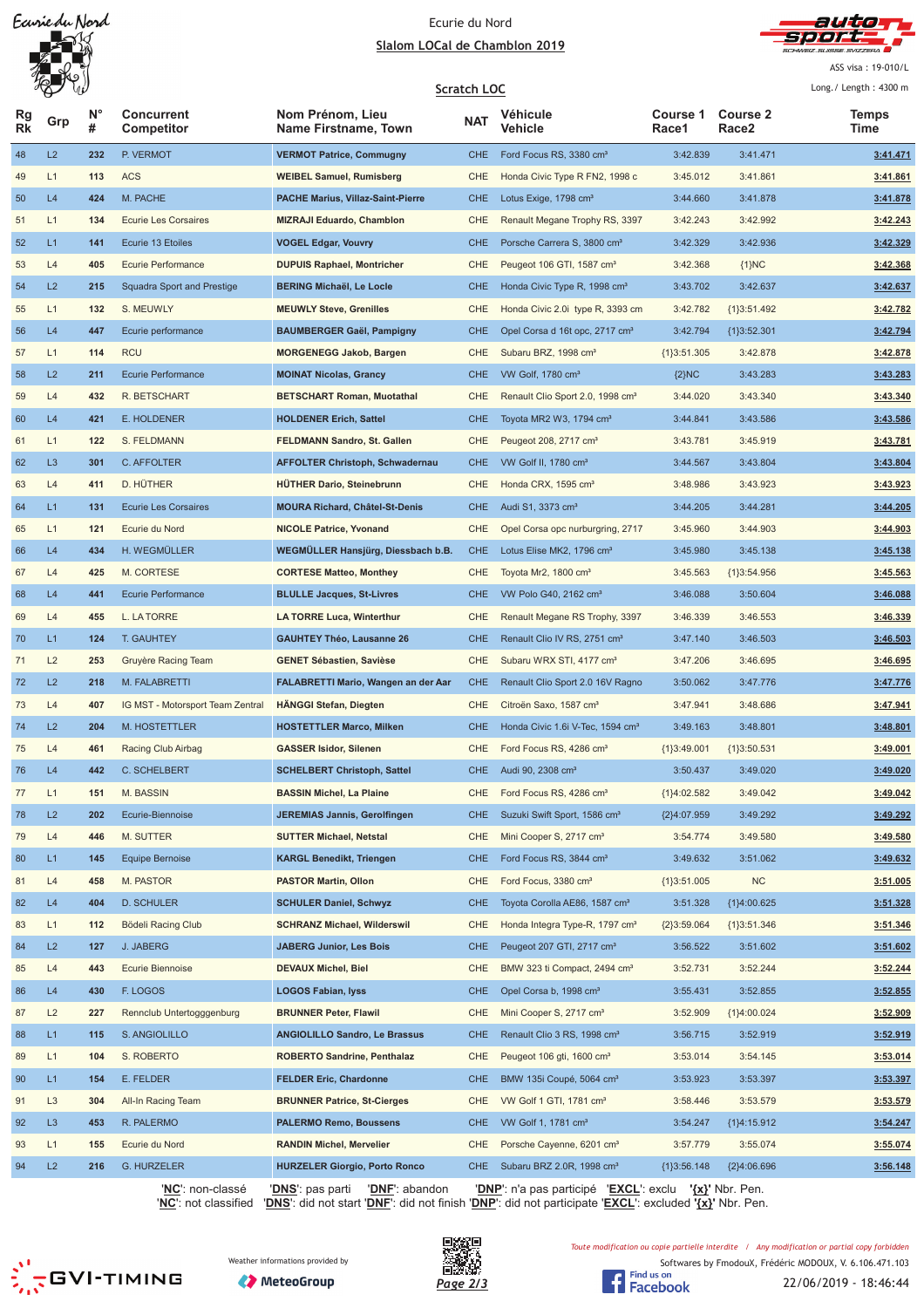Earriedu Nord

#### Ecurie du Nord <u>Slalom LOCal de Chamblon 2019</u>



ASS visa: 19-010/L

|                 |     |                  |                                 |                                                                                                                                                                        | <b>Scratch LOC</b> |                                              |                   |                               | Long./ Length: 4300 m |
|-----------------|-----|------------------|---------------------------------|------------------------------------------------------------------------------------------------------------------------------------------------------------------------|--------------------|----------------------------------------------|-------------------|-------------------------------|-----------------------|
| Rg<br><b>Rk</b> | Grp | $N^{\circ}$<br># | <b>Concurrent</b><br>Competitor | Nom Prénom, Lieu<br>Name Firstname, Town                                                                                                                               | <b>NAT</b>         | Véhicule<br>Vehicle                          | Course 1<br>Race1 | Course 2<br>Race <sub>2</sub> | <b>Temps</b><br>Time  |
| 95              | L4  | 408              | <b>F. PERNET</b>                | PERNET Frédéric, Martigny                                                                                                                                              | CHE.               | Honda CRX, 1595 cm <sup>3</sup>              | {1}4:09.513       | 3:56.439                      | 3:56.439              |
| 96              | L2  | 217              | A. DE STEFANO                   | <b>DE STEFANO Anthony, Boussens</b>                                                                                                                                    | <b>CHE</b>         | Renault Clio 2.0 Sport, 1998 cm <sup>3</sup> | 3:57.098          | {1}4:07.596                   | 3:57.098              |
| 97              | L1  | 116              | <b>U. FANKHAUSER</b>            | <b>FANKHAUSER Urs, Steffisburg</b>                                                                                                                                     | <b>CHE</b>         | Honda Civic Type R, 1998 cm <sup>3</sup>     | {1}3:57.974       | {1}3:57.350                   | 3:57.350              |
| 98              | L4  | 413              | G. *SCHAFFNER                   | *SCHAFFNER Guillaume, Ste-Croix                                                                                                                                        | <b>CHE</b>         | Honda Civic, 1595 cm <sup>3</sup>            | {1}4:04.284       | 3:57.804                      | 3:57.804              |
| 99              | L1  | 117              | R. CHERBUIN                     | <b>CHERBUIN Rachelle, Sâles</b>                                                                                                                                        | <b>CHE</b>         | Renault Clio sport, 1998 cm <sup>3</sup>     | ${1}4:06.755$     | 3:58.293                      | 3:58.293              |
| 100             | L4  | 433              | IG MST Zentralschweiz           | ROMANO Silvio, Steinhausen                                                                                                                                             | <b>CHE</b>         | Opel Astra G OPC 1, 1998 cm <sup>3</sup>     | 4:00.287          | 3:58.915                      | 3:58.915              |
| 101             | L1  | 103              | <b>G. NOIRJEAN</b>              | <b>NOIRJEAN Georges, Payerne</b>                                                                                                                                       | <b>CHE</b>         | Nissan Micra, 1598 cm <sup>3</sup>           | 3:59.349          | 4:01.250                      | 3:59.349              |
| 102             | L1  | 102              | Ecurie la meute                 | <b>BLONDEL Francis, Vessy</b>                                                                                                                                          | <b>CHE</b>         | Citroën Saxo VTS, 1588 cm <sup>3</sup>       | 4:00.745          | 3:59.763                      | 3:59.763              |
| 103             | L4  | 403              | L. MARZOLA                      | <b>MARZOLA Luca, Porrentruy</b>                                                                                                                                        | <b>CHE</b>         | Citroën Saxo vts, 1587 cm <sup>3</sup>       | 4:06.162          | 4:00.354                      | 4:00.354              |
| 104             | L2  | 223              | M. FAHRNI                       | <b>FAHRNI Marc André, Rances</b>                                                                                                                                       | CHE                | Mini Cooper S, 2717 cm <sup>3</sup>          | 4:03.354          | <b>DNS</b>                    | 4:03.354              |
| 105             | L2  | 201              | M. CONTI                        | <b>CONTI Massimo, Cadenazzo</b>                                                                                                                                        | <b>CHE</b>         | Suzuki Swift sport, 1586 cm <sup>3</sup>     | 4:06.348          | 4:03.357                      | 4:03.357              |
| 106             | L4  | 445              | Y. LANZ                         | LANZ Yvi, Kyburg                                                                                                                                                       | <b>CHE</b>         | Toyota AE86, 1587 cm <sup>3</sup>            | 4:03.695          | ${1}4:10.434$                 | 4:03.695              |
| 107             | L1  | 101              | <b>M. FRITSCH</b>               | <b>FRITSCH Marcel, Riedholz</b>                                                                                                                                        | <b>CHE</b>         | Suzuki Ignis Sport, 1490 cm <sup>3</sup>     | 4:07.031          | {1}4:16.724                   | 4:07.031              |
| 108             | L1  | 152              | G. BITTO                        | <b>BITTO Giuseppe, Le Mont-sur-Lausanne</b>                                                                                                                            | CHE                | BMW X5 x Drive40d, 4490 cm <sup>3</sup>      | {1}4:24.923       | 4:09.797                      | 4:09.797              |
| 109             | L1  | 123              | M. CERINI                       | <b>CERINI Mario, Reutigen</b>                                                                                                                                          | <b>CHE</b>         | Peugeot 208 16 Turbo, 2717 cm <sup>3</sup>   | 4:13.986          | 4:13.939                      | 4:13.939              |
| 110             | L4  | 409              | R-Performance Switzerland       | BÖNIGER-GASSER Erika, Erstfeld UR                                                                                                                                      | <b>CHE</b>         | Honda Civic CRX V-Tec, 1595 cm <sup>3</sup>  | 4:22.374          | 4:20.971                      | 4:20.971              |
|                 | L2  | 213              | Atelier de la Tzoumaz           | <b>DUSSEX Lucas, Ayent</b>                                                                                                                                             | CHE.               | Ford Sierra 2.0i, 1997 cm <sup>3</sup>       | <b>DNP</b>        | <b>DNP</b>                    | <u>desem</u>          |
|                 | L2  | 214              | S. LOUP                         | <b>LOUP Samantha, Gimel</b>                                                                                                                                            | CHE                | Peugeot 206 RC, 1997 cm <sup>3</sup>         | ${2}DNF$          | <b>DNS</b>                    | $\frac{1}{2}$         |
|                 | L2  | 222              | C. SCHRANZ                      | <b>SCHRANZ Cédric, Ballaigues</b>                                                                                                                                      | CHE.               | Mercedes 190E 2.5-16v, 2497 cm <sup>3</sup>  | <b>DNP</b>        | <b>DNP</b>                    |                       |
|                 |     |                  | ' <b>NC</b> ': non-classé       | ' <u>DNS</u> ': pas parti<br>'DNF': abandon<br>INC pot eleccities in the did not stort 'DNE's did not finish 'DNP's did not perticipate 'EVCL's excluded 'UN' Nbr. Pen |                    | 'DNP': n'a pas participé 'EXCL': exclu       |                   | $\{x\}$ ' Nbr. Pen.           |                       |

'**NC**': not classified '**DNS**': did not start '**DNF**': did not finish '**DNP**': did not participate '**EXCL**': excluded **'{x}'** Nbr. Pen.

DC : S. Chabloz :

 $Jury: R. Piquerez:$ 



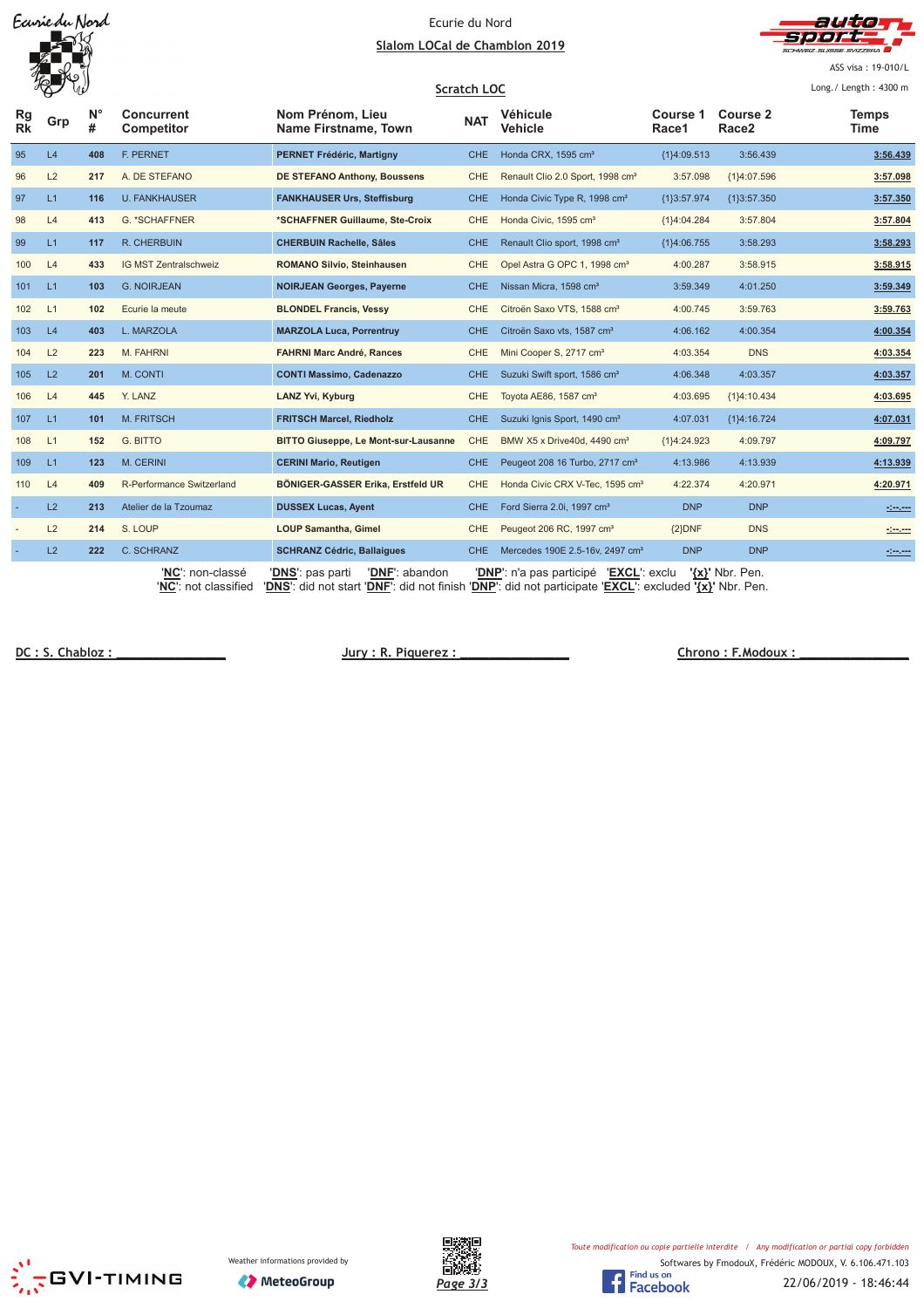|                |                     | Earriedu Nord                                          |                                         | Ecurie du Nord    |                                               |                      |                      |                       |
|----------------|---------------------|--------------------------------------------------------|-----------------------------------------|-------------------|-----------------------------------------------|----------------------|----------------------|-----------------------|
|                |                     |                                                        |                                         |                   | Slalom LOCal de Chamblon 2019                 |                      |                      |                       |
|                |                     |                                                        |                                         |                   |                                               |                      |                      | ASS visa: 19-010/L    |
|                |                     |                                                        |                                         | <b>Essais LOC</b> |                                               |                      |                      | Long./ Length: 4300 m |
| Rg<br>Rk       | N <sub>c</sub><br># | Concurrent<br>Competitor                               | Nom Prénom, Lieu<br>Name Firstame, Town | <b>NAT</b>        | Véhicule<br><b>Vehicle</b>                    | Essai 1<br>Training1 | Essai 2<br>Training2 | <b>Temps</b><br>Time  |
|                |                     |                                                        |                                         |                   |                                               |                      |                      |                       |
|                |                     | Catégorie / Category : L1 0 -> 1600 cm <sup>3</sup>    |                                         |                   |                                               |                      |                      |                       |
| -1             | 104                 | S. ROBERTO                                             | Sandrine ROBERTO, Penthalaz             | <b>CHE</b>        | Peugeot 106 gti, 1600 cm <sup>3</sup>         | 4:03.880             | 3:56.632             | 3:56.632              |
| $\overline{2}$ | 103                 | <b>G. NOIRJEAN</b>                                     | Georges NOIRJEAN, Payerne               | <b>CHE</b>        | Nissan Micra, 1598 cm <sup>3</sup>            | 4:17.273             | 4:04.225             | 4:04.225              |
| $\mathbf{3}$   | 102                 | Ecurie la meute                                        | <b>Francis BLONDEL, Vessy</b>           | <b>CHE</b>        | Citroën Saxo VTS, 1588 cm <sup>3</sup>        | 4:14.350             | 4:11.158             | 4:11.158              |
| $\overline{4}$ | 101                 | <b>M. FRITSCH</b>                                      | <b>Marcel FRITSCH, Riedholz</b>         | <b>CHE</b>        | Suzuki Ignis Sport, 1490 cm <sup>3</sup>      | 4:15.579             | 4:17.858             | 4:15.579              |
|                |                     |                                                        |                                         |                   |                                               |                      |                      |                       |
|                |                     | Catégorie / Category : L1                              | 1601 -> 2000 cm <sup>3</sup>            |                   |                                               |                      |                      |                       |
| -1             | 111                 | <b>I. BRANTSCHEN</b>                                   | Iwan BRANTSCHEN, Randa                  | <b>CHE</b>        | Honda Integra Type R, 1797 cm <sup>3</sup>    | 3:42.978             | 3:42.826             | 3:42.826              |
| $\overline{2}$ | 112                 | Bödeli Racing Club                                     | Michael SCHRANZ, Wilderswil             | CHE               | Honda Integra Type-R, 1797 cm <sup>3</sup>    | 3:47.678             | 3:44.402             | 3:44.402              |
| $\mathbf{3}$   | 113                 | <b>ACS</b>                                             | <b>Samuel WEIBEL, Rumisberg</b>         | <b>CHE</b>        | Honda Civic Type R FN2, 1998 cm               | 3:52.459             | 3:47.868             | 3:47.868              |
| $\overline{4}$ | 114                 | <b>RCU</b>                                             | Jakob MORGENEGG, Bargen                 | CHE               | Subaru BRZ, 1998 cm <sup>3</sup>              | 3:47.979             | 3:49.864             | 3:47.979              |
| $\overline{5}$ | 116                 | <b>U. FANKHAUSER</b>                                   | <b>Urs FANKHAUSER, Steffisburg</b>      | <b>CHE</b>        | Honda Civic Type R, 1998 cm <sup>3</sup>      | 3:55.929             | 3:52.695             | 3:52.695              |
| 6              | 115                 | S. ANGIOLILLO                                          | Sandro ANGIOLILLO, Le Brassus           | <b>CHE</b>        | Renault Clio 3 RS, 1998 cm <sup>3</sup>       | 4:00.716             | 4:00.262             | 4:00.262              |
| $\overline{7}$ | 117                 | R. CHERBUIN                                            | Rachelle CHERBUIN, Sâles                | <b>CHE</b>        | Renault Clio sport, 1998 cm <sup>3</sup>      | 4:21.119             | 4:04.918             | 4:04.918              |
|                |                     |                                                        |                                         |                   |                                               |                      |                      |                       |
|                |                     | Catégorie / Category : L1 2001 -> 3000 cm <sup>3</sup> |                                         |                   |                                               |                      |                      |                       |
| $\mathbf{1}$   | 125                 | S. MARÉCHAL                                            | Stéphane MARÉCHAL, St-George            | <b>CHE</b>        | Renault Clio IV RS, 2751 cm <sup>3</sup>      | 3:47.988             | 3:45.442             | 3:45.442              |
| $\overline{2}$ | 122                 | S. FELDMANN                                            | Sandro FELDMANN, St. Gallen             | CHE               | Peugeot 208, 2717 cm <sup>3</sup>             | 3:56.820             | 3:48.467             | 3:48.467              |
| $\mathbf{3}$   | 121                 | Ecurie du Nord                                         | <b>Patrice NICOLE, Yvonand</b>          | <b>CHE</b>        | Opel Corsa opc nurburgring, 2717              | 3:59.677             | 3:48.987             | 3:48.987              |
| $\overline{4}$ | 124                 | T. GAUHTEY                                             | Théo GAUHTEY, Lausanne 26               | <b>CHE</b>        | Renault Clio IV RS, 2751 cm <sup>3</sup>      | 4:13.525             | 3:53.378             | 3:53.378              |
| $\overline{5}$ | 123                 | M. CERINI                                              | <b>Mario CERINI, Reutigen</b>           | <b>CHE</b>        | Peugeot 208 16 Turbo, 2717 cm <sup>3</sup>    | 4:40.454             | 4:15.945             | 4:15.945              |
|                |                     |                                                        |                                         |                   |                                               |                      |                      |                       |
|                |                     | Catégorie / Category : L1                              | 3001 -> 3500 cm <sup>3</sup>            |                   |                                               |                      |                      |                       |
|                | 133                 | <b>Ecurie Les Corsaires</b>                            | Jean-michel GAUTHEY, Champagne          | <b>CHE</b>        | Renault Megane, 3397 cm <sup>3</sup>          | 3:55.776             | 3:41.100             | 3:41.100              |
| $\overline{2}$ | 134                 | <b>Ecurie Les Corsaires</b>                            | Eduardo MIZRAJI, Chamblon               | CHE               | Renault Megane Trophy RS, 3397                | 4:10.272             | 3:46.308             | 3:46.308              |
| $\mathbf{3}$   | 132                 | S. MEUWLY                                              | <b>Steve MEUWLY, Grenilles</b>          | CHE               | Honda Civic 2.0i type R, 3393 cm <sup>3</sup> | 4:10.414             | 3:46.663             | 3:46.663              |
| 4              | 131                 | <b>Ecurie Les Corsaires</b>                            | Richard MOURA, Châtel-St-Denis          | CHE               | Audi S1, 3373 cm <sup>3</sup>                 | 3:56.407             | 3:48.037             | 3:48.037              |
|                |                     |                                                        |                                         |                   |                                               |                      |                      |                       |
|                |                     | Catégorie / Category : L1                              | 3501 -> 4000 cm <sup>3</sup>            |                   |                                               |                      |                      |                       |
| $\mathbf 1$    | 144                 | Y. BENEY                                               | Yann BENEY, Bussigny                    | CHE               | Ford Focus RS, 3844 cm <sup>3</sup>           | 3:55.742             | 3:38.274             | 3:38.274              |
| $\overline{c}$ | 142                 | Ecurie du Nord                                         | Stéphane GENDROZ, Yverdon-les-Bains     | <b>CHE</b>        | Porsche 911 Carrera S, 3800 cm <sup>3</sup>   | 4:03.826             | 3:42.742             | 3:42.742              |
| $\mathbf{3}$   | 141                 | Ecurie 13 Etoiles                                      | <b>Edgar VOGEL, Vouvry</b>              | CHE               | Porsche Carrera S, 3800 cm <sup>3</sup>       | 4:04.338             | 3:46.151             | 3:46.151              |
| 4              | 145                 | <b>Equipe Bernoise</b>                                 | <b>Benedikt KARGL, Triengen</b>         | <b>CHE</b>        | Ford Focus RS, 3844 cm <sup>3</sup>           | 4:01.762             | 3:49.314             | 3:49.314              |
|                |                     |                                                        |                                         |                   |                                               |                      |                      |                       |
|                |                     | <u>Catégorie / Category: L1</u>                        | $+4000$ cm <sup>3</sup>                 |                   |                                               |                      |                      |                       |
|                | 153                 | <b>J. UTHURRY</b>                                      | Jerome UTHURRY, Neuchâtel               | <b>CHE</b>        | BMW M2, 5064 cm <sup>3</sup>                  | 4:02.813             | 3:41.928             | 3:41.928              |
| $\overline{c}$ | 126                 | <b>Equipe Bernoise</b>                                 | <b>Thomas HOFMANNER, Bern</b>           | CHE               | BMW M2, 5096 cm <sup>3</sup>                  | 4:21.714             | 3:44.579             | 3:44.579              |
| $\mathbf{3}$   | 156                 | L. COMPARATO                                           | Luca COMPARATO, Merenschwand            | CHE               | Nissan GT-R, 6460 cm <sup>3</sup>             | 4:16.167             | 3:45.651             | 3:45.651              |
| $\overline{4}$ | 151                 | M. BASSIN                                              | Michel BASSIN, La Plaine                | <b>CHE</b>        | Ford Focus RS, 4286 cm <sup>3</sup>           | 4:09.354             | 3:53.927             | 3:53.927              |
| $\sqrt{5}$     | 154                 | E. FELDER                                              | Eric FELDER, Chardonne                  | <b>CHE</b>        | BMW 135i Coupé, 5064 cm <sup>3</sup>          | 4:35.061             | 4:00.666             | 4:00.666              |

'**NC**': non-classé '**DNS**': pas parti '**DNF**': abandon '**DNP**': n'a pas participé '**EXCL**': exclu **'{x}'** Nbr. Pen. '**NC**': not classified '**DNS**': did not start '**DNF**': did not finish '**DNP**': did not participate '**EXCL**': excluded **'{x}'** Nbr. Pen.

6 **155** Ecurie du Nord **Michel RANDIN, Mervelier** CHE Porsche Cayenne, 6201 cm³ 4:15.723 4:01.957 **4:01.957** 7 **152** G. BITTO **Giuseppe BITTO, Le Mont-sur-Lausanne** CHE BMW X5 x Drive40d, 4490 cm³ 4:31.355 4:08.953 **4:08.953**







Softwares by FmodouX, Frédéric MODOUX, V. 6.106.471.103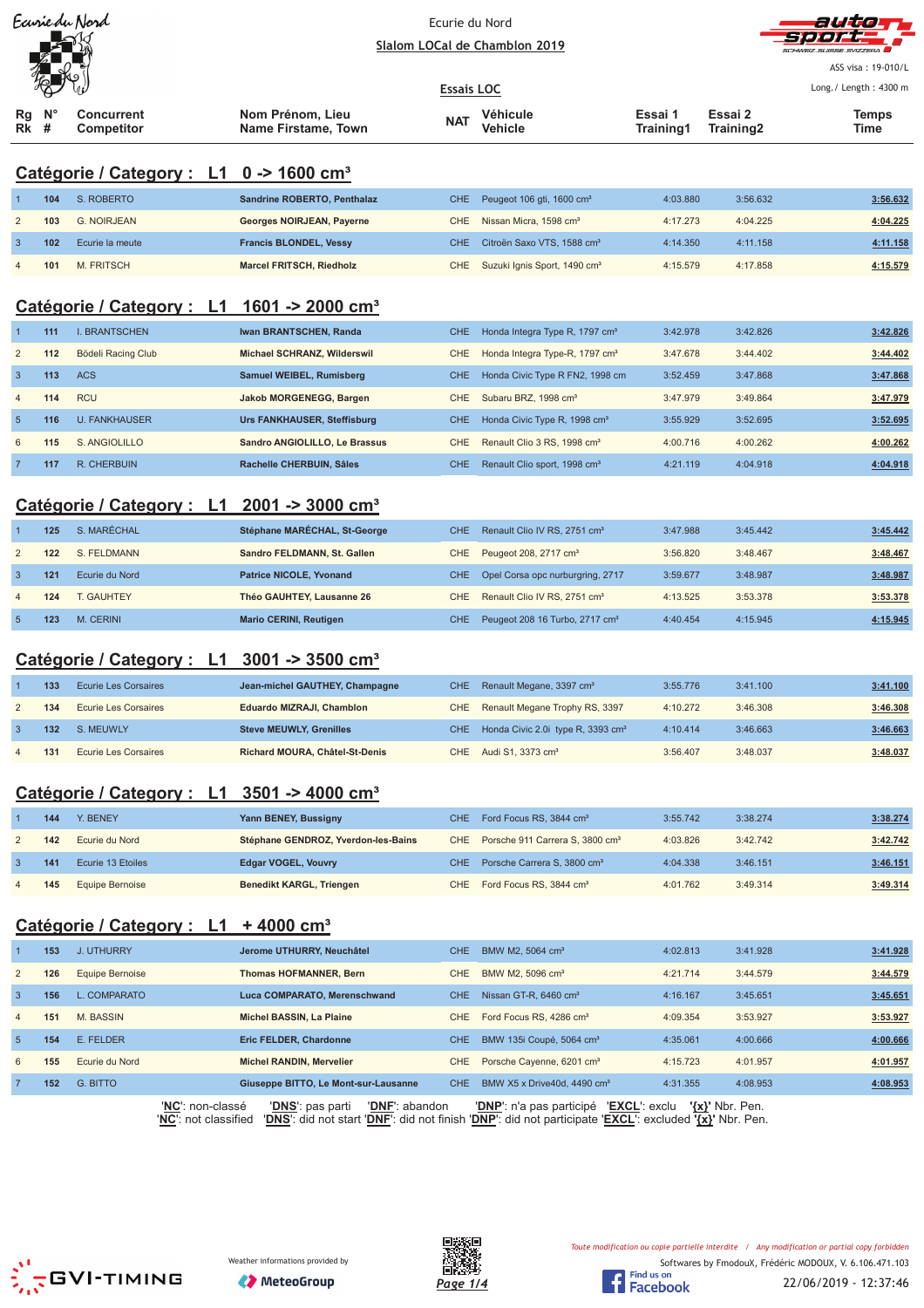| Earriedy Nord  |                                                        |                                                     | Ecurie du Nord<br>Slalom LOCal de Chamblon 2019 |                   |                                              | auto<br>SCHWEIZ SLIBSE SVIZZERA<br>ASS visa: 19-010/L |                      |                       |  |  |
|----------------|--------------------------------------------------------|-----------------------------------------------------|-------------------------------------------------|-------------------|----------------------------------------------|-------------------------------------------------------|----------------------|-----------------------|--|--|
|                |                                                        |                                                     |                                                 | <b>Essais LOC</b> |                                              |                                                       |                      | Long./ Length: 4300 m |  |  |
| Rg<br>Rk       | $\mathsf{N}^\circ$<br>#                                | <b>Concurrent</b><br>Competitor                     | Nom Prénom, Lieu<br>Name Firstame, Town         | <b>NAT</b>        | Véhicule<br>Vehicle                          | Essai 1<br>Training1                                  | Essai 2<br>Training2 | Temps<br>Time         |  |  |
|                |                                                        | Catégorie / Category : L2 0 -> 1600 cm <sup>3</sup> |                                                 |                   |                                              |                                                       |                      |                       |  |  |
|                | 203                                                    | L. ROBERTO                                          | Luigi ROBERTO, Cossonay                         | <b>CHE</b>        | Peugeot 106 GTI, 1587 cm <sup>3</sup>        | 4:06.626                                              | 3:39.797             | 3:39.797              |  |  |
| 2              | 202                                                    | Ecurie-Biennoise                                    | Jannis JEREMIAS, Gerolfingen                    | CHE               | Suzuki Swift Sport, 1586 cm <sup>3</sup>     | 3:55.827                                              | 3:48.469             | 3:48.469              |  |  |
| 3              | 204                                                    | M. HOSTETTLER                                       | <b>Marco HOSTETTLER, Milken</b>                 | CHE.              | Honda Civic 1.6i V-Tec, 1594 cm <sup>3</sup> | 4:20.544                                              | 3:53.108             | 3:53.108              |  |  |
| $\overline{4}$ | 201                                                    | M. CONTI                                            | <b>Massimo CONTI, Cadenazzo</b>                 | CHE               | Suzuki Swift sport, 1586 cm <sup>3</sup>     | 4:33.961                                              | 4:12.247             | 4:12.247              |  |  |
|                | Catégorie / Category : L2 1601 -> 2000 cm <sup>3</sup> |                                                     |                                                 |                   |                                              |                                                       |                      |                       |  |  |

|                | 211 | Ecurie Performance         | <b>Nicolas MOINAT, Grancy</b>        | CHE. | VW Golf. 1780 cm <sup>3</sup>                | 4:21.359   | 3:43.419   | 3:43.419                                                                                                             |
|----------------|-----|----------------------------|--------------------------------------|------|----------------------------------------------|------------|------------|----------------------------------------------------------------------------------------------------------------------|
| 2              | 215 | Squadra Sport and Prestige | Michaël BERING, Le Locle             | CHE  | Honda Civic Type R, 1998 cm <sup>3</sup>     | 20:53.729  | 3:43.913   | 3:43.913                                                                                                             |
| $\overline{3}$ | 212 | <b>ACS</b>                 | <b>Massimo PALTENGHI, Cugnasco</b>   | CHE. | Tovota GT86, 1995 cm <sup>3</sup>            | 4:21.974   | 3:47.066   | 3:47.066                                                                                                             |
| $\overline{4}$ | 216 | <b>G. HURZELER</b>         | Giorgio HURZELER, Porto Ronco        | CHE  | Subaru BRZ 2.0R, 1998 cm <sup>3</sup>        | 4:47.183   | 3:49.337   | 3:49.337                                                                                                             |
| $\overline{5}$ | 218 | M. FALABRETTI              | Mario FALABRETTI, Wangen an der Aare | CHE. | Renault Clio Sport 2.0 16V Ragnot            | 4:21.900   | 3:56.426   | 3:56.426                                                                                                             |
| 6              | 217 | A. DE STEFANO              | Anthony DE STEFANO, Boussens         | CHE  | Renault Clio 2.0 Sport, 1998 cm <sup>3</sup> | 4:20.837   | 4:02.639   | 4:02.639                                                                                                             |
| $\overline{7}$ | 214 | S. LOUP                    | <b>Samantha LOUP, Gimel</b>          | CHE. | Peugeot 206 RC, 1997 cm <sup>3</sup>         | 21:49.185  | 4:09.568   | 4:09.568                                                                                                             |
|                | 213 | Atelier de la Tzoumaz      | Lucas DUSSEX, Ayent                  | CHE  | Ford Sierra 2.0i. 1997 cm <sup>3</sup>       | <b>DNF</b> | <b>DNS</b> | <u> - 1000 - 1000 - 1000 - 1000 - 1000 - 1000 - 1000 - 1000 - 1000 - 1000 - 1000 - 1000 - 1000 - 1000 - 1000 - 1</u> |

# **Catégorie / Category : L2 2001 -> 3000 cm³**

|                | 228 | H. MAHLER                  | Hannes MAHLER, Seengen           | CHE.       | Mini Cooper S, 2717 cm <sup>3</sup>         | 3:50.910   | 3:35.212   | 3:35.212            |
|----------------|-----|----------------------------|----------------------------------|------------|---------------------------------------------|------------|------------|---------------------|
| $\overline{2}$ | 221 | Automobil Club der Schweiz | <b>Fabio NASSIMBENI, Hinwil</b>  | CHE.       | Mini Cooper S, 2717 cm <sup>3</sup>         | 3:45.061   | 3:37.418   | 3:37.418            |
| $\overline{3}$ | 225 | E. KOBELT                  | <b>Edv KOBELT, Wattwil</b>       | <b>CHE</b> | Mini Cooper S, 2717 cm <sup>3</sup>         | 3:47.786   | 3:39.021   | 3:39.021            |
| $\overline{4}$ | 226 | <b>Ecurie Basilisk</b>     | Raymond STOFER, Herznach         | CHE.       | Mini Cooper RSR, 2717 cm <sup>3</sup>       | 3:40.178   | 3:42.037   | 3:40.178            |
| -5             | 127 | J. JABERG                  | <b>Junior JABERG, Les Bois</b>   | <b>CHE</b> | Peugeot 207 GTI, 2717 cm <sup>3</sup>       | 4:06.734   | 3:56.695   | 3:56.695            |
| 6              | 227 | Rennclub Untertogggenburg  | <b>Peter BRUNNER, Flawil</b>     | CHE.       | Mini Cooper S, 2717 cm <sup>3</sup>         | 4:12.345   | 3:57.346   | 3:57.346            |
| $\overline{7}$ | 223 | M. FAHRNI                  | <b>Marc André FAHRNI, Rances</b> | CHE.       | Mini Cooper S, 2717 cm <sup>3</sup>         | 4:27.271   | 4:06.066   | 4:06.066            |
|                | 222 | C. SCHRANZ                 | Cédric SCHRANZ, Ballaigues       | CHE.       | Mercedes 190E 2.5-16y, 2497 cm <sup>3</sup> | <b>DNP</b> | <b>DNP</b> | <u> 1999 - 1999</u> |

# **Catégorie / Category : L2 3001 -> 3500 cm³**

|                | 239 | N. SCHMID             | Noa SCHMID, Kriens                   | CHE.       | Subaru BRZ, 3397 cm <sup>3</sup>              | 3:40.985 | 3:28.929 | 3:28.929 |
|----------------|-----|-----------------------|--------------------------------------|------------|-----------------------------------------------|----------|----------|----------|
| 2              | 237 | Ecurie Performance    | Stéphane ALLEMANN, Dizy              | CHE        | Mitsubishi Lancer Evolution IX, 33            | 3:55.863 | 3:31.742 | 3:31.742 |
| $\overline{3}$ | 234 | <b>ASC Ticino</b>     | Daniele LÜDI, Losone                 | CHE.       | Subaru Impreza, 3388 cm <sup>3</sup>          | 3:56.059 | 3:32.863 | 3:32.863 |
| $\overline{4}$ | 240 | Ecurie des Ordons     | <b>Gaetan HEYER, Moutier</b>         | <b>CHE</b> | Opel Astra G OPC, 3397 cm <sup>3</sup>        | 3:46.251 | 3:33.712 | 3:33.712 |
| 5              | 236 | Atelier de la Tzoumaz | <b>Julien LONFAT, Liddes</b>         | CHE.       | Mitsubishi Lancer Evo 6, 3395 cm <sup>3</sup> | 4:06.133 | 3:39.377 | 3:39.377 |
| 6              | 235 | S. INDERMUHLE         | Stephane INDERMUHLE, Villars bramard | CHE        | Mitsubishi Lancer, 3395 cm <sup>3</sup>       | 3:50.650 | 3:41.587 | 3:41.587 |
| $\overline{7}$ | 233 | Club Porsche 3 Lacs   | <b>Marc-Eric AMSTUTZ, Villiers</b>   | CHE.       | Porsche 911 Carrera, 3387 cm <sup>3</sup>     | 4:08.064 | 3:42.568 | 3:42.568 |
| 8              | 232 | P. VERMOT             | <b>Patrice VERMOT, Commugny</b>      | CHE        | Ford Focus RS, 3380 cm <sup>3</sup>           | 4:08.389 | 3:42.589 | 3:42.589 |
| 9              | 238 | Ecurie du Nord        | Damien LANGHI, Penthalaz             | <b>CHE</b> | Renault Megane 2 RS, 3397 cm <sup>3</sup>     | 3:54.840 | 3:47.817 | 3:47.817 |

# **Catégorie / Category : L2 + 3500 cm³**

|                | 254 | Gruyère Racing Team | <b>Cédric BERNARD, Bex</b>         | CHE.             | Subaru WRX STI, 4177 cm <sup>3</sup>             | 3:44.056            | 3:32.123 | 3:32.123 |
|----------------|-----|---------------------|------------------------------------|------------------|--------------------------------------------------|---------------------|----------|----------|
| 2              | 255 | B. MEILI            | Beat MEILI, Goldingen              | CHE              | BMW 1er M Coupé, 5064 cm <sup>3</sup>            | 3:49.623            | 3:36.777 | 3:36.777 |
| -3             | 252 | M. BOLAND           | <b>Marc BOLAND, Monnaz</b>         | CHE.             | Ford Focus RS, 3844 cm <sup>3</sup>              | 3:56.372            | 3:39.512 | 3:39.512 |
| $\overline{4}$ | 251 | Ecurie 13 étoiles   | Sébastien JACQUEMET, Conthey       |                  | CHE Porsche 911, 3598 cm <sup>3</sup>            | 4:06.343            | 3:40.112 | 3:40.112 |
|                | 253 | Gruyère Racing Team | Sébastien GENET, Savièse           | CHE <sup>1</sup> | Subaru WRX STI, 4177 cm <sup>3</sup>             | 4:14.507            | 3:56.731 | 3:56.731 |
|                |     | 'NC': non-classé    | 'DNF': abandon<br>'DNS': pas parti |                  | <b>'EXCL':</b> exclu<br>'DNP': n'a pas participé | $\{x\}$ ' Nbr. Pen. |          |          |

'**NC**': not classified '**DNS**': did not start '**DNF**': did not finish '**DNP**': did not participate '**EXCL**': excluded **'{x}'** Nbr. Pen.





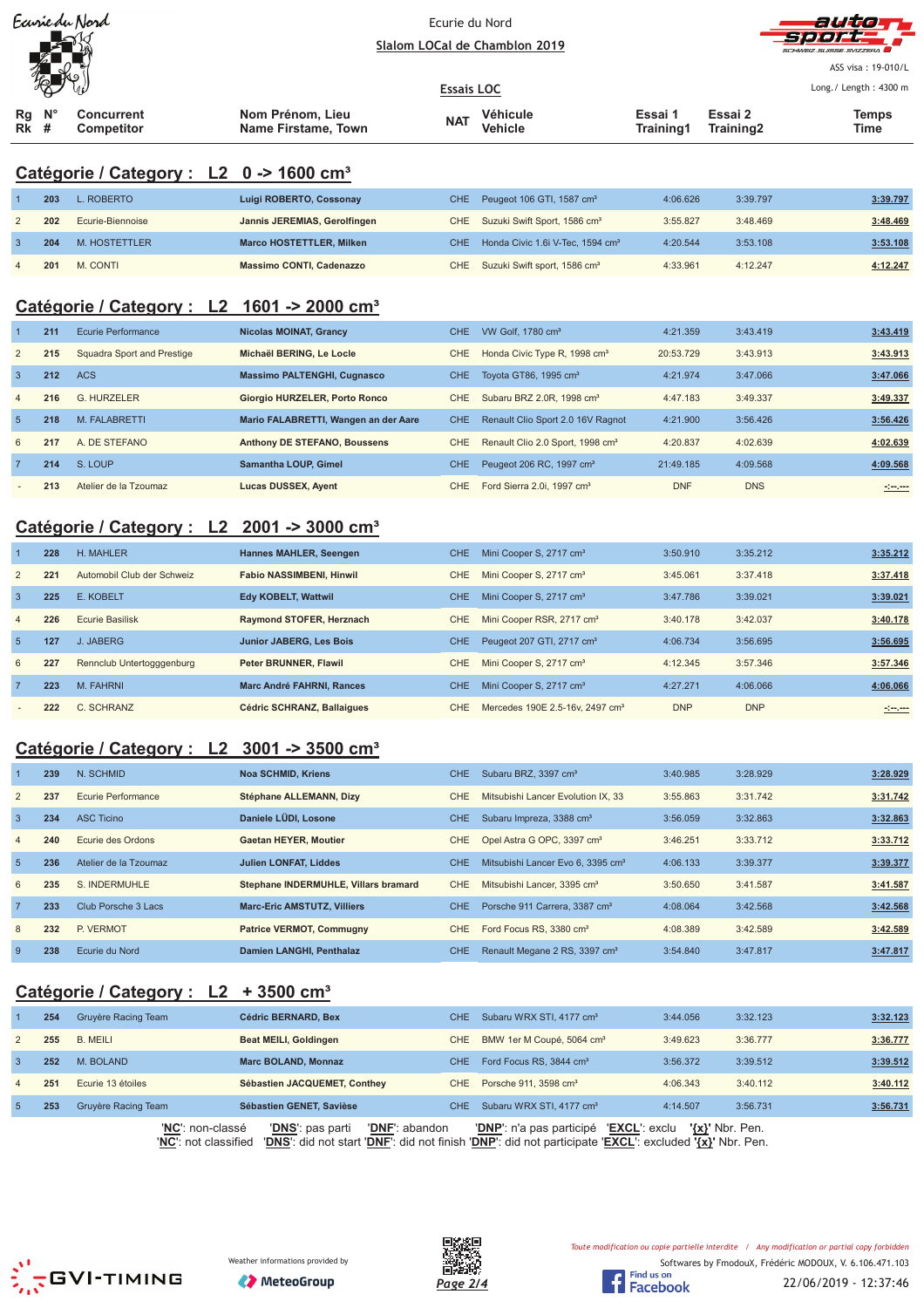| Ecurie du Nord |  |
|----------------|--|
|                |  |
|                |  |
|                |  |

#### Ecurie du Nord Slalom LOCal de Chamblon 2019



ASS visa: 19-010/L

| $W = W$                      |                                 |                                         | <b>Essais LOC</b> |                     |                      |                      | Long./ Length: 4300 m |
|------------------------------|---------------------------------|-----------------------------------------|-------------------|---------------------|----------------------|----------------------|-----------------------|
| $N^{\circ}$<br>Rq<br>Rk<br># | Concurrent<br><b>Competitor</b> | Nom Prénom. Lieu<br>Name Firstame, Town | <b>NAT</b>        | Véhicule<br>Vehicle | Essai '<br>Training1 | Essai 2<br>Training2 | Temps<br>Time         |

# **Catégorie / Category : L3 0 -> 2000 cm³**

|                | 303 | Ecurie Performance    | <b>Julien ROULET, Ballens</b>      | CHE. | VW Golf 1 16V, 1781 cm <sup>3</sup> | 3:43.380 | 3:33.150 | 3:33.150 |
|----------------|-----|-----------------------|------------------------------------|------|-------------------------------------|----------|----------|----------|
| 2              | 305 | Autersa Racing Team   | <b>Meta FAULER, Stadel</b>         | CHE. | VW Golf1, 1800 cm <sup>3</sup>      | 4:00.653 | 3:39.445 | 3:39.445 |
| $\mathbf{3}$   | 302 | Racing Club Jurassien | Houmard JÉRÉMIE, Champoz           | CHE. | VW Golf, $1781 \text{ cm}^3$        | 3:53.055 | 3:47.841 | 3:47.841 |
| $\overline{4}$ | 301 | C. AFFOLTER           | Christoph AFFOLTER, Schwadernau    | CHE. | VW Golf II, 1780 cm <sup>3</sup>    | 4:11.694 | 3:49.933 | 3:49.933 |
| $\sqrt{5}$     | 304 | All-In Racing Team    | <b>Patrice BRUNNER, St-Cierges</b> | CHE. | VW Golf 1 GTI, 1781 cm <sup>3</sup> | 4:15.563 | 4:02.744 | 4:02.744 |
| 6              | 453 | R. PALERMO            | <b>Remo PALERMO, Boussens</b>      | CHE. | VW Golf 1, 1781 cm <sup>3</sup>     | 4:16.405 | 4:38.908 | 4:16.405 |

# **Catégorie / Category : L4 0 -> 1600 cm³**

|                 | 412 | Scuderia Taifyn                    | Vincent MONTANDON, La chaux de fonds | CHE        | Caterham Superseven 1.6I, 1596 c            | 4:04.834 | 3:33.997 | 3:33.997 |
|-----------------|-----|------------------------------------|--------------------------------------|------------|---------------------------------------------|----------|----------|----------|
| 2               | 402 | Squadra Rotberg                    | Igor RODELLA, Zwingen                | CHE.       | Suzuki Swift Sport, 1586 cm <sup>3</sup>    | 3:59.173 | 3:38.347 | 3:38.347 |
| $\overline{3}$  | 406 | Y. STÜRZINGER                      | Yves STÜRZINGER, Bretonnières        | <b>CHE</b> | Citroën Saxo VTS, 1587 cm <sup>3</sup>      | 3:56.643 | 3:40.012 | 3:40.012 |
| $\overline{4}$  | 410 | R-Performance Switzerland / Racing | Mario BÖNIGER-GASSER, Erstfeld       | <b>CHE</b> | Honda CRX V-TEC, 1595 cm <sup>3</sup>       | 3:57.012 | 3:41.336 | 3:41.336 |
| $5\phantom{.0}$ | 405 | Ecurie Performance                 | <b>Raphael DUPUIS, Montricher</b>    | <b>CHE</b> | Peugeot 106 GTI, 1587 cm <sup>3</sup>       | 3:51.155 | 3:42.468 | 3:42.468 |
| 6               | 404 | D. SCHULER                         | Daniel SCHULER, Schwyz               | CHE.       | Toyota Corolla AE86, 1587 cm <sup>3</sup>   | 4:03.360 | 3:51.426 | 3:51.426 |
| $\overline{7}$  | 407 | IG MST - Motorsport Team Zentralsc | Stefan HÄNGGI, Diegten               | CHE.       | Citroën Saxo, 1587 cm <sup>3</sup>          | 4:09.701 | 3:51.912 | 3:51.912 |
| 8               | 411 | D. HÜTHER                          | Dario HÜTHER, Steinebrunn            | CHE.       | Honda CRX, 1595 cm <sup>3</sup>             | 4:06.885 | 3:53.059 | 3:53.059 |
| 9               | 413 | G. *SCHAFFNER                      | Guillaume *SCHAFFNER, Ste-Croix      | CHE.       | Honda Civic, 1595 cm <sup>3</sup>           | 4:13.609 | 3:55.711 | 3:55.711 |
| 10              | 408 | <b>F. PERNET</b>                   | Frédéric PERNET, Martigny            | CHE.       | Honda CRX, 1595 cm <sup>3</sup>             | 4:10.969 | 3:58.438 | 3:58.438 |
| 11              | 445 | Y. LANZ                            | Yvi LANZ, Kyburg                     | CHE.       | Toyota AE86, 1587 cm <sup>3</sup>           | 4:14.053 | 4:03.231 | 4:03.231 |
| 12              | 403 | L. MARZOLA                         | Luca MARZOLA, Porrentruy             | <b>CHE</b> | Citroën Saxo vts, 1587 cm <sup>3</sup>      | 4:14.218 | 4:07.546 | 4:07.546 |
| 13              | 409 | R-Performance Switzerland          | Erika BÖNIGER-GASSER, Erstfeld UR    | CHE        | Honda Civic CRX V-Tec, 1595 cm <sup>3</sup> | 4:40.104 | 4:25.114 | 4:25.114 |

## **Catégorie / Category : L4 1601 -> 2000 cm³**

|                 | 431 | <b>D. BREITER</b>            | Dominik BREITER, Pfäffikon               | <b>CHE</b> | Opel Kadett E GSI, 1998 cm <sup>3</sup>      | 3:44.249 | 3:31.832   | 3:31.832 |
|-----------------|-----|------------------------------|------------------------------------------|------------|----------------------------------------------|----------|------------|----------|
| $\overline{2}$  | 423 | Ecurie les Corsaires         | <b>Laurent DAMOND, Lutry</b>             | <b>CHE</b> | Lotus Elise $111.1796 \text{ cm}^3$          | 3:53.935 | 3:35.372   | 3:35.372 |
| $\mathbf{3}$    | 429 | Ecurie du Nord               | <b>Filipe CARNEIRO, Yverdon</b>          | CHE.       | Renault Clio RS, 1998 cm <sup>3</sup>        | 3:49.217 | 3:39.991   | 3:39.991 |
| $\overline{4}$  | 422 | <b>Ecurie Basilisk</b>       | <b>Reiner SUHR, Basel</b>                | <b>CHE</b> | Lotus Exige MK1, 1796 cm <sup>3</sup>        | 3:51.543 | 3:41.192   | 3:41.192 |
| $5\phantom{.0}$ | 427 | <b>Ecurie Performance</b>    | <b>Gil TARDY, Chevilly</b>               | CHE        | Renault Megane Coupé, 1998 cm <sup>3</sup>   | 3:57.859 | 3:42.424   | 3:42.424 |
| 6               | 434 | H. WEGMÜLLER                 | Hansjürg WEGMÜLLER, Diessbach b.B.       | <b>CHE</b> | Lotus Elise MK2, 1796 cm <sup>3</sup>        | 4:02.423 | 3:45.851   | 3:45.851 |
| $\overline{7}$  | 428 | M. DUCOMMUN                  | Mickaël DUCOMMUN, Les Ponts de Martel    | <b>CHE</b> | Renault Clio RS, 1998 cm <sup>3</sup>        | 3:56.170 | 3:46.071   | 3:46.071 |
| 8               | 432 | R. BETSCHART                 | Roman BETSCHART, Muotathal               | <b>CHE</b> | Renault Clio Sport 2.0, 1998 cm <sup>3</sup> | 3:49.752 | 3:46.598   | 3:46.598 |
| 9               | 424 | M. PACHE                     | <b>Marius PACHE, Villaz-Saint-Pierre</b> | CHE.       | Lotus Exige, 1798 cm <sup>3</sup>            | 4:06.284 | 3:47.248   | 3:47.248 |
| 10              | 421 | E. HOLDENER                  | Erich HOLDENER, Sattel                   | <b>CHE</b> | Toyota MR2 W3, 1794 cm <sup>3</sup>          | 3:59.222 | 3:47.405   | 3:47.405 |
| 11              | 425 | M. CORTESE                   | <b>Matteo CORTESE, Monthey</b>           | CHE        | Toyota Mr2, 1800 cm <sup>3</sup>             | 4:01.964 | 3:50.404   | 3:50.404 |
| 12              | 430 | F. LOGOS                     | Fabian LOGOS, lyss                       | <b>CHE</b> | Opel Corsa b, 1998 cm <sup>3</sup>           | 4:05.059 | 3:56.856   | 3:56.856 |
| 13              | 433 | <b>IG MST Zentralschweiz</b> | Silvio ROMANO, Steinhausen               | <b>CHE</b> | Opel Astra G OPC 1, 1998 cm <sup>3</sup>     | 4:07.458 | 4:00.096   | 4:00.096 |
| 14              | 426 | S. FAHRNI                    | <b>Steve FAHRNI, Boussens</b>            | <b>CHE</b> | Opel Kadett C GT/E, 1978 cm <sup>3</sup>     | 4:00.893 | <b>DNS</b> | 4:00.893 |

# **Catégorie / Category : L4 2001 -> 3000 cm³**

|                | 448 | F. KAMM                                  | Fred KAMM, Filzbach                                                                                                                     | CHE. | Mini Cooper S, 2717 cm <sup>3</sup>        | 3:52.914        | 3:41.398 | 3:41.398 |
|----------------|-----|------------------------------------------|-----------------------------------------------------------------------------------------------------------------------------------------|------|--------------------------------------------|-----------------|----------|----------|
| $\overline{2}$ | 447 | Ecurie performance                       | Gaël BAUMBERGER, Pampigny                                                                                                               | CHE. | Opel Corsa d 16t opc, 2717 cm <sup>3</sup> | 3:54.764        | 3:43.724 | 3:43.724 |
| -3             | 446 | M. SUTTER                                | <b>Michael SUTTER, Netstal</b>                                                                                                          | CHE. | Mini Cooper S, 2717 cm <sup>3</sup>        | 4:13.668        | 3:53.028 | 3:53.028 |
| $\overline{4}$ | 441 | Ecurie Performance                       | Jacques BLULLE, St-Livres                                                                                                               | CHE. | VW Polo G40, 2162 cm <sup>3</sup>          | 4:13.998        | 3:54.783 | 3:54.783 |
| -5             | 443 | Ecurie Biennoise                         | <b>Michel DEVAUX, Biel</b>                                                                                                              | CHE. | BMW 323 ti Compact, 2494 cm <sup>3</sup>   | 4:21.482        | 3:58.724 | 3:58.724 |
|                |     | 'NC': non-classé<br>'NC': not classified | 'DNF': abandon<br>'DNS': pas parti<br>"DNS" did not start "DNF" did not finish "DNP" did not participate 'FXCL" evcluded "Jyl" Nhr. Pen |      | 'EXCL': exclu<br>'DNP': n'a pas participé  | '{x}' Nbr. Pen. |          |          |









Softwares by FmodouX, Frédéric MODOUX, V. 6.106.471.103 Toute modification ou copie partielle interdite / Any modification or partial copy forbidden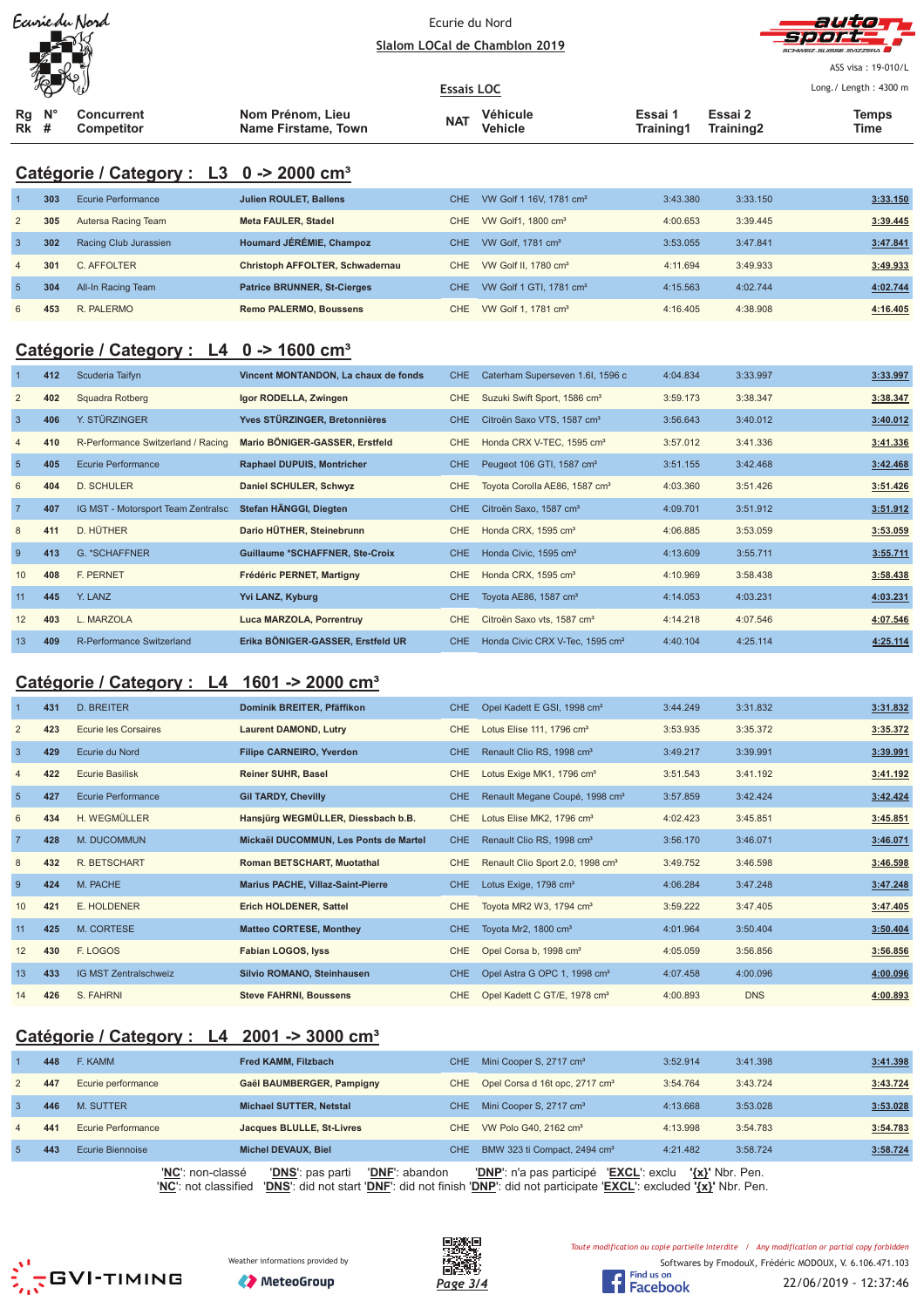| Earriedu Nord<br>$\bigtriangleup$ |             |                          | Ecurie du Nord                          | Slalom LOCal de Chamblon 2019 |                               |                      | auto<br>sport.<br>SCHWEIZ SUISSE SVIZZEDA |                                                        |
|-----------------------------------|-------------|--------------------------|-----------------------------------------|-------------------------------|-------------------------------|----------------------|-------------------------------------------|--------------------------------------------------------|
|                                   | 编           |                          |                                         | <b>Essais LOC</b>             |                               |                      |                                           | ASS visa: 19-010/L<br>Long. / Length: $4300 \text{ m}$ |
| Rg<br>$Rk$ #                      | $N^{\circ}$ | Concurrent<br>Competitor | Nom Prénom, Lieu<br>Name Firstame, Town | <b>NAT</b>                    | Véhicule<br><b>Vehicle</b>    | Essai 1<br>Training1 | Essai 2<br>Training2                      | <b>Temps</b><br>Time                                   |
| 6                                 | 442         | C. SCHELBERT             | <b>Christoph SCHELBERT, Sattel</b>      | CHE.                          | Audi 90, 2308 cm <sup>3</sup> | 4:04.035             | <b>DNF</b>                                | 4:04.035                                               |

## **Catégorie / Category : L4 3001 -> 3500 cm³**

|                | 454 | Ecurie Performance            | <b>Vincent SCHOPFER, Senarclens</b>    | CHE. | Mitsubishi Lancer Evo 9, 3395 cm <sup>3</sup> | 3:34.780 | 3:20.843 | 3:20.843 |
|----------------|-----|-------------------------------|----------------------------------------|------|-----------------------------------------------|----------|----------|----------|
| 2              | 456 | <b>ACS</b>                    | losif MANTADAKIS, Kloten               | CHE  | Renault Mégane RS 265, 3397 cm                | 3:47.117 | 3:30.057 | 3:30.057 |
|                | 457 | C. MARECHAL                   | Christophe MARECHAL, gimel             | CHE. | Renault Megane R26r, 3400 cm <sup>3</sup>     | 3:47.538 | 3:38.603 | 3:38.603 |
| $\overline{4}$ | 451 | <b>Ecurie Sporting Romont</b> | Philippe CORMINBOEUF, Estavayer-le-Lac | CHE  | Lotus Exige S, 3053 cm <sup>3</sup>           | 4:07.074 | 3:41.532 | 3:41.532 |
|                | 455 | L. LA TORRE                   | <b>Luca LA TORRE, Winterthur</b>       | CHE. | Renault Megane RS Trophy, 3397                | 4:06.345 | 3:47.332 | 3:47.332 |
| 6              | 458 | M. PASTOR                     | <b>Martin PASTOR, Ollon</b>            | CHE  | Ford Focus, 3380 cm <sup>3</sup>              | 3:52.370 | 4:02.707 | 3:52.370 |

## **Catégorie / Category : L4 + 3500 cm³**

| 465 | <b>Fabrice Mouche</b>                    | <b>Fabrice MOUCHE, Bonfol</b>                                                                                                                                      | CHE BMW 1M Coupé, 5064 cm <sup>3</sup>                 | 3:55.064 | 3:43.622 | 3:43.622 |
|-----|------------------------------------------|--------------------------------------------------------------------------------------------------------------------------------------------------------------------|--------------------------------------------------------|----------|----------|----------|
| 461 | Racing Club Airbag                       | Isidor GASSER, Silenen                                                                                                                                             | CHE Ford Focus RS, 4286 cm <sup>3</sup>                | 4:05.150 | 3:47.162 | 3:47.162 |
| 464 | M. RUBBI                                 | <b>Michel RUBBI, Gals</b>                                                                                                                                          | CHE Lotus Exige V6 Cup, 5875 cm <sup>3</sup>           | 3:50.780 | 4:03.871 | 3:50.780 |
|     | 'NC': non-classé<br>'NC': not classified | <b>'DNF</b> ': abandon<br><b>'DNS'</b> : pas parti<br>'DNS': did not start 'DNF': did not finish 'DNP': did not participate 'EXCL': excluded ' $\{x\}$ ' Nbr. Pen. | 'DNP': n'a pas participé 'EXCL': exclu '{x}' Nbr. Pen. |          |          |          |





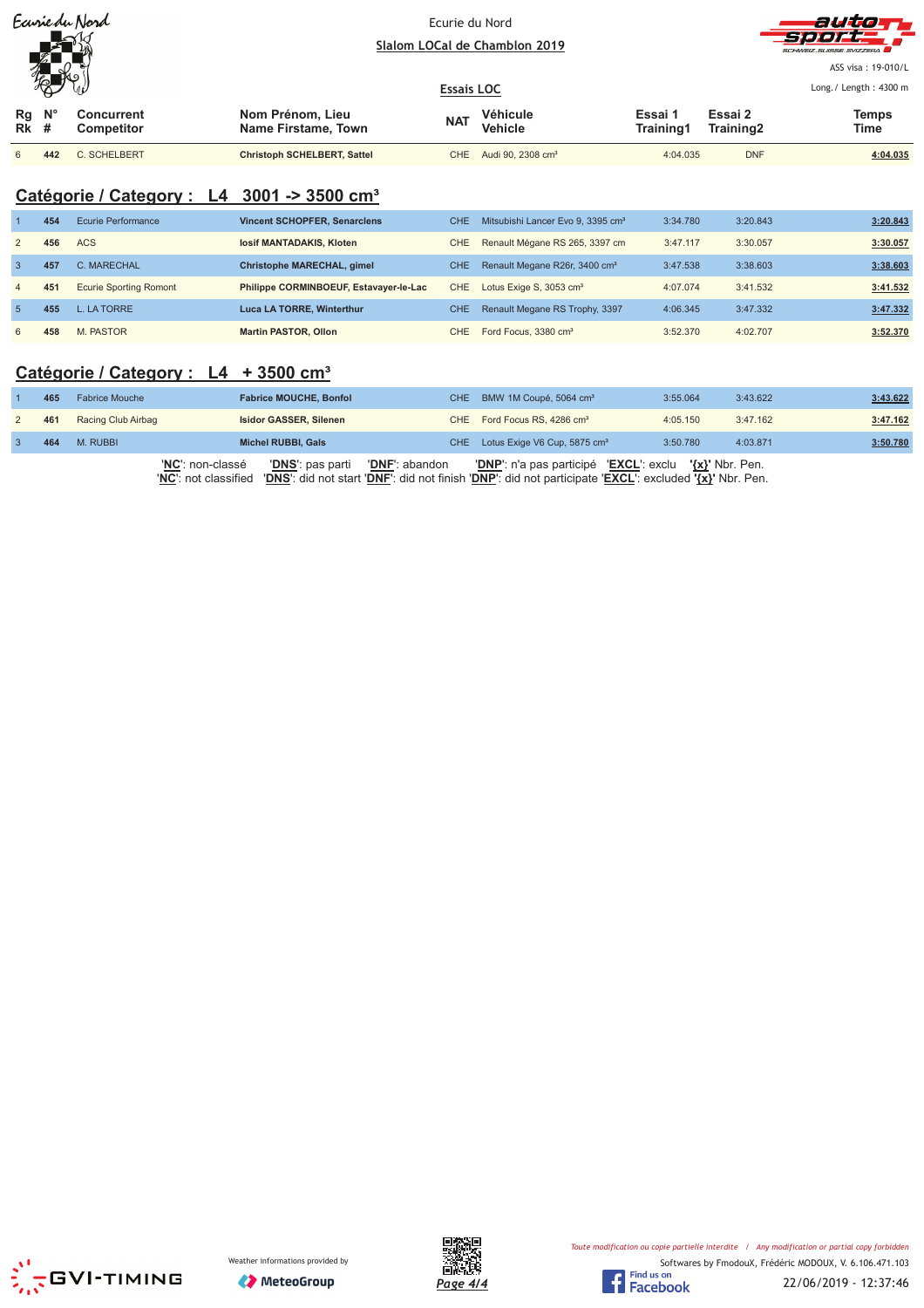| Suzuki<br>Nom Prénom, Lieu<br>Essai 1<br>Essai 2<br><b>Concurrent</b><br>Véhicule<br>Temps<br>Rg<br>NAT<br>Rk #<br><b>Name Firstame, Town</b><br>Vehicle<br>Training1<br>Training2<br>Competitor<br>Time<br>Catégorie / Category : Suzuki Swiss Racing Cup + 2000 cm <sup>3</sup><br>605<br>C. * ZIMMERMANN<br><b>Christian *ZIMMERMANN, Glarus</b><br>Suzuki Swift Sport, 2334 cm <sup>3</sup><br>CHE<br>3:41.967<br>3:35.623<br>-1<br>$\overline{2}$<br>603<br>F. *EGGENBERGER<br>Fabian *EGGENBERGER, Zürich<br>3:36.104<br><b>CHE</b><br>Suzuki Swift Sport, 2334 cm <sup>3</sup><br>3:44.515<br>$\mathbf{3}$<br>Martin BÜRKI, Uetendorf<br>631<br><b>MB Motorsport Team</b><br><b>CHE</b><br>Suzuki Swift Sport, 2334 cm <sup>3</sup><br>3:43.251<br>3:36.893<br>619<br>M. MUZZARELLI<br>Marcel MUZZARELLI, Riedt b. Erlen<br>Suzuki Swift Sport, 2334 cm <sup>3</sup><br>3:44.151<br>3:36.970<br>4<br><b>CHE</b><br>$\sqrt{5}$<br>628<br>S. SCHNEIDER<br>Simeon SCHNEIDER, Wildberg<br>Suzuki Swift Sport, 2334 cm <sup>3</sup><br>3:44.276<br>3:37.809<br><b>CHE</b><br>6<br>632<br>S. FEHR<br>Sandro FEHR, Rorschacherberg<br>CHE<br>Suzuki Swift Sport, 2334 cm <sup>3</sup><br>3:45.210<br>3:38.590<br>$\overline{7}$<br>613<br><b>D. SCHNEIDER</b><br>Daniel SCHNEIDER, Galgenen<br><b>CHE</b><br>Suzuki Swift Sport, 2334 cm <sup>3</sup><br>3:48.351<br>3:39.876<br>8<br>634<br><b>Ecurie Basilisk</b><br>Gilbert *DENZER, Gelterkinden<br>CHE<br>Suzuki Swift Sport, 2334 cm <sup>3</sup><br>3:48.865<br>3:40.479<br>$9\,$<br>611<br>Autorama AG<br>Ralf HENGGELER, Unterägeri<br><b>CHE</b><br>Suzuki Swift Sport, 2334 cm <sup>3</sup><br>3:48.599<br>3:40.835<br>M. DIETHELM<br>10<br>629<br><b>Mario DIETHELM, Siebnen</b><br><b>CHE</b><br>Suzuki Swift Sport, 2334 cm <sup>3</sup><br>3:50.752<br>3:40.836<br><b>RCU</b><br><b>CHE</b><br>610<br>Jürg JUCKER, Bauma<br>Suzuki Swift Sport, 2334 cm <sup>3</sup><br>3:47.207<br>3:41.059<br>11<br><b>RCU 33</b><br>Roland GRAF, Brunnadern<br>3:41.301<br>12<br>608<br><b>CHE</b><br>Suzuki Swift Sport, 2334 cm <sup>3</sup><br>3:51.789<br>13<br>614<br><b>ACS</b><br><b>Rolf TREMP, Ebnat-Kappel</b><br><b>CHE</b><br>Suzuki Swift Sport, 2334 cm <sup>3</sup><br>3:49.892<br>3:41.835<br>H. *LEIBER<br>14<br>636<br>Heiko *LEIBER, Dachsen<br>CHE<br>Suzuki Swift Sport, 2334 cm <sup>3</sup><br>3:48.544<br>3:42.398<br>15<br>623<br><b>J. DEBRUNNER</b><br>Jean-Claude DEBRUNNER, Lachen<br><b>CHE</b><br>Suzuki Swift Sport, 2334 cm <sup>3</sup><br>3:48.910<br>3:42.500<br><b>Ecurie Basilisk</b><br>Andreas SANER, Röschenz<br>3:50.095<br>3:42.742<br>16<br>607<br>CHE<br>Suzuki Swift Sport, 2334 cm <sup>3</sup><br>17<br>624<br>Racing Club Airbag<br>Stefan BOEHLER, Schleinikon<br><b>CHE</b><br>Suzuki Swift Sport, 2334 cm <sup>3</sup><br>3:50.173<br>3:42.835<br><b>Equipe Bernoise</b><br>18<br>621<br>Jösi AMMANN, Küssnacht am Rigi<br><b>CHE</b><br>Suzuki Swift Sport, 2334 cm <sup>3</sup><br>3:53.849<br>3:43.608<br>C. DE FRANCESCO<br>Claudio DE FRANCESCO, Pfäffikon ZH<br>19<br>625<br><b>CHE</b><br>Suzuki Swift Sport, 2334 cm <sup>3</sup><br>3:53.599<br>3:44.557<br>M. SPÖRRI<br>Michael SPÖRRI, Würenlos<br>20<br>618<br><b>CHE</b><br>Suzuki Swift Sport, 2334 cm <sup>3</sup><br>3:54.419<br>3:44.840<br>21<br>616<br>T. SCHMIDLIN<br><b>Tobias SCHMIDLIN, Wahlen</b><br>Suzuki Swift Sport, 2334 cm <sup>3</sup><br>3:59.505<br>3:45.098<br><b>CHE</b><br>626<br><b>RCU</b><br>Bruno BLEIKER, Bütschwil<br>22<br>CHE<br>Suzuki Swift Sport, 2334 cm <sup>3</sup><br>3:53.086<br>3:45.370<br>23<br>622<br><b>Coast-Racing Motorsport</b><br>Cyril TRUDEL, Uetikon am See<br>CHE Suzuki Swift Sport, 2334 cm <sup>3</sup><br>3:56.041<br>3:45.855<br>RCU-Rennclub Untertoggenburg<br>3:54.805<br>3:46.042<br>24<br>617<br><b>Pascal BLEIKER, Wattwil</b><br>CHE<br>Suzuki Swift Sport, 2334 cm <sup>3</sup><br>25<br>635<br><b>Markus Andres</b><br>Kurt *ANDERMATT, Cham<br><b>CHE</b><br>Suzuki Swift Sport, 2334 cm <sup>3</sup><br>3:52.522<br>3:46.203<br><b>RCU</b><br>Manuel *SANTONASTASO, Müllheim<br>Suzuki Swift Sport, 2334 cm <sup>3</sup><br>3:55.557<br>3:46.675<br>3:46.675<br>26<br>637<br><b>CHE</b><br>M. * ANDRES<br>27<br>604<br>Markus *ANDRES, Aeugst a.A.<br><b>CHE</b><br>Suzuki Swift Sport, 2334 cm <sup>3</sup><br>3:56.015<br>3:47.232<br>3:47.232<br><b>ECURIE BIENNOISE</b><br><b>Pierre COSANDIER, Kerzers</b><br>Suzuki Swift sport, 2334 cm <sup>3</sup><br>4:01.456<br>3:47.866<br>3:47.866<br>28<br>609<br><b>CHE</b><br>Bruno BRÄNDLI, Stäfa<br>29<br>620<br>Coastracing<br><b>CHE</b><br>Suzuki Swift Sport, 2334 cm <sup>3</sup><br>3:56.495<br>3:48.276<br>3:48.276<br>Alexandra Mühlethaler<br>Alexandra MÜHLETHALER, Seengen<br>Suzuki Swift Sport, 2334 cm <sup>3</sup><br>3:56.963<br>3:48.842<br>3:48.842<br>30<br>627<br>CHE<br><b>B. BAERISWYL</b><br>3:48.933<br>31<br>606<br>Barbara BAERISWYL, Seengen<br><b>CHE</b><br>Suzuki Swift Sport, 2334 cm <sup>3</sup><br>3:59.137<br>3:48.933<br>J. *QUÉBATTE<br>Julien *QUEBATTE, Colombier<br>Suzuki Swift sport, 2334 cm <sup>3</sup><br>4:05.787<br>3:49.845<br>3:49.845<br>32<br>601<br>CHE<br>M. AGRESTA<br>33<br>615<br>Maurizio AGRESTA, Steinhausen<br><b>CHE</b><br>Suzuki Swift Sport, 2334 cm <sup>3</sup><br>4:13.099<br>3:51.572<br>3:51.572<br><b>Ecurie Basilisk</b><br>Bettina *BUESS, Gelterkinden<br>Suzuki Swift Sport, 2334 cm <sup>3</sup><br>4:13.223<br>3:57.391<br>3:57.391<br>34<br>602<br>CHE<br>F. MAISSEN<br>Franziska MAISSEN, Wittenbach<br>3:58.898<br>630<br><b>CHE</b><br>Suzuki Swift Sport, 2334 cm <sup>3</sup><br>4:01.940<br>3:58.898<br>35<br>Scuderia Taifyn<br>Julien *GROSJEAN, Dombresson<br>Suzuki Swift Sport, 2334 cm <sup>3</sup><br><b>DNP</b><br><b>DNP</b><br>633<br><b>CHE</b><br>'DNF': abandon<br>'DNP': n'a pas participé 'EXCL': exclu<br>' <u>{x}</u> ' Nbr. Pen. |  |  | Earriedu Nord | Ecurie du Nord<br>Slalom LOCal de Chamblon 2019 |  |  |  |  | autio<br>ASS visa: 19-010/L |  |  |  |  |  |
|----------------------------------------------------------------------------------------------------------------------------------------------------------------------------------------------------------------------------------------------------------------------------------------------------------------------------------------------------------------------------------------------------------------------------------------------------------------------------------------------------------------------------------------------------------------------------------------------------------------------------------------------------------------------------------------------------------------------------------------------------------------------------------------------------------------------------------------------------------------------------------------------------------------------------------------------------------------------------------------------------------------------------------------------------------------------------------------------------------------------------------------------------------------------------------------------------------------------------------------------------------------------------------------------------------------------------------------------------------------------------------------------------------------------------------------------------------------------------------------------------------------------------------------------------------------------------------------------------------------------------------------------------------------------------------------------------------------------------------------------------------------------------------------------------------------------------------------------------------------------------------------------------------------------------------------------------------------------------------------------------------------------------------------------------------------------------------------------------------------------------------------------------------------------------------------------------------------------------------------------------------------------------------------------------------------------------------------------------------------------------------------------------------------------------------------------------------------------------------------------------------------------------------------------------------------------------------------------------------------------------------------------------------------------------------------------------------------------------------------------------------------------------------------------------------------------------------------------------------------------------------------------------------------------------------------------------------------------------------------------------------------------------------------------------------------------------------------------------------------------------------------------------------------------------------------------------------------------------------------------------------------------------------------------------------------------------------------------------------------------------------------------------------------------------------------------------------------------------------------------------------------------------------------------------------------------------------------------------------------------------------------------------------------------------------------------------------------------------------------------------------------------------------------------------------------------------------------------------------------------------------------------------------------------------------------------------------------------------------------------------------------------------------------------------------------------------------------------------------------------------------------------------------------------------------------------------------------------------------------------------------------------------------------------------------------------------------------------------------------------------------------------------------------------------------------------------------------------------------------------------------------------------------------------------------------------------------------------------------------------------------------------------------------------------------------------------------------------------------------------------------------------------------------------------------------------------------------------------------------------------------------------------------------------------------------------------------------------------------------------------------------------------------------------------------------------------------------------------------------------------------------------------------------------------------------------------------------------------------------------------------------------------------------------------------------------------------------------------------------------------------------------------------------------------------------------------------------------------------------------------------------------------------------------------------------------------------------------------------------------------------------------------------------------------------------------------------------------------------------------------------------------------------------------------------------------------------------------------------------------------------------------------------------------------------|--|--|---------------|-------------------------------------------------|--|--|--|--|-----------------------------|--|--|--|--|--|
|                                                                                                                                                                                                                                                                                                                                                                                                                                                                                                                                                                                                                                                                                                                                                                                                                                                                                                                                                                                                                                                                                                                                                                                                                                                                                                                                                                                                                                                                                                                                                                                                                                                                                                                                                                                                                                                                                                                                                                                                                                                                                                                                                                                                                                                                                                                                                                                                                                                                                                                                                                                                                                                                                                                                                                                                                                                                                                                                                                                                                                                                                                                                                                                                                                                                                                                                                                                                                                                                                                                                                                                                                                                                                                                                                                                                                                                                                                                                                                                                                                                                                                                                                                                                                                                                                                                                                                                                                                                                                                                                                                                                                                                                                                                                                                                                                                                                                                                                                                                                                                                                                                                                                                                                                                                                                                                                                                                                                                                                                                                                                                                                                                                                                                                                                                                                                                                                                                                                  |  |  |               |                                                 |  |  |  |  | Long./ Length: 4300 m       |  |  |  |  |  |
|                                                                                                                                                                                                                                                                                                                                                                                                                                                                                                                                                                                                                                                                                                                                                                                                                                                                                                                                                                                                                                                                                                                                                                                                                                                                                                                                                                                                                                                                                                                                                                                                                                                                                                                                                                                                                                                                                                                                                                                                                                                                                                                                                                                                                                                                                                                                                                                                                                                                                                                                                                                                                                                                                                                                                                                                                                                                                                                                                                                                                                                                                                                                                                                                                                                                                                                                                                                                                                                                                                                                                                                                                                                                                                                                                                                                                                                                                                                                                                                                                                                                                                                                                                                                                                                                                                                                                                                                                                                                                                                                                                                                                                                                                                                                                                                                                                                                                                                                                                                                                                                                                                                                                                                                                                                                                                                                                                                                                                                                                                                                                                                                                                                                                                                                                                                                                                                                                                                                  |  |  |               |                                                 |  |  |  |  |                             |  |  |  |  |  |
|                                                                                                                                                                                                                                                                                                                                                                                                                                                                                                                                                                                                                                                                                                                                                                                                                                                                                                                                                                                                                                                                                                                                                                                                                                                                                                                                                                                                                                                                                                                                                                                                                                                                                                                                                                                                                                                                                                                                                                                                                                                                                                                                                                                                                                                                                                                                                                                                                                                                                                                                                                                                                                                                                                                                                                                                                                                                                                                                                                                                                                                                                                                                                                                                                                                                                                                                                                                                                                                                                                                                                                                                                                                                                                                                                                                                                                                                                                                                                                                                                                                                                                                                                                                                                                                                                                                                                                                                                                                                                                                                                                                                                                                                                                                                                                                                                                                                                                                                                                                                                                                                                                                                                                                                                                                                                                                                                                                                                                                                                                                                                                                                                                                                                                                                                                                                                                                                                                                                  |  |  |               |                                                 |  |  |  |  |                             |  |  |  |  |  |
|                                                                                                                                                                                                                                                                                                                                                                                                                                                                                                                                                                                                                                                                                                                                                                                                                                                                                                                                                                                                                                                                                                                                                                                                                                                                                                                                                                                                                                                                                                                                                                                                                                                                                                                                                                                                                                                                                                                                                                                                                                                                                                                                                                                                                                                                                                                                                                                                                                                                                                                                                                                                                                                                                                                                                                                                                                                                                                                                                                                                                                                                                                                                                                                                                                                                                                                                                                                                                                                                                                                                                                                                                                                                                                                                                                                                                                                                                                                                                                                                                                                                                                                                                                                                                                                                                                                                                                                                                                                                                                                                                                                                                                                                                                                                                                                                                                                                                                                                                                                                                                                                                                                                                                                                                                                                                                                                                                                                                                                                                                                                                                                                                                                                                                                                                                                                                                                                                                                                  |  |  |               |                                                 |  |  |  |  |                             |  |  |  |  |  |
|                                                                                                                                                                                                                                                                                                                                                                                                                                                                                                                                                                                                                                                                                                                                                                                                                                                                                                                                                                                                                                                                                                                                                                                                                                                                                                                                                                                                                                                                                                                                                                                                                                                                                                                                                                                                                                                                                                                                                                                                                                                                                                                                                                                                                                                                                                                                                                                                                                                                                                                                                                                                                                                                                                                                                                                                                                                                                                                                                                                                                                                                                                                                                                                                                                                                                                                                                                                                                                                                                                                                                                                                                                                                                                                                                                                                                                                                                                                                                                                                                                                                                                                                                                                                                                                                                                                                                                                                                                                                                                                                                                                                                                                                                                                                                                                                                                                                                                                                                                                                                                                                                                                                                                                                                                                                                                                                                                                                                                                                                                                                                                                                                                                                                                                                                                                                                                                                                                                                  |  |  |               |                                                 |  |  |  |  | 3:35.623                    |  |  |  |  |  |
|                                                                                                                                                                                                                                                                                                                                                                                                                                                                                                                                                                                                                                                                                                                                                                                                                                                                                                                                                                                                                                                                                                                                                                                                                                                                                                                                                                                                                                                                                                                                                                                                                                                                                                                                                                                                                                                                                                                                                                                                                                                                                                                                                                                                                                                                                                                                                                                                                                                                                                                                                                                                                                                                                                                                                                                                                                                                                                                                                                                                                                                                                                                                                                                                                                                                                                                                                                                                                                                                                                                                                                                                                                                                                                                                                                                                                                                                                                                                                                                                                                                                                                                                                                                                                                                                                                                                                                                                                                                                                                                                                                                                                                                                                                                                                                                                                                                                                                                                                                                                                                                                                                                                                                                                                                                                                                                                                                                                                                                                                                                                                                                                                                                                                                                                                                                                                                                                                                                                  |  |  |               |                                                 |  |  |  |  | 3:36.104                    |  |  |  |  |  |
|                                                                                                                                                                                                                                                                                                                                                                                                                                                                                                                                                                                                                                                                                                                                                                                                                                                                                                                                                                                                                                                                                                                                                                                                                                                                                                                                                                                                                                                                                                                                                                                                                                                                                                                                                                                                                                                                                                                                                                                                                                                                                                                                                                                                                                                                                                                                                                                                                                                                                                                                                                                                                                                                                                                                                                                                                                                                                                                                                                                                                                                                                                                                                                                                                                                                                                                                                                                                                                                                                                                                                                                                                                                                                                                                                                                                                                                                                                                                                                                                                                                                                                                                                                                                                                                                                                                                                                                                                                                                                                                                                                                                                                                                                                                                                                                                                                                                                                                                                                                                                                                                                                                                                                                                                                                                                                                                                                                                                                                                                                                                                                                                                                                                                                                                                                                                                                                                                                                                  |  |  |               |                                                 |  |  |  |  | 3:36.893                    |  |  |  |  |  |
|                                                                                                                                                                                                                                                                                                                                                                                                                                                                                                                                                                                                                                                                                                                                                                                                                                                                                                                                                                                                                                                                                                                                                                                                                                                                                                                                                                                                                                                                                                                                                                                                                                                                                                                                                                                                                                                                                                                                                                                                                                                                                                                                                                                                                                                                                                                                                                                                                                                                                                                                                                                                                                                                                                                                                                                                                                                                                                                                                                                                                                                                                                                                                                                                                                                                                                                                                                                                                                                                                                                                                                                                                                                                                                                                                                                                                                                                                                                                                                                                                                                                                                                                                                                                                                                                                                                                                                                                                                                                                                                                                                                                                                                                                                                                                                                                                                                                                                                                                                                                                                                                                                                                                                                                                                                                                                                                                                                                                                                                                                                                                                                                                                                                                                                                                                                                                                                                                                                                  |  |  |               |                                                 |  |  |  |  | 3:36.970                    |  |  |  |  |  |
|                                                                                                                                                                                                                                                                                                                                                                                                                                                                                                                                                                                                                                                                                                                                                                                                                                                                                                                                                                                                                                                                                                                                                                                                                                                                                                                                                                                                                                                                                                                                                                                                                                                                                                                                                                                                                                                                                                                                                                                                                                                                                                                                                                                                                                                                                                                                                                                                                                                                                                                                                                                                                                                                                                                                                                                                                                                                                                                                                                                                                                                                                                                                                                                                                                                                                                                                                                                                                                                                                                                                                                                                                                                                                                                                                                                                                                                                                                                                                                                                                                                                                                                                                                                                                                                                                                                                                                                                                                                                                                                                                                                                                                                                                                                                                                                                                                                                                                                                                                                                                                                                                                                                                                                                                                                                                                                                                                                                                                                                                                                                                                                                                                                                                                                                                                                                                                                                                                                                  |  |  |               |                                                 |  |  |  |  | 3:37.809                    |  |  |  |  |  |
|                                                                                                                                                                                                                                                                                                                                                                                                                                                                                                                                                                                                                                                                                                                                                                                                                                                                                                                                                                                                                                                                                                                                                                                                                                                                                                                                                                                                                                                                                                                                                                                                                                                                                                                                                                                                                                                                                                                                                                                                                                                                                                                                                                                                                                                                                                                                                                                                                                                                                                                                                                                                                                                                                                                                                                                                                                                                                                                                                                                                                                                                                                                                                                                                                                                                                                                                                                                                                                                                                                                                                                                                                                                                                                                                                                                                                                                                                                                                                                                                                                                                                                                                                                                                                                                                                                                                                                                                                                                                                                                                                                                                                                                                                                                                                                                                                                                                                                                                                                                                                                                                                                                                                                                                                                                                                                                                                                                                                                                                                                                                                                                                                                                                                                                                                                                                                                                                                                                                  |  |  |               |                                                 |  |  |  |  | 3:38.590                    |  |  |  |  |  |
|                                                                                                                                                                                                                                                                                                                                                                                                                                                                                                                                                                                                                                                                                                                                                                                                                                                                                                                                                                                                                                                                                                                                                                                                                                                                                                                                                                                                                                                                                                                                                                                                                                                                                                                                                                                                                                                                                                                                                                                                                                                                                                                                                                                                                                                                                                                                                                                                                                                                                                                                                                                                                                                                                                                                                                                                                                                                                                                                                                                                                                                                                                                                                                                                                                                                                                                                                                                                                                                                                                                                                                                                                                                                                                                                                                                                                                                                                                                                                                                                                                                                                                                                                                                                                                                                                                                                                                                                                                                                                                                                                                                                                                                                                                                                                                                                                                                                                                                                                                                                                                                                                                                                                                                                                                                                                                                                                                                                                                                                                                                                                                                                                                                                                                                                                                                                                                                                                                                                  |  |  |               |                                                 |  |  |  |  | 3:39.876                    |  |  |  |  |  |
|                                                                                                                                                                                                                                                                                                                                                                                                                                                                                                                                                                                                                                                                                                                                                                                                                                                                                                                                                                                                                                                                                                                                                                                                                                                                                                                                                                                                                                                                                                                                                                                                                                                                                                                                                                                                                                                                                                                                                                                                                                                                                                                                                                                                                                                                                                                                                                                                                                                                                                                                                                                                                                                                                                                                                                                                                                                                                                                                                                                                                                                                                                                                                                                                                                                                                                                                                                                                                                                                                                                                                                                                                                                                                                                                                                                                                                                                                                                                                                                                                                                                                                                                                                                                                                                                                                                                                                                                                                                                                                                                                                                                                                                                                                                                                                                                                                                                                                                                                                                                                                                                                                                                                                                                                                                                                                                                                                                                                                                                                                                                                                                                                                                                                                                                                                                                                                                                                                                                  |  |  |               |                                                 |  |  |  |  | 3:40.479                    |  |  |  |  |  |
|                                                                                                                                                                                                                                                                                                                                                                                                                                                                                                                                                                                                                                                                                                                                                                                                                                                                                                                                                                                                                                                                                                                                                                                                                                                                                                                                                                                                                                                                                                                                                                                                                                                                                                                                                                                                                                                                                                                                                                                                                                                                                                                                                                                                                                                                                                                                                                                                                                                                                                                                                                                                                                                                                                                                                                                                                                                                                                                                                                                                                                                                                                                                                                                                                                                                                                                                                                                                                                                                                                                                                                                                                                                                                                                                                                                                                                                                                                                                                                                                                                                                                                                                                                                                                                                                                                                                                                                                                                                                                                                                                                                                                                                                                                                                                                                                                                                                                                                                                                                                                                                                                                                                                                                                                                                                                                                                                                                                                                                                                                                                                                                                                                                                                                                                                                                                                                                                                                                                  |  |  |               |                                                 |  |  |  |  | 3:40.835                    |  |  |  |  |  |
|                                                                                                                                                                                                                                                                                                                                                                                                                                                                                                                                                                                                                                                                                                                                                                                                                                                                                                                                                                                                                                                                                                                                                                                                                                                                                                                                                                                                                                                                                                                                                                                                                                                                                                                                                                                                                                                                                                                                                                                                                                                                                                                                                                                                                                                                                                                                                                                                                                                                                                                                                                                                                                                                                                                                                                                                                                                                                                                                                                                                                                                                                                                                                                                                                                                                                                                                                                                                                                                                                                                                                                                                                                                                                                                                                                                                                                                                                                                                                                                                                                                                                                                                                                                                                                                                                                                                                                                                                                                                                                                                                                                                                                                                                                                                                                                                                                                                                                                                                                                                                                                                                                                                                                                                                                                                                                                                                                                                                                                                                                                                                                                                                                                                                                                                                                                                                                                                                                                                  |  |  |               |                                                 |  |  |  |  | 3:40.836                    |  |  |  |  |  |
|                                                                                                                                                                                                                                                                                                                                                                                                                                                                                                                                                                                                                                                                                                                                                                                                                                                                                                                                                                                                                                                                                                                                                                                                                                                                                                                                                                                                                                                                                                                                                                                                                                                                                                                                                                                                                                                                                                                                                                                                                                                                                                                                                                                                                                                                                                                                                                                                                                                                                                                                                                                                                                                                                                                                                                                                                                                                                                                                                                                                                                                                                                                                                                                                                                                                                                                                                                                                                                                                                                                                                                                                                                                                                                                                                                                                                                                                                                                                                                                                                                                                                                                                                                                                                                                                                                                                                                                                                                                                                                                                                                                                                                                                                                                                                                                                                                                                                                                                                                                                                                                                                                                                                                                                                                                                                                                                                                                                                                                                                                                                                                                                                                                                                                                                                                                                                                                                                                                                  |  |  |               |                                                 |  |  |  |  | 3:41.059                    |  |  |  |  |  |
|                                                                                                                                                                                                                                                                                                                                                                                                                                                                                                                                                                                                                                                                                                                                                                                                                                                                                                                                                                                                                                                                                                                                                                                                                                                                                                                                                                                                                                                                                                                                                                                                                                                                                                                                                                                                                                                                                                                                                                                                                                                                                                                                                                                                                                                                                                                                                                                                                                                                                                                                                                                                                                                                                                                                                                                                                                                                                                                                                                                                                                                                                                                                                                                                                                                                                                                                                                                                                                                                                                                                                                                                                                                                                                                                                                                                                                                                                                                                                                                                                                                                                                                                                                                                                                                                                                                                                                                                                                                                                                                                                                                                                                                                                                                                                                                                                                                                                                                                                                                                                                                                                                                                                                                                                                                                                                                                                                                                                                                                                                                                                                                                                                                                                                                                                                                                                                                                                                                                  |  |  |               |                                                 |  |  |  |  | 3:41.301                    |  |  |  |  |  |
|                                                                                                                                                                                                                                                                                                                                                                                                                                                                                                                                                                                                                                                                                                                                                                                                                                                                                                                                                                                                                                                                                                                                                                                                                                                                                                                                                                                                                                                                                                                                                                                                                                                                                                                                                                                                                                                                                                                                                                                                                                                                                                                                                                                                                                                                                                                                                                                                                                                                                                                                                                                                                                                                                                                                                                                                                                                                                                                                                                                                                                                                                                                                                                                                                                                                                                                                                                                                                                                                                                                                                                                                                                                                                                                                                                                                                                                                                                                                                                                                                                                                                                                                                                                                                                                                                                                                                                                                                                                                                                                                                                                                                                                                                                                                                                                                                                                                                                                                                                                                                                                                                                                                                                                                                                                                                                                                                                                                                                                                                                                                                                                                                                                                                                                                                                                                                                                                                                                                  |  |  |               |                                                 |  |  |  |  | 3:41.835                    |  |  |  |  |  |
|                                                                                                                                                                                                                                                                                                                                                                                                                                                                                                                                                                                                                                                                                                                                                                                                                                                                                                                                                                                                                                                                                                                                                                                                                                                                                                                                                                                                                                                                                                                                                                                                                                                                                                                                                                                                                                                                                                                                                                                                                                                                                                                                                                                                                                                                                                                                                                                                                                                                                                                                                                                                                                                                                                                                                                                                                                                                                                                                                                                                                                                                                                                                                                                                                                                                                                                                                                                                                                                                                                                                                                                                                                                                                                                                                                                                                                                                                                                                                                                                                                                                                                                                                                                                                                                                                                                                                                                                                                                                                                                                                                                                                                                                                                                                                                                                                                                                                                                                                                                                                                                                                                                                                                                                                                                                                                                                                                                                                                                                                                                                                                                                                                                                                                                                                                                                                                                                                                                                  |  |  |               |                                                 |  |  |  |  | 3:42.398                    |  |  |  |  |  |
|                                                                                                                                                                                                                                                                                                                                                                                                                                                                                                                                                                                                                                                                                                                                                                                                                                                                                                                                                                                                                                                                                                                                                                                                                                                                                                                                                                                                                                                                                                                                                                                                                                                                                                                                                                                                                                                                                                                                                                                                                                                                                                                                                                                                                                                                                                                                                                                                                                                                                                                                                                                                                                                                                                                                                                                                                                                                                                                                                                                                                                                                                                                                                                                                                                                                                                                                                                                                                                                                                                                                                                                                                                                                                                                                                                                                                                                                                                                                                                                                                                                                                                                                                                                                                                                                                                                                                                                                                                                                                                                                                                                                                                                                                                                                                                                                                                                                                                                                                                                                                                                                                                                                                                                                                                                                                                                                                                                                                                                                                                                                                                                                                                                                                                                                                                                                                                                                                                                                  |  |  |               |                                                 |  |  |  |  | 3:42.500                    |  |  |  |  |  |
|                                                                                                                                                                                                                                                                                                                                                                                                                                                                                                                                                                                                                                                                                                                                                                                                                                                                                                                                                                                                                                                                                                                                                                                                                                                                                                                                                                                                                                                                                                                                                                                                                                                                                                                                                                                                                                                                                                                                                                                                                                                                                                                                                                                                                                                                                                                                                                                                                                                                                                                                                                                                                                                                                                                                                                                                                                                                                                                                                                                                                                                                                                                                                                                                                                                                                                                                                                                                                                                                                                                                                                                                                                                                                                                                                                                                                                                                                                                                                                                                                                                                                                                                                                                                                                                                                                                                                                                                                                                                                                                                                                                                                                                                                                                                                                                                                                                                                                                                                                                                                                                                                                                                                                                                                                                                                                                                                                                                                                                                                                                                                                                                                                                                                                                                                                                                                                                                                                                                  |  |  |               |                                                 |  |  |  |  | 3:42.742                    |  |  |  |  |  |
|                                                                                                                                                                                                                                                                                                                                                                                                                                                                                                                                                                                                                                                                                                                                                                                                                                                                                                                                                                                                                                                                                                                                                                                                                                                                                                                                                                                                                                                                                                                                                                                                                                                                                                                                                                                                                                                                                                                                                                                                                                                                                                                                                                                                                                                                                                                                                                                                                                                                                                                                                                                                                                                                                                                                                                                                                                                                                                                                                                                                                                                                                                                                                                                                                                                                                                                                                                                                                                                                                                                                                                                                                                                                                                                                                                                                                                                                                                                                                                                                                                                                                                                                                                                                                                                                                                                                                                                                                                                                                                                                                                                                                                                                                                                                                                                                                                                                                                                                                                                                                                                                                                                                                                                                                                                                                                                                                                                                                                                                                                                                                                                                                                                                                                                                                                                                                                                                                                                                  |  |  |               |                                                 |  |  |  |  | 3:42.835                    |  |  |  |  |  |
|                                                                                                                                                                                                                                                                                                                                                                                                                                                                                                                                                                                                                                                                                                                                                                                                                                                                                                                                                                                                                                                                                                                                                                                                                                                                                                                                                                                                                                                                                                                                                                                                                                                                                                                                                                                                                                                                                                                                                                                                                                                                                                                                                                                                                                                                                                                                                                                                                                                                                                                                                                                                                                                                                                                                                                                                                                                                                                                                                                                                                                                                                                                                                                                                                                                                                                                                                                                                                                                                                                                                                                                                                                                                                                                                                                                                                                                                                                                                                                                                                                                                                                                                                                                                                                                                                                                                                                                                                                                                                                                                                                                                                                                                                                                                                                                                                                                                                                                                                                                                                                                                                                                                                                                                                                                                                                                                                                                                                                                                                                                                                                                                                                                                                                                                                                                                                                                                                                                                  |  |  |               |                                                 |  |  |  |  | 3:43.608                    |  |  |  |  |  |
|                                                                                                                                                                                                                                                                                                                                                                                                                                                                                                                                                                                                                                                                                                                                                                                                                                                                                                                                                                                                                                                                                                                                                                                                                                                                                                                                                                                                                                                                                                                                                                                                                                                                                                                                                                                                                                                                                                                                                                                                                                                                                                                                                                                                                                                                                                                                                                                                                                                                                                                                                                                                                                                                                                                                                                                                                                                                                                                                                                                                                                                                                                                                                                                                                                                                                                                                                                                                                                                                                                                                                                                                                                                                                                                                                                                                                                                                                                                                                                                                                                                                                                                                                                                                                                                                                                                                                                                                                                                                                                                                                                                                                                                                                                                                                                                                                                                                                                                                                                                                                                                                                                                                                                                                                                                                                                                                                                                                                                                                                                                                                                                                                                                                                                                                                                                                                                                                                                                                  |  |  |               |                                                 |  |  |  |  | 3:44.557                    |  |  |  |  |  |
|                                                                                                                                                                                                                                                                                                                                                                                                                                                                                                                                                                                                                                                                                                                                                                                                                                                                                                                                                                                                                                                                                                                                                                                                                                                                                                                                                                                                                                                                                                                                                                                                                                                                                                                                                                                                                                                                                                                                                                                                                                                                                                                                                                                                                                                                                                                                                                                                                                                                                                                                                                                                                                                                                                                                                                                                                                                                                                                                                                                                                                                                                                                                                                                                                                                                                                                                                                                                                                                                                                                                                                                                                                                                                                                                                                                                                                                                                                                                                                                                                                                                                                                                                                                                                                                                                                                                                                                                                                                                                                                                                                                                                                                                                                                                                                                                                                                                                                                                                                                                                                                                                                                                                                                                                                                                                                                                                                                                                                                                                                                                                                                                                                                                                                                                                                                                                                                                                                                                  |  |  |               |                                                 |  |  |  |  | 3:44.840                    |  |  |  |  |  |
|                                                                                                                                                                                                                                                                                                                                                                                                                                                                                                                                                                                                                                                                                                                                                                                                                                                                                                                                                                                                                                                                                                                                                                                                                                                                                                                                                                                                                                                                                                                                                                                                                                                                                                                                                                                                                                                                                                                                                                                                                                                                                                                                                                                                                                                                                                                                                                                                                                                                                                                                                                                                                                                                                                                                                                                                                                                                                                                                                                                                                                                                                                                                                                                                                                                                                                                                                                                                                                                                                                                                                                                                                                                                                                                                                                                                                                                                                                                                                                                                                                                                                                                                                                                                                                                                                                                                                                                                                                                                                                                                                                                                                                                                                                                                                                                                                                                                                                                                                                                                                                                                                                                                                                                                                                                                                                                                                                                                                                                                                                                                                                                                                                                                                                                                                                                                                                                                                                                                  |  |  |               |                                                 |  |  |  |  | 3:45.098                    |  |  |  |  |  |
|                                                                                                                                                                                                                                                                                                                                                                                                                                                                                                                                                                                                                                                                                                                                                                                                                                                                                                                                                                                                                                                                                                                                                                                                                                                                                                                                                                                                                                                                                                                                                                                                                                                                                                                                                                                                                                                                                                                                                                                                                                                                                                                                                                                                                                                                                                                                                                                                                                                                                                                                                                                                                                                                                                                                                                                                                                                                                                                                                                                                                                                                                                                                                                                                                                                                                                                                                                                                                                                                                                                                                                                                                                                                                                                                                                                                                                                                                                                                                                                                                                                                                                                                                                                                                                                                                                                                                                                                                                                                                                                                                                                                                                                                                                                                                                                                                                                                                                                                                                                                                                                                                                                                                                                                                                                                                                                                                                                                                                                                                                                                                                                                                                                                                                                                                                                                                                                                                                                                  |  |  |               |                                                 |  |  |  |  | 3:45.370                    |  |  |  |  |  |
|                                                                                                                                                                                                                                                                                                                                                                                                                                                                                                                                                                                                                                                                                                                                                                                                                                                                                                                                                                                                                                                                                                                                                                                                                                                                                                                                                                                                                                                                                                                                                                                                                                                                                                                                                                                                                                                                                                                                                                                                                                                                                                                                                                                                                                                                                                                                                                                                                                                                                                                                                                                                                                                                                                                                                                                                                                                                                                                                                                                                                                                                                                                                                                                                                                                                                                                                                                                                                                                                                                                                                                                                                                                                                                                                                                                                                                                                                                                                                                                                                                                                                                                                                                                                                                                                                                                                                                                                                                                                                                                                                                                                                                                                                                                                                                                                                                                                                                                                                                                                                                                                                                                                                                                                                                                                                                                                                                                                                                                                                                                                                                                                                                                                                                                                                                                                                                                                                                                                  |  |  |               |                                                 |  |  |  |  | 3:45.855                    |  |  |  |  |  |
|                                                                                                                                                                                                                                                                                                                                                                                                                                                                                                                                                                                                                                                                                                                                                                                                                                                                                                                                                                                                                                                                                                                                                                                                                                                                                                                                                                                                                                                                                                                                                                                                                                                                                                                                                                                                                                                                                                                                                                                                                                                                                                                                                                                                                                                                                                                                                                                                                                                                                                                                                                                                                                                                                                                                                                                                                                                                                                                                                                                                                                                                                                                                                                                                                                                                                                                                                                                                                                                                                                                                                                                                                                                                                                                                                                                                                                                                                                                                                                                                                                                                                                                                                                                                                                                                                                                                                                                                                                                                                                                                                                                                                                                                                                                                                                                                                                                                                                                                                                                                                                                                                                                                                                                                                                                                                                                                                                                                                                                                                                                                                                                                                                                                                                                                                                                                                                                                                                                                  |  |  |               |                                                 |  |  |  |  | 3:46.042                    |  |  |  |  |  |
|                                                                                                                                                                                                                                                                                                                                                                                                                                                                                                                                                                                                                                                                                                                                                                                                                                                                                                                                                                                                                                                                                                                                                                                                                                                                                                                                                                                                                                                                                                                                                                                                                                                                                                                                                                                                                                                                                                                                                                                                                                                                                                                                                                                                                                                                                                                                                                                                                                                                                                                                                                                                                                                                                                                                                                                                                                                                                                                                                                                                                                                                                                                                                                                                                                                                                                                                                                                                                                                                                                                                                                                                                                                                                                                                                                                                                                                                                                                                                                                                                                                                                                                                                                                                                                                                                                                                                                                                                                                                                                                                                                                                                                                                                                                                                                                                                                                                                                                                                                                                                                                                                                                                                                                                                                                                                                                                                                                                                                                                                                                                                                                                                                                                                                                                                                                                                                                                                                                                  |  |  |               |                                                 |  |  |  |  | 3:46.203                    |  |  |  |  |  |
|                                                                                                                                                                                                                                                                                                                                                                                                                                                                                                                                                                                                                                                                                                                                                                                                                                                                                                                                                                                                                                                                                                                                                                                                                                                                                                                                                                                                                                                                                                                                                                                                                                                                                                                                                                                                                                                                                                                                                                                                                                                                                                                                                                                                                                                                                                                                                                                                                                                                                                                                                                                                                                                                                                                                                                                                                                                                                                                                                                                                                                                                                                                                                                                                                                                                                                                                                                                                                                                                                                                                                                                                                                                                                                                                                                                                                                                                                                                                                                                                                                                                                                                                                                                                                                                                                                                                                                                                                                                                                                                                                                                                                                                                                                                                                                                                                                                                                                                                                                                                                                                                                                                                                                                                                                                                                                                                                                                                                                                                                                                                                                                                                                                                                                                                                                                                                                                                                                                                  |  |  |               |                                                 |  |  |  |  |                             |  |  |  |  |  |
|                                                                                                                                                                                                                                                                                                                                                                                                                                                                                                                                                                                                                                                                                                                                                                                                                                                                                                                                                                                                                                                                                                                                                                                                                                                                                                                                                                                                                                                                                                                                                                                                                                                                                                                                                                                                                                                                                                                                                                                                                                                                                                                                                                                                                                                                                                                                                                                                                                                                                                                                                                                                                                                                                                                                                                                                                                                                                                                                                                                                                                                                                                                                                                                                                                                                                                                                                                                                                                                                                                                                                                                                                                                                                                                                                                                                                                                                                                                                                                                                                                                                                                                                                                                                                                                                                                                                                                                                                                                                                                                                                                                                                                                                                                                                                                                                                                                                                                                                                                                                                                                                                                                                                                                                                                                                                                                                                                                                                                                                                                                                                                                                                                                                                                                                                                                                                                                                                                                                  |  |  |               |                                                 |  |  |  |  |                             |  |  |  |  |  |
|                                                                                                                                                                                                                                                                                                                                                                                                                                                                                                                                                                                                                                                                                                                                                                                                                                                                                                                                                                                                                                                                                                                                                                                                                                                                                                                                                                                                                                                                                                                                                                                                                                                                                                                                                                                                                                                                                                                                                                                                                                                                                                                                                                                                                                                                                                                                                                                                                                                                                                                                                                                                                                                                                                                                                                                                                                                                                                                                                                                                                                                                                                                                                                                                                                                                                                                                                                                                                                                                                                                                                                                                                                                                                                                                                                                                                                                                                                                                                                                                                                                                                                                                                                                                                                                                                                                                                                                                                                                                                                                                                                                                                                                                                                                                                                                                                                                                                                                                                                                                                                                                                                                                                                                                                                                                                                                                                                                                                                                                                                                                                                                                                                                                                                                                                                                                                                                                                                                                  |  |  |               |                                                 |  |  |  |  |                             |  |  |  |  |  |
|                                                                                                                                                                                                                                                                                                                                                                                                                                                                                                                                                                                                                                                                                                                                                                                                                                                                                                                                                                                                                                                                                                                                                                                                                                                                                                                                                                                                                                                                                                                                                                                                                                                                                                                                                                                                                                                                                                                                                                                                                                                                                                                                                                                                                                                                                                                                                                                                                                                                                                                                                                                                                                                                                                                                                                                                                                                                                                                                                                                                                                                                                                                                                                                                                                                                                                                                                                                                                                                                                                                                                                                                                                                                                                                                                                                                                                                                                                                                                                                                                                                                                                                                                                                                                                                                                                                                                                                                                                                                                                                                                                                                                                                                                                                                                                                                                                                                                                                                                                                                                                                                                                                                                                                                                                                                                                                                                                                                                                                                                                                                                                                                                                                                                                                                                                                                                                                                                                                                  |  |  |               |                                                 |  |  |  |  |                             |  |  |  |  |  |
|                                                                                                                                                                                                                                                                                                                                                                                                                                                                                                                                                                                                                                                                                                                                                                                                                                                                                                                                                                                                                                                                                                                                                                                                                                                                                                                                                                                                                                                                                                                                                                                                                                                                                                                                                                                                                                                                                                                                                                                                                                                                                                                                                                                                                                                                                                                                                                                                                                                                                                                                                                                                                                                                                                                                                                                                                                                                                                                                                                                                                                                                                                                                                                                                                                                                                                                                                                                                                                                                                                                                                                                                                                                                                                                                                                                                                                                                                                                                                                                                                                                                                                                                                                                                                                                                                                                                                                                                                                                                                                                                                                                                                                                                                                                                                                                                                                                                                                                                                                                                                                                                                                                                                                                                                                                                                                                                                                                                                                                                                                                                                                                                                                                                                                                                                                                                                                                                                                                                  |  |  |               |                                                 |  |  |  |  |                             |  |  |  |  |  |
|                                                                                                                                                                                                                                                                                                                                                                                                                                                                                                                                                                                                                                                                                                                                                                                                                                                                                                                                                                                                                                                                                                                                                                                                                                                                                                                                                                                                                                                                                                                                                                                                                                                                                                                                                                                                                                                                                                                                                                                                                                                                                                                                                                                                                                                                                                                                                                                                                                                                                                                                                                                                                                                                                                                                                                                                                                                                                                                                                                                                                                                                                                                                                                                                                                                                                                                                                                                                                                                                                                                                                                                                                                                                                                                                                                                                                                                                                                                                                                                                                                                                                                                                                                                                                                                                                                                                                                                                                                                                                                                                                                                                                                                                                                                                                                                                                                                                                                                                                                                                                                                                                                                                                                                                                                                                                                                                                                                                                                                                                                                                                                                                                                                                                                                                                                                                                                                                                                                                  |  |  |               |                                                 |  |  |  |  |                             |  |  |  |  |  |
|                                                                                                                                                                                                                                                                                                                                                                                                                                                                                                                                                                                                                                                                                                                                                                                                                                                                                                                                                                                                                                                                                                                                                                                                                                                                                                                                                                                                                                                                                                                                                                                                                                                                                                                                                                                                                                                                                                                                                                                                                                                                                                                                                                                                                                                                                                                                                                                                                                                                                                                                                                                                                                                                                                                                                                                                                                                                                                                                                                                                                                                                                                                                                                                                                                                                                                                                                                                                                                                                                                                                                                                                                                                                                                                                                                                                                                                                                                                                                                                                                                                                                                                                                                                                                                                                                                                                                                                                                                                                                                                                                                                                                                                                                                                                                                                                                                                                                                                                                                                                                                                                                                                                                                                                                                                                                                                                                                                                                                                                                                                                                                                                                                                                                                                                                                                                                                                                                                                                  |  |  |               |                                                 |  |  |  |  |                             |  |  |  |  |  |
|                                                                                                                                                                                                                                                                                                                                                                                                                                                                                                                                                                                                                                                                                                                                                                                                                                                                                                                                                                                                                                                                                                                                                                                                                                                                                                                                                                                                                                                                                                                                                                                                                                                                                                                                                                                                                                                                                                                                                                                                                                                                                                                                                                                                                                                                                                                                                                                                                                                                                                                                                                                                                                                                                                                                                                                                                                                                                                                                                                                                                                                                                                                                                                                                                                                                                                                                                                                                                                                                                                                                                                                                                                                                                                                                                                                                                                                                                                                                                                                                                                                                                                                                                                                                                                                                                                                                                                                                                                                                                                                                                                                                                                                                                                                                                                                                                                                                                                                                                                                                                                                                                                                                                                                                                                                                                                                                                                                                                                                                                                                                                                                                                                                                                                                                                                                                                                                                                                                                  |  |  |               |                                                 |  |  |  |  |                             |  |  |  |  |  |
|                                                                                                                                                                                                                                                                                                                                                                                                                                                                                                                                                                                                                                                                                                                                                                                                                                                                                                                                                                                                                                                                                                                                                                                                                                                                                                                                                                                                                                                                                                                                                                                                                                                                                                                                                                                                                                                                                                                                                                                                                                                                                                                                                                                                                                                                                                                                                                                                                                                                                                                                                                                                                                                                                                                                                                                                                                                                                                                                                                                                                                                                                                                                                                                                                                                                                                                                                                                                                                                                                                                                                                                                                                                                                                                                                                                                                                                                                                                                                                                                                                                                                                                                                                                                                                                                                                                                                                                                                                                                                                                                                                                                                                                                                                                                                                                                                                                                                                                                                                                                                                                                                                                                                                                                                                                                                                                                                                                                                                                                                                                                                                                                                                                                                                                                                                                                                                                                                                                                  |  |  |               |                                                 |  |  |  |  |                             |  |  |  |  |  |
|                                                                                                                                                                                                                                                                                                                                                                                                                                                                                                                                                                                                                                                                                                                                                                                                                                                                                                                                                                                                                                                                                                                                                                                                                                                                                                                                                                                                                                                                                                                                                                                                                                                                                                                                                                                                                                                                                                                                                                                                                                                                                                                                                                                                                                                                                                                                                                                                                                                                                                                                                                                                                                                                                                                                                                                                                                                                                                                                                                                                                                                                                                                                                                                                                                                                                                                                                                                                                                                                                                                                                                                                                                                                                                                                                                                                                                                                                                                                                                                                                                                                                                                                                                                                                                                                                                                                                                                                                                                                                                                                                                                                                                                                                                                                                                                                                                                                                                                                                                                                                                                                                                                                                                                                                                                                                                                                                                                                                                                                                                                                                                                                                                                                                                                                                                                                                                                                                                                                  |  |  |               |                                                 |  |  |  |  |                             |  |  |  |  |  |
|                                                                                                                                                                                                                                                                                                                                                                                                                                                                                                                                                                                                                                                                                                                                                                                                                                                                                                                                                                                                                                                                                                                                                                                                                                                                                                                                                                                                                                                                                                                                                                                                                                                                                                                                                                                                                                                                                                                                                                                                                                                                                                                                                                                                                                                                                                                                                                                                                                                                                                                                                                                                                                                                                                                                                                                                                                                                                                                                                                                                                                                                                                                                                                                                                                                                                                                                                                                                                                                                                                                                                                                                                                                                                                                                                                                                                                                                                                                                                                                                                                                                                                                                                                                                                                                                                                                                                                                                                                                                                                                                                                                                                                                                                                                                                                                                                                                                                                                                                                                                                                                                                                                                                                                                                                                                                                                                                                                                                                                                                                                                                                                                                                                                                                                                                                                                                                                                                                                                  |  |  |               |                                                 |  |  |  |  |                             |  |  |  |  |  |
| ' <mark>NC</mark> ': non-classé<br>' <u>DNS</u> ': pas parti                                                                                                                                                                                                                                                                                                                                                                                                                                                                                                                                                                                                                                                                                                                                                                                                                                                                                                                                                                                                                                                                                                                                                                                                                                                                                                                                                                                                                                                                                                                                                                                                                                                                                                                                                                                                                                                                                                                                                                                                                                                                                                                                                                                                                                                                                                                                                                                                                                                                                                                                                                                                                                                                                                                                                                                                                                                                                                                                                                                                                                                                                                                                                                                                                                                                                                                                                                                                                                                                                                                                                                                                                                                                                                                                                                                                                                                                                                                                                                                                                                                                                                                                                                                                                                                                                                                                                                                                                                                                                                                                                                                                                                                                                                                                                                                                                                                                                                                                                                                                                                                                                                                                                                                                                                                                                                                                                                                                                                                                                                                                                                                                                                                                                                                                                                                                                                                                     |  |  |               |                                                 |  |  |  |  |                             |  |  |  |  |  |

'**NC**': not classified '**DNS**': did not start '**DNF**': did not finish '**DNP**': did not participate '**EXCL**': excluded **'{x}'** Nbr. Pen.





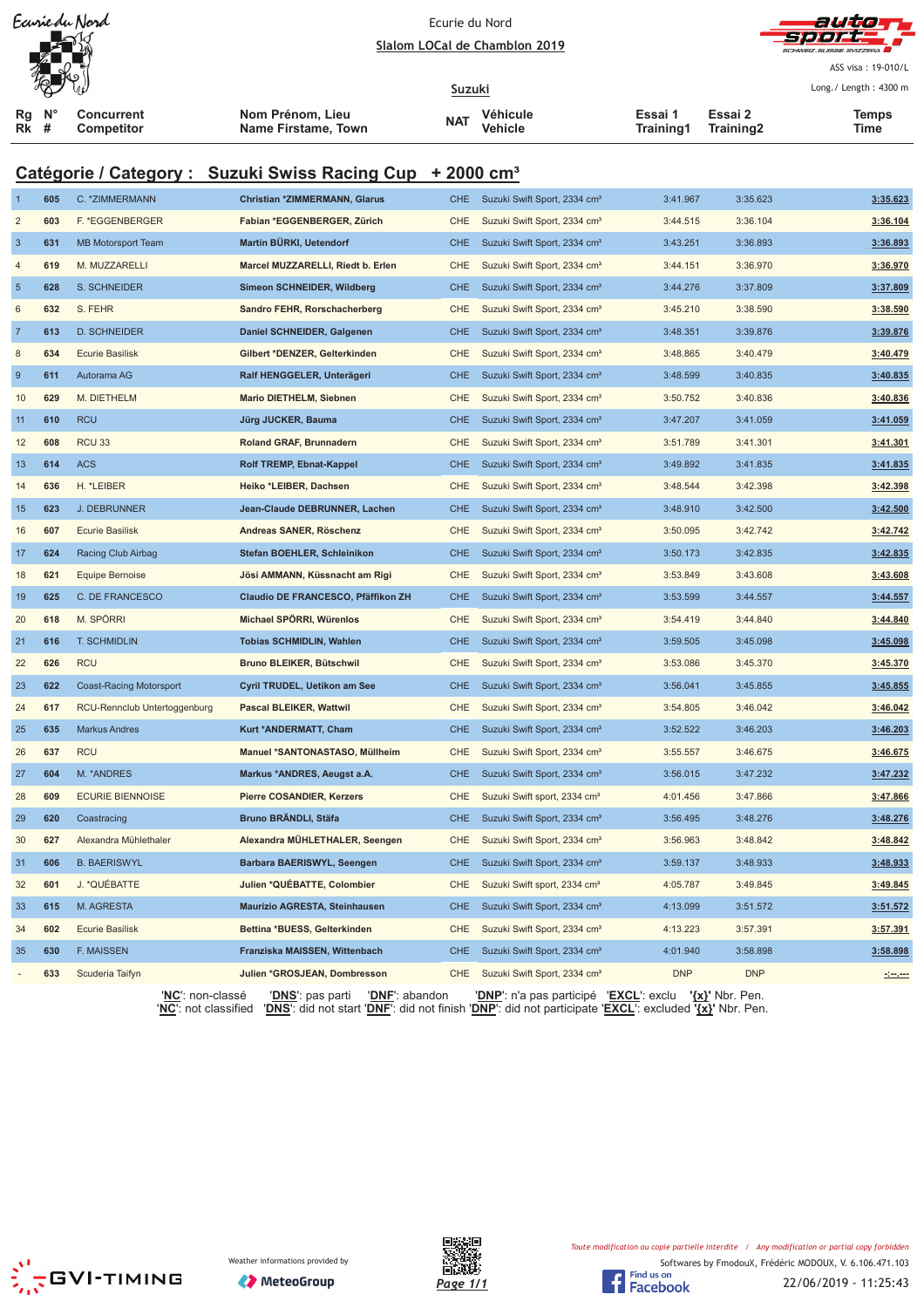|                                                                             |                                                                                                | Earriedu Nord             | Frurie du Nord<br>Slalom LOCal de Chamblon 2019 |            |                                                           |          |                      | auta                  |
|-----------------------------------------------------------------------------|------------------------------------------------------------------------------------------------|---------------------------|-------------------------------------------------|------------|-----------------------------------------------------------|----------|----------------------|-----------------------|
|                                                                             |                                                                                                |                           |                                                 |            |                                                           |          |                      | SUISSE SVIZZEDA       |
|                                                                             |                                                                                                |                           |                                                 |            |                                                           |          |                      |                       |
|                                                                             |                                                                                                |                           |                                                 | Porsche    |                                                           |          |                      | Long./ Length: 4300 m |
| Rg<br>Rk                                                                    | $N^{\circ}$<br>Nom Prénom, Lieu<br>Concurrent<br>#<br><b>Competitor</b><br>Name Firstame, Town |                           |                                                 | <b>NAT</b> | Essai 1<br><b>Véhicule</b><br>Training1<br><b>Vehicle</b> |          | Essai 2<br>Training2 | <b>Temps</b><br>Time  |
|                                                                             |                                                                                                |                           | Catégorie / Category : Porsche Cup Suisse Gr. 1 |            | $+3000$ cm <sup>3</sup>                                   |          |                      |                       |
|                                                                             | 506                                                                                            | Porsche Sports Cup Suisse | Peter KINKEL, Au (ZH)                           | CHE.       | Porsche Cayman GT4, 3800 cm <sup>3</sup>                  | 3:38.155 | 3:35.603             | 3:35.603              |
| $\overline{2}$                                                              | 503                                                                                            | A. CANTAMESSA             | Andreas CANTAMESSA, Hunzenschwil                | <b>CHE</b> | Porsche Cayman GT4, 3800 cm <sup>3</sup>                  | 3:49.494 | 3:40.332             | 3:40.332              |
| 3                                                                           | 504                                                                                            | <b>Thomas Bolliger</b>    | <b>Thomas BOLLIGER, Chur</b>                    | <b>CHE</b> | Porsche 911 S Carrera, 3800 cm <sup>3</sup>               | 3:40.820 | 3:48.950             | 3:40.820              |
| 4                                                                           | 505                                                                                            | M. WIDMER                 | Michael WIDMER, Lenzerheide                     | CHE        | Porsche 911 S, 3800 cm <sup>3</sup>                       | 3:47.473 | 3:41.531             | 3:41.531              |
| $\sqrt{5}$                                                                  | 502                                                                                            | Porsche Cup Suisse        | Dario FILIPPI, Allschwil                        | <b>CHE</b> | Porsche Cayman GT4, 3800 cm <sup>3</sup>                  | 4:16.991 | 4:03.878             | 4:03.878              |
| Catégorie / Category : Porsche Cup Suisse Gr. 4a<br>$+3000$ cm <sup>3</sup> |                                                                                                |                           |                                                 |            |                                                           |          |                      |                       |
|                                                                             | 508                                                                                            | R. ZIEGLER                | Robert ZIEGLER, Winterthur                      | CHE.       | Porsche GT3, 3600 cm <sup>3</sup>                         | 3:31.235 | 3:30.458             | 3:30.458              |
| Catégorie / Category : Porsche Cup Suisse Gr. 4c + 3000 cm <sup>3</sup>     |                                                                                                |                           |                                                 |            |                                                           |          |                      |                       |

| 511 | Stadler Motorsport        | Xavier PENALBA, Wettswil am Albis | CHE Porsche 991 GT3 RS, 3996 cm <sup>3</sup> | 3:32.823 | 3:27.944 | 3:27.944 |
|-----|---------------------------|-----------------------------------|----------------------------------------------|----------|----------|----------|
| 512 | Porsche Sports Cup Suisse | Jules J. SPÄNI. Wollerau          | CHE Porsche 911 GT3 RS, 3996 cm <sup>3</sup> | 3:40.888 | 3:39.439 | 3:39.439 |

| Catégorie / Category : Porsche Cup Suisse Gr. 5b + 3000 cm <sup>3</sup> |     |     |                                                                                                                                                                                                  |  |                                                        |          |          |          |  |  |  |
|-------------------------------------------------------------------------|-----|-----|--------------------------------------------------------------------------------------------------------------------------------------------------------------------------------------------------|--|--------------------------------------------------------|----------|----------|----------|--|--|--|
|                                                                         | 501 | ACS | <b>Patrick DRACK, Scherz</b>                                                                                                                                                                     |  | CHE Porsche 997 Cup, 4000 cm <sup>3</sup>              | 3:45.383 | 3:36.317 | 3:36.317 |  |  |  |
| 2                                                                       | 531 | ACS | Daniel KOCH, Oberrüti                                                                                                                                                                            |  | CHE Porsche 997 Cup, 4000 cm <sup>3</sup>              | 4:01.769 | 3:47.175 | 3:47.175 |  |  |  |
|                                                                         |     |     | 'NC': non-classé<br><b>'DNS':</b> pas parti <b>'DNF':</b> abandon<br>'NC': not classified 'DNS': did not start 'DNF': did not finish 'DNP': did not participate 'EXCL': excluded '{x}' Nbr. Pen. |  | 'DNP': n'a pas participé 'EXCL': exclu '{x}' Nbr. Pen. |          |          |          |  |  |  |